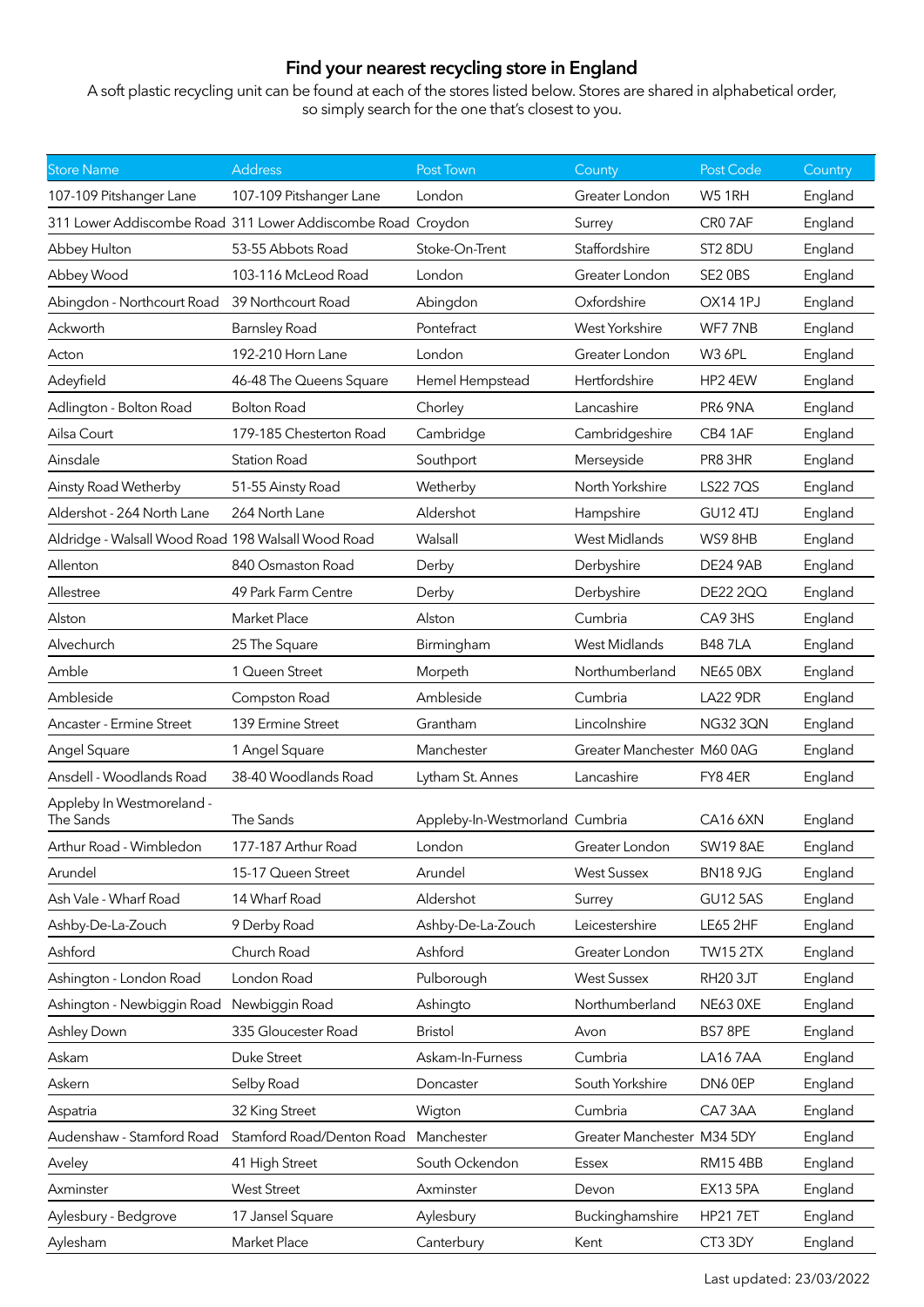| Aylsham                               | 20-22 Market Place                       | Norwich               | Norfolk                    | <b>NR11 6EL</b> | England |
|---------------------------------------|------------------------------------------|-----------------------|----------------------------|-----------------|---------|
| Bagshot                               | 6 The Square                             | Bagshot               | Surrey                     | <b>GU19 5AY</b> | England |
| Baildon - Northgate                   | 25 Northgate                             | Shipley               | West Yorkshire             | <b>BD17 6JZ</b> | England |
| Bank Street - Teignmouth              | 8 Bank Street                            | Teignmouth            | Devon                      | <b>TQ14 8AL</b> | England |
| <b>Banks</b>                          | 42 Church Road                           | Southport             | Merseyside                 | PR9 8ET         | England |
| <b>Barnard Castle</b>                 | 17 Horsemarket                           | <b>Barnard Castle</b> | County Durham              | <b>DL12 8LY</b> | England |
| Barnham                               | 6-9 The Square                           | <b>Bognor Regis</b>   | <b>West Sussex</b>         | <b>PO22 0HB</b> | England |
| Barnstaple - St Georges Road          | 23 St Georges Road                       | Barnstaple            | Devon                      | EX327AU         | England |
| Barnton                               | Lydyett Lane                             | Northwich             | Cheshire                   | CW8 4JR         | England |
| Baron Road - South Woodham<br>Ferrers | 1-3 Baron Road                           | Chelmsford            | <b>Essex</b>               | CM3 5XQ         | England |
| Barrow Upon Soar                      | 19-21 High Street                        | Loughborough          | Leicestershire             | <b>LE12 8PY</b> | England |
| Barry Road                            | Barry Road                               | Northampton           | Northamptonshire           | <b>NN15JS</b>   | England |
| Barton                                | 162 Barton Hill Road                     | Torquay               | Devon                      | <b>TQ2 8HN</b>  | England |
| Barton le Clay                        | 85 Bedford Road                          | Bedford               | Bedfordshire               | MK45 4LL        | England |
| <b>Barton Road</b>                    | 422a Barton Road                         | Manchester            | Greater Manchester M32 9RW |                 | England |
| Barton Upon Humber                    | 12 Market Lane                           | Barton-Upon-Humber    | North Lincolnshire         | <b>DN185DE</b>  | England |
| Baslow - Calver Road                  | Calver Road                              | Bakewell              | Derbyshire                 | <b>DE45 1RP</b> | England |
| Battersea - Northcote Road            | 15-17 Northcote Road                     | London                | Greater London             | <b>SW11 1NG</b> | England |
| Beaminster                            | 23 The Square                            | Beaminster            | Dorset                     | DT83AU          | England |
| Bearsted                              | 33-37 Egremont Road                      | Maidstone             | Kent                       | <b>ME15 8LH</b> | England |
| <b>Beccles</b>                        | Market Square                            | <b>Beccles</b>        | Suffolk                    | NR34 9HA        | England |
| Beckenham Upper Elmers<br>End Road    | 166 Upper Elmers End Road                | Beckenham             | Kent                       | BR3 3DY         | England |
| <b>Beckfield Lane</b>                 | 127 Beckfield Lane                       | York                  | North Yorkshire            | <b>YO26 5PW</b> | England |
| Beckhampton Road                      | 254 Beckhampton Road                     | Nottingham            | Nottinghamshire            | NG5 5PA         | England |
| Bedale                                | 3 Market Court                           | Bedale                | North Yorkshire            | DL8 1YA         | England |
| Bedlington - Netherton Lane           | Netherton Lane                           | Bedlington            | Northumberland             | <b>NE22 6DZ</b> | England |
| <b>Bedminster Down</b>                | 109 Bishopsworth Road                    | <b>Bristol</b>        | Avon                       | <b>BS137JR</b>  | England |
| Beeston                               | 49 Town Street                           | Leeds                 | West Yorkshire             | <b>LS11 8PN</b> | England |
| Belford                               | <b>West Street</b>                       | Belford               | Northumberland             | <b>NE707QE</b>  | England |
| Bellingham                            | 38-40 Randlesdown Road                   | London                | Greater London             | SE6 3BT         | England |
| Bellingham - Parkside Place           | 2-3 Parkside Place                       | Hexham                | Northumberland             | NE48 2AY        | England |
| Benfleet                              | 289-291 High Road                        | Benfleet              | <b>Essex</b>               | SS7 5HA         | England |
| Bengeo                                | <b>Bengeo Street</b>                     | Hertford              | Hertfordshire              | <b>SG14 3ES</b> | England |
| Benson                                | 24 High Street                           | Wallingford           | Oxfordshire                | OX10 6RP        | England |
| Bessacarr                             | 37 Nostell Place                         | Doncaster             | South Yorkshire            | DN47JA          | England |
| Bevan Way - Chapeltown                | 2 Bevan Way                              | Sheffield             | South Yorkshire            | S35 1RP         | England |
| Bexhill-On-Sea                        | 4-6 Devonshire Road                      | Bexhill-On-Sea        | <b>East Sussex</b>         | <b>TN401AS</b>  | England |
| Bideford                              | 62-63 Mill Street                        | Bideford              | Devon                      | EX39 2JT        | England |
| <b>Biggleswade Saxon Centre</b>       | 6 Kingsfield Road                        | Biggleswade           | Bedfordshire               | SG18 8AT        | England |
| Billericay - Queens Park              | Queens Park Avenue                       | Billericay            | <b>Essex</b>               | CM12 0UA        | England |
| Bingham                               | 35 Market Place                          | Bingham               | Nottingham                 | NG138AN         | England |
| <b>Bingley 5 Rise</b>                 | <b>Bingley 5 Rise Shopping</b><br>Centre | <b>Bingley</b>        | West Yorkshire             | <b>BD161AW</b>  | England |
| Birchington                           | 54-56 Station Road                       | Birchington           | Kent                       | CT7 9RA         | England |
|                                       |                                          |                       |                            |                 |         |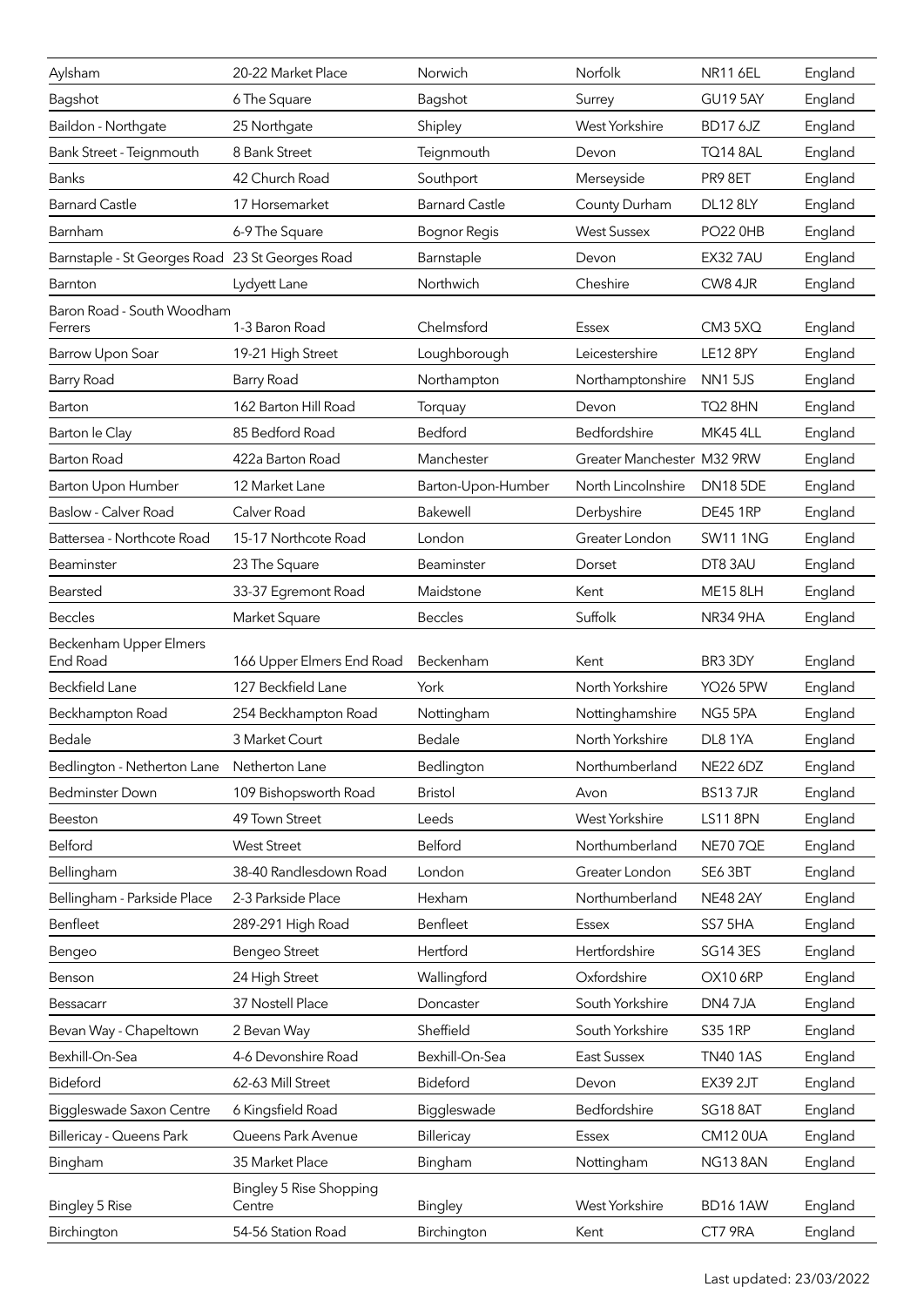| Birchington - Station Road                  | 78-80 Station Road             | Birchington           | Kent                      | CT7 9RA            | England |
|---------------------------------------------|--------------------------------|-----------------------|---------------------------|--------------------|---------|
| Birchwood                                   | 39 Homestead Road              | Hatfield              | Hertfordshire             | AL10 0QN           | England |
| Birkenhead - Upton Road                     | Noctorum Avenue, Upton<br>Road | Prenton               | Merseyside                | <b>CH43 9SA</b>    | England |
| Birkenshaw - Bradford Road                  | 525 Bradford Road              | <b>Bradford</b>       | <b>West Yorkshire</b>     | <b>BD112AQ</b>     | England |
| Birmingham - Colmore Row                    | 1 Colmore Row                  | Birmingham            | West Midlands             | B <sub>3</sub> 2BJ | England |
| <b>Birstall</b>                             | 47 Low Lane                    | <b>Batley</b>         | West Yorkshire            | <b>WF17 9EY</b>    | England |
| <b>Biscot Road</b>                          | 151-153 Biscot Road            | Luton                 | Bedfordshire              | LU3 1AW            | England |
| <b>Bishops Castle</b>                       | 59-63 Church Street            | <b>Bishops Castle</b> | Shropshire                | SY9 5AD            | England |
| <b>Bishops Lydeard</b>                      | 4 Church Street                | Taunton               | Somerset                  | TA43AT             | England |
| Bishopthorpe                                | 47 Main Street                 | York                  | North Yorkshire           | <b>YO23 2RA</b>    | England |
| Blackfen                                    | Westwood Lane                  | Sidcup                | Kent                      | DA15 9PS           | England |
| Blackhorse Lane - Waltham-<br>stow          | 5A/5B Blackhorse Lane          | Walthamstow           | London                    | E17 6SX            | England |
| Blackley                                    | 73 Old Market Street           | Manchester            | Greater Manchester M9 8DX |                    | England |
| Blackpool - North Drive                     | North Drive                    | Thornton-Cleveleys    | Lancashire                | FY5 3PG            | England |
| Blackpool - Warley Road                     | 35 Warley Road                 | Blackpool             | Lancashire                | FY12AG             | England |
| <b>Blatchington Road</b>                    | 76-82 Blatchington Road        | Hove                  | <b>East Sussex</b>        | BN3 3YH            | England |
| Bognor                                      | 2 Nyetimber Lane               | <b>Bognor Regis</b>   | <b>West Sussex</b>        | <b>PO21 3HG</b>    | England |
| Bolsover - Town End                         | Town End                       | Bolsover              | Derbyshire                | S44 6DT            | England |
| Boreham - Main Road                         | Main Road                      | Chelmsford            | Essex                     | CM3 3JG            | England |
| Boreham Wood - Leeming<br>Road              | 7-9 Leeming Road               | Borehamwood           | Hertfordshire             | WD64EB             | England |
| Borough Green                               | Station Approach               | Sevenoaks             | Kent                      | <b>TN15 8AD</b>    | England |
| Borrowash                                   | Victoria Avenue                | Derby                 | Derbyshire                | DE72 3HE           | England |
| <b>Boscombe Down</b>                        | Boscombe Road                  | Salisbury             | Wiltshire                 | SP47JH             | England |
| Bottesford                                  | 13 Queen Street                | Nottingham            | Nottinghamshire           | NG130AH            | England |
| Bourne End - Wakeman Road 2-2A Wakeman Road |                                | Bourne End            | Buckinghamshire           | SL8 5SX            | England |
| Bournemouth                                 | 382 Holdenhurst Road           | Bournemouth           | Dorset                    | BH88BN             | England |
| Bovey Tracey - Fore Street                  | <b>Fore Street</b>             | Newton Abbot          | Devon                     | <b>TQ13 9AF</b>    | England |
| Bowness                                     | Lake Road                      | Windermere            | Cumbria                   | LA23 3BT           | England |
| <b>Brackley - Market Place</b>              | Market Place                   | <b>Brackley</b>       | Northamptonshire          | <b>NN137FA</b>     | England |
| Bradford On Avon - Bridge<br>Yard           | 1 Bridge Yard                  | Bradford-On-Avon      | Wiltshire                 | <b>BA15 1EJ</b>    | England |
| <b>Bradwell</b>                             | 125 Hanbridge Avenue           | Newcastle-Under-Lyme  | Staffordshire             | ST58HX             | England |
| <b>Bradwell Netherside</b>                  | Netherside                     | Hope Valley           | Derbyshire                | S33 9JL            | England |
| <b>Brampton</b>                             | 1-7 Main Street                | Brampton              | Cumbria                   | CA81RS             | England |
| Brampton - High Street                      | 97-99 High Street              | Huntingdon            | Cambridgeshire            | <b>PE28 4TQ</b>    | England |
| Brandon                                     | Lowland Road                   | Durham                | County Durham             | DH78NN             | England |
| <b>Bransgore</b>                            | 7-8 Oak Tree Parade            | Christchurch          | Dorset                    | BH238AB            | England |
| Braunton                                    | Exeter Road                    | <b>Braunton</b>       | Devon                     | EX33 2JL           | England |
| Breaston                                    | 4 The Green                    | Derby                 | Derbyshire                | DE72 3DU           | England |
| Brentford - Boston Manor<br>Road            | Boston Manor Road              | Brentford             | Greater London            | TW8 9GB            | England |
| Brereton                                    | 4-6 Redbrook Lane              | Rugeley               | Staffordshire             | <b>WS151AB</b>     | England |
| Bridge End - Colsterworth                   | <b>Bridge End</b>              | Grantham              | Lincolnshire              | <b>NG33 5NZ</b>    | England |
| Bridgnorth                                  | Mill Street                    | Bridgnorth            | Shropshire                | <b>WV15 5AL</b>    | England |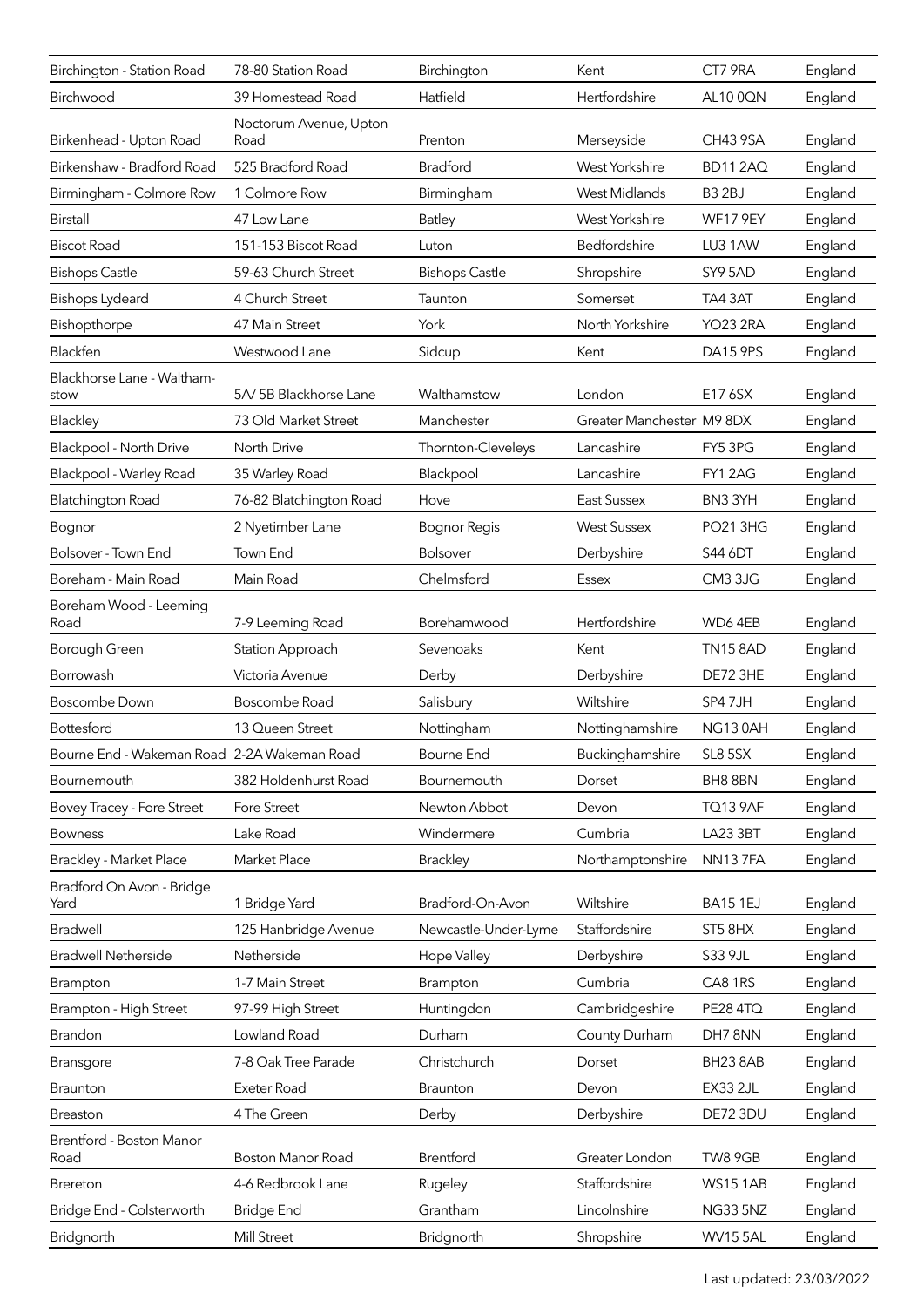| Bridgwater - Parkway                       | 2-5 Mountbatten Way      | Bridgwater                | Somerset           | TA64RA          | England |
|--------------------------------------------|--------------------------|---------------------------|--------------------|-----------------|---------|
| Bridgwater - The Redgate<br>Centre         | The Redgate Centre       | Bridgwater                | Somerset           | TA6 5BJ         | England |
| Bridgwater - Woolavington<br>Hill          | 42 Woolavington Hill     | <b>Bridgwater</b>         | Somerset           | TA78HQ          | England |
| <b>Bridlington Martongate</b>              | 3 Martongate             | Bridlington               | North Humberside   | YO16 6YS        | England |
| Bridport                                   | Sea Road North           | Bridport                  | Dorset             | DT64RR          | England |
| <b>Bristol - Coronation Road</b>           | 171-179 Coronation Road  | <b>Bristol</b>            | Avon               | BS3 1RF         | England |
| Brixham                                    | 14-16 Fore Street        | <b>Brixham</b>            | Devon              | <b>TQ5 8DS</b>  | England |
| <b>Brixworth</b>                           | 3 Hunters Way            | <b>Brixworth</b>          | Northamptonshire   | NN6 9EL         | England |
| Broad Lane - Sheffield                     | <b>Broad Lane</b>        | Sheffield                 | South Yorkshire    | <b>S14FA</b>    | England |
| <b>Broadstairs</b>                         | 94 High Street           | <b>Broadstairs</b>        | Kent               | <b>CT10 1JJ</b> | England |
| Broadwater - Cricketers<br>Parade          | Cricketers Parade        | Worthing                  | <b>West Sussex</b> | <b>BN14 9DB</b> | England |
| Broadway Fulford                           | 46-48 Broadway           | York                      | North Yorkshire    | <b>YO10 4JX</b> | England |
| Bromborough                                | 112-116 Allport Road     | Wirral                    | Merseyside         | <b>CH62 6AQ</b> | England |
| Bromborough - Allport Lane                 | Allport Lane             | Wirral                    | Merseyside         | CH62 7HJ        | England |
| Bromley - Farwig Lane                      | 97 Farwig Lane           | <b>Bromley</b>            | Kent               | BR1 3RE         | England |
| <b>Bromley Cross</b>                       | 196 Darwen Road          | <b>Bolton</b>             | Lancashire         | BL7 9JJ         | England |
| <b>Bromley Road</b>                        | 60 Bromley Road          | Congleton                 | Cheshire           | <b>CW12 1PY</b> | England |
| Bromsgrove                                 | 55 Gilbert Road          | Bromsgrove                | Worcestershire     | <b>B60 3JZ</b>  | England |
| Bromyard                                   | Tenbury Road             | Bromyard                  | Herefordshire      | HR7 4LW         | England |
| Bromyard - High Street                     | 24-26 High Street        | Bromyard                  | Herefordshire      | HR74AA          | England |
| <b>Brookfield</b>                          | The Old Community Centre | Ashford                   | Kent               | <b>TN23 5ER</b> | England |
| Broomfield                                 | 93 Greenway Lane         | Chippenham                | Wiltshire          | <b>SN151DZ</b>  | England |
| <b>Broomhill Avenue</b>                    | 125 Broomhill Avenue     | Keighley                  | West Yorkshire     | <b>BD211BW</b>  | England |
| Broughton - Garstang Road                  | 506 Garstang Road        | Preston                   | Lancashire         | PR3 5HE         | England |
| Broughton - High Street                    | 128 High Street          | <b>Brigg</b>              | North Lincolnshire | <b>DN20 0JR</b> | England |
| <b>Brundall The Street</b>                 | 49-53 The Street         | Norwich                   | Norfolk            | NR135AA         | England |
| Buckfastleigh                              | 33 Chapel Street         | Buckfastleigh             | Devon              | <b>TQ11 0AB</b> | England |
| <b>Bude</b>                                | <b>Burn View Road</b>    | <b>Bude</b>               | Cornwall           | EX23 8AU        | England |
| Budleigh Salterton - High<br><b>Street</b> | 21-23 High Street        | <b>Budleigh Salterton</b> | Devon              | EX9 6LD         | England |
| Buntingford                                | Station Road             | Buntingford               | Hertfordshire      | SG9 9HT         | England |
| Burgess Hill - Kings Weald                 | 12 Terracotta Lane       | <b>Burgess Hill</b>       | Sussex             | RH15 ONT        | England |
| Burley in Wharfedale - Main<br>Street      | 44 Main Street           | Ilkley                    | West Yorkshire     | <b>LS29 7DN</b> | England |
| Burnopfield                                | 20 The Leazes            | Newcastle Upon Tyne       | Tyne and Wear      | <b>NE16 6HR</b> | England |
| <b>Burton Joyce</b>                        | 36 Main Street           | Nottingham                | Nottinghamshire    | <b>NG145DZ</b>  | England |
| Burwell                                    | 5 North Street           | Cambridge                 | Cambridgeshire     | CB25 0BA        | England |
| <b>Bury St Edmunds</b>                     | Mildenhall Road          | <b>Bury St Edmunds</b>    | Suffolk            | IP32 6EN        | England |
| Bush Hill Park                             | 3-5 Leighton Road        | Enfield                   | Greater London     | EN11XH          | England |
| <b>Bushland Road</b>                       | 14 Bushland Road         | Northampton               | Northamptonshire   | NN32NS          | England |
| <b>Butcher Hill</b>                        | 206 Butcher Hill         | Leeds                     | West Yorkshire     | LS16 5BG        | England |
| <b>Butneys</b>                             | 1-3 The Butneys          | Basildon                  | Essex              | <b>SS14 2DG</b> | England |
| Byfleet Village                            | High Road                | West Byfleet              | Surrey             | KT147RA         | England |
| Caddington                                 | 9 Manor Road             | Luton                     | Bedfordshire       | LU1 4EE         | England |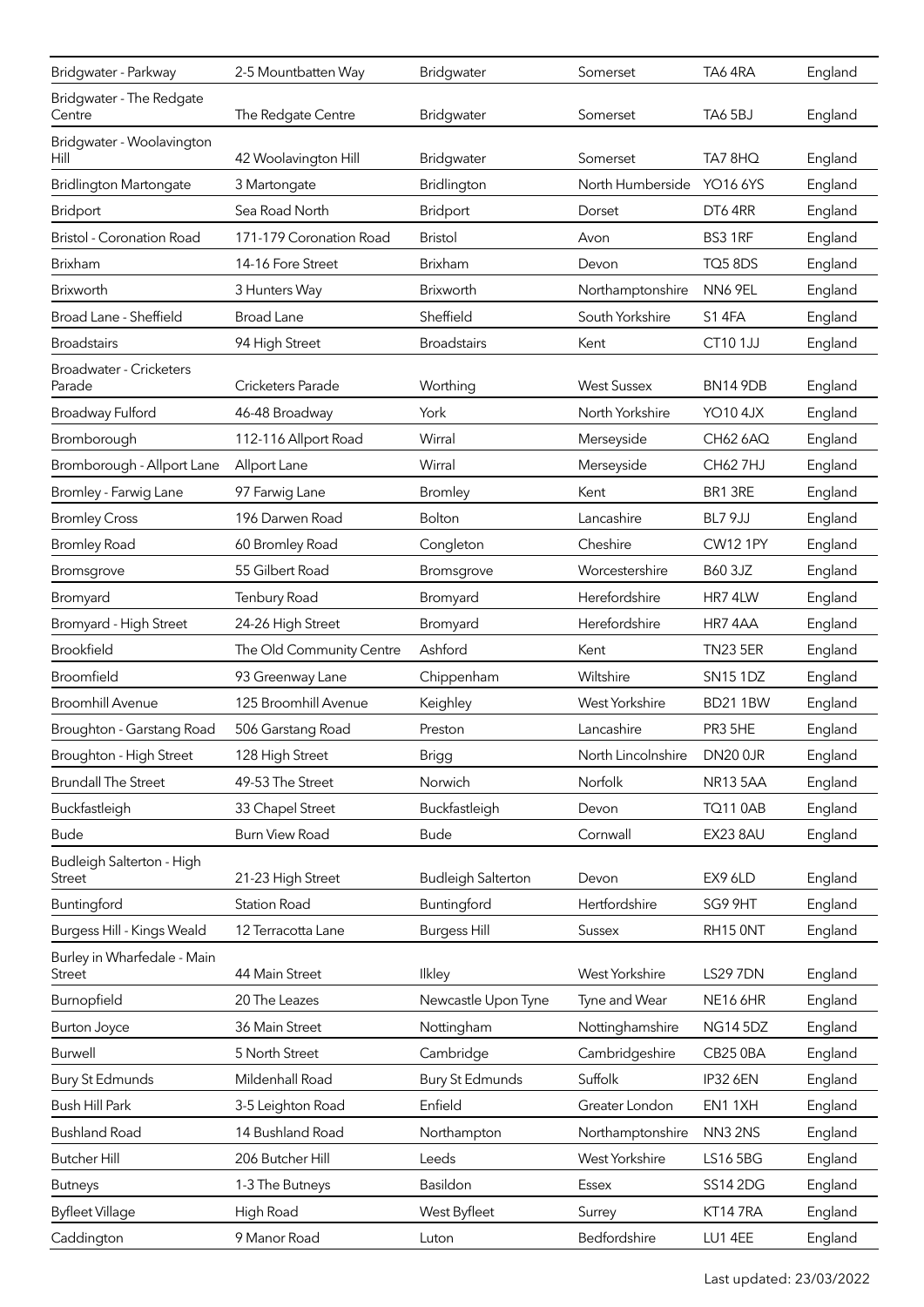| Calverton                             | 109 Collyer Road                 | Nottingham          | Nottinghamshire  | <b>NG14 6LZ</b> | England |
|---------------------------------------|----------------------------------|---------------------|------------------|-----------------|---------|
| Camberley                             | 193 Upper College Ride           | Camberley           | Surrey           | <b>GU15 4HE</b> | England |
| Camberwell - Denmark Hill             | 28-32 Denmark Hill               | London              | Greater London   | SE5 8RZ         | England |
| Cambridge - Cherry Hinton<br>Road     | 6 Adkins Corner                  | Cambridge           | Cambridgeshire   | CB1 3RU         | England |
| Cambridge - Upper Cam-<br>bourne      | 29 Mosquito Road                 | Cambridge           | Cambridgeshire   | CB23 6FJ        | England |
| Camelford                             | 1 High Street                    | Camelford           | Cornwall         | <b>PL32 9PQ</b> | England |
| Canada Way                            | 63-65 Canada Way                 | Worcester           | Worcestershire   | WR2 4XA         | England |
| Canary Wharf - Harbour<br>Exchange Sq | Harbour Exchange Square          | London              | Greater London   | E14 9GE         | England |
| Canning Town                          | 24 Barking Road                  | London              | Greater London   | E16 1EQ         | England |
| Capesthorne Road                      | 96-98 Capesthorne Road           | Warrington          | Cheshire         | WA2 9LN         | England |
| Cardigan Road                         | 132 Cardigan Road                | Leeds               | West Yorkshire   | LS6 1LU         | England |
| Carlisle                              | 26a Blackwell Road               | Carlisle            | Cumbria          | CA2 4EQ         | England |
| Carnforth                             | <b>Market Street</b>             | Carnforth           | Lancashire       | LA5 9JU         | England |
| Carshalton                            | 42-44 High Street                | Carshalton          | Surrey           | SM5 3AG         | England |
| Castle Donington                      | 35-37 Borough Street             | Derby               | Derbyshire       | DE74 2LA        | England |
| Castle House                          | Angel Street                     | Sheffield           | South Yorkshire  | <b>S3 8LS</b>   | England |
| Castleford Convenience                | 48 Carlton Street                | Castleford          | West Yorkshire   | <b>WF101AQ</b>  | England |
| Caterham - Townend Road               | <b>Townend Road</b>              | Caterham            | Surrey           | CR3 5UG         | England |
| Catford                               | 308-312 Sangley Road             | London              | Greater London   | SE6 2JT         | England |
| Caton                                 | 5-11 Hornby Road                 | Lancaster           | Lancashire       | LA2 9QW         | England |
| Catterick                             | 44 High Street                   | Richmond            | North Yorkshire  | <b>DL10 7LD</b> | England |
| Caversham                             | 100 South View Avenue            | Reading             | <b>Berkshire</b> | RG4 5BB         | England |
| Cedar Avenue                          | Cedar Avenue                     | Stoke-On-Trent      | Staffordshire    | ST71LA          | England |
| Cedar Road                            | 4 Cedar Road                     | Newcastle Upon Tyne | Tyne and Wear    | NE4 9XU         | England |
| Cell Barnes                           | 199-201 Cell Barnes Lane         | St. Albans          | Hertfordshire    | AL1 5PX         | England |
| Central Avenue                        | Central Avenue                   | Carlisle            | Cumbria          | <b>CA13QB</b>   | England |
| Chaddesden                            | 497-499 Nottingham Road          | Derby               | Derbyshire       | DE21 6NA        | England |
| Chaddlewood                           | 98 Glen Road                     | Plymouth            | Devon            | PL7 2DE         | England |
| Chalfont St Peter - Market<br>Place   | Market Place                     | Gerrards Cross      | Buckinghamshire  | SL9 9HE         | England |
| Chandlers Ford                        | 105-111 Winchester Road          | Eastleigh           | Hampshire        | SO53 2GH        | England |
| Chapel Allerton - Stainbeck<br>Lane   | 1 Stainbeck Lane                 | Leeds               | West Yorkshire   | LS7 3PJ         | England |
| <b>Chapel Street</b>                  | 38 Chapel Street                 | Sheffield           | South Yorkshire  | <b>S137JN</b>   | England |
| Chapel-En-Le-Frith                    | 2a Eccles Road                   | Chapel-En-Le-Frith  | Derbyshire       | SK23 0EZ        | England |
| Charlestown - Weymouth                | Chickerell Road                  | Weymouth            | Dorset           | DT4 9TP         | England |
| Charlton Village                      | 19-23 The Village                | London              | Greater London   | SE78UG          | England |
| Charminster                           | 269-273 Charminster Road         | Bournemouth         | Dorset           | BH8 9QJ         | England |
| Chasetown                             | Swan Corner Shopping<br>Precinct | Burntwood           | Staffordshire    | WS7 0DW         | England |
| Chatham - Maritime Way                | Ships and Trades Offices         | Chatham             | Kent             | ME4 3ER         | England |
| Chelsea - Kings Road                  | 471-487 Kings Road               | London              | Greater London   | SW10 OLU        | England |
| Chelston - Torquay                    | Walnut Road                      | Torquay             | Devon            | <b>TQ2 6HP</b>  | England |
| Cheriton                              | 66 High Street                   | Folkestone          | Kent             | CT194HB         | England |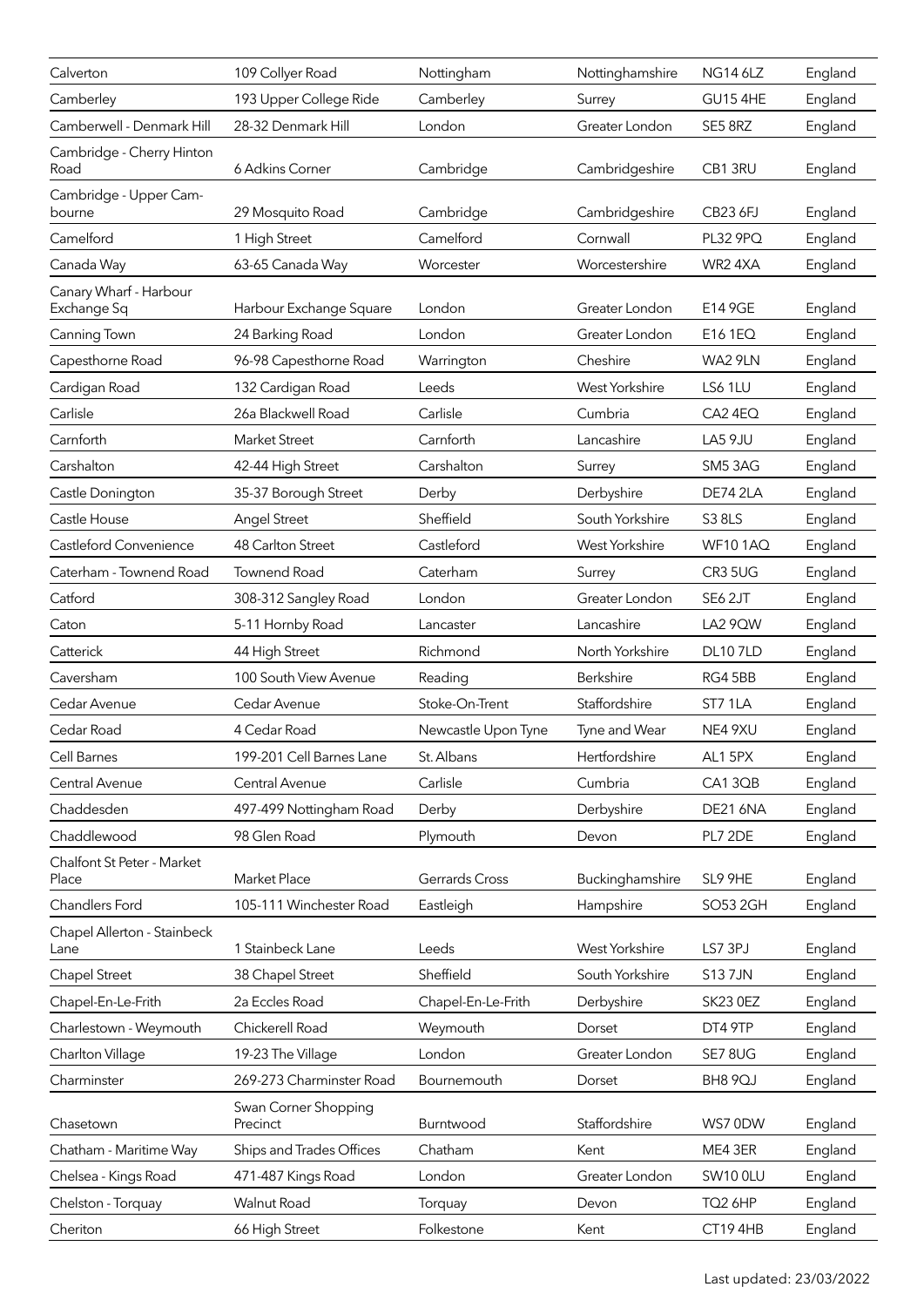| Cheshunt                     | 9 High Street                   | Waltham Cross        | Hertfordshire              | EN8 0BX             | England |
|------------------------------|---------------------------------|----------------------|----------------------------|---------------------|---------|
| Chester - Hoole Road         | Hoole Road                      | Chester              | Cheshire                   | CH <sub>2</sub> 3NH | England |
| Chesterton                   | London Road                     | Newcastle-Under-Lyme | Staffordshire              | ST5 7DY             | England |
| Chingford                    | 1 Station Road                  | London               | Greater London             | E4 7BJ              | England |
| Chippenham - Conway Road     | 17-19 Conway Road               | Chippenham           | Wiltshire                  | SN14 0PW            | England |
| Chislehurst                  | 76 Green Lane                   | Chislehurst          | Kent                       | BR7 6AZ             | England |
| Choppington                  | 38 The Square                   | Choppington          | Northumberland             | <b>NE62 5DA</b>     | England |
| Chopwell                     | <b>Derwent Street</b>           | Newcastle Upon Tyne  | Tyne and Wear              | <b>NE177HS</b>      | England |
| Chorlton - Wilbraham Road    | 601B Wilbraham Road             | Manchester           | Greater Manchester M21 9AN |                     | England |
| Christchurch - Fairmile Road | 202 Fairmile Road               | Christchurch         | Dorset                     | <b>BH23 2LP</b>     | England |
| Chudleigh                    | Library Site                    | Chudleigh            | Devon                      | <b>TQ13 0HL</b>     | England |
| Clare                        | Market Hill                     | Sudbury              | Suffolk                    | <b>CO10 8NY</b>     | England |
| Clarence Street - York       | <b>Clarence Street</b>          | York                 | North Yorkshire            | <b>YO31 7WS</b>     | England |
| Claygate                     | 109A Hare Lane                  | Esher                | Surrey                     | KT100QY             | England |
| Cleator Moor                 | Leconfield Street               | Cleator Moor         | Cumbria                    | <b>CA25 5PX</b>     | England |
| Cleethorpes                  | 52 St. Peters Avenue            | Cleethorpes          | North Lincolnshire         | <b>DN35 8HP</b>     | England |
| Clifton                      | Princess Victoria Street        | <b>Bristol</b>       | Avon                       | BS8 4BX             | England |
| Cliftonville - Summerfield   |                                 |                      |                            |                     |         |
| Road                         | 1-5 Summerfield Road            | Margate              | Kent                       | CT9 3EZ             | England |
| Clipstone                    | 149 Mansfield Road              | Mansfield            | Nottinghamshire            | <b>NG21 9EQ</b>     | England |
| Clotherholme Road            | 32 Clotherholme Road            | Ripon                | North Yorkshire            | <b>HG4 2DQ</b>      | England |
| Cobden Bridge                | 17 Manor Farm Road              | Southampton          | Hampshire                  | <b>SO18 1NN</b>     | England |
| Cockerton                    | 315-317 Woodland Road           | Darlington           | County Durham              | DL3 9AA             | England |
| Codsall                      | 74 Wolverhampton Road           | Wolverhampton        | West Midlands              | WV81PE              | England |
| Colburn                      | 11 Broadway                     | Catterick Garrison   | North Yorkshire            | DL9 4RF             | England |
| Coney Hall                   | 42-46 Croydon Road              | West Wickham         | Kent                       | BR4 9HU             | England |
| Constable Road               | 38 Constable Road               | Sheffield            | South Yorkshire            | S14 1BA             | England |
| Copmanthorpe                 | 17 Church Street                | York                 | North Yorkshire            | <b>YO23 3SE</b>     | England |
| Copplehouse Lane             | 2-4 Alscot Avenue               | Liverpool            | Merseyside                 | L10 0AL             | England |
| Coppull                      | 195 Spendmore Lane              | Chorley              | Lancashire                 | PR7 5BY             | England |
| Corfe Mullen - The Parade    | 147 Wareham Road                | Wimborne             | Dorset                     | BH213LA             | England |
| Corporation Street           | 1 Balloon Street                | Manchester           | Greater Manchester M4 4BE  |                     | England |
| Corsham                      | 1 Martingate                    | Corsham              | Wiltshire                  | SN13 OHL            | England |
| Cosby - Main Street          | Main Street                     | Leicester            | Leicestershire             | LE9 1UU             | England |
| Cosham - Salisbury Road      | Lonsdale Avenue                 | Portsmouth           | Hampshire                  | PO62PX              | England |
| Cotgrave                     | Scotland Bank                   | Cotgrave             | Nottingham                 | NG123JZ             | England |
| Cottenham                    | 273 High Street                 | Cambridge            | Cambridgeshire             | <b>CB24 8QP</b>     | England |
|                              | <b>Crescent Street</b>          |                      | East Riding of York-       | <b>HU165QS</b>      |         |
| Cottingham                   |                                 | Cottingham           | shire                      |                     | England |
| Coxhoe - Park Road           | 200 Park Road                   | Durham               | County Durham              | DH64HA              | England |
| Cranbrook                    | <b>High Street</b>              | Cranbrook            | Kent                       | <b>TN17 3DQ</b>     | England |
| Cranfield                    | Mill Road                       | Bedford              | Bedfordshire               | <b>MK430JG</b>      | England |
| Cranleigh                    | Village Way                     | Cranleigh            | Surrey                     | GU68AF              | England |
| Crawcrook                    | Main Street                     | Ryton                | Tyne and Wear              | <b>NE40 4TX</b>     | England |
| Crawley - Bewbush            | Bewbush Neighbourhood<br>Centre | Crawley              | <b>West Sussex</b>         | RH118XW             | England |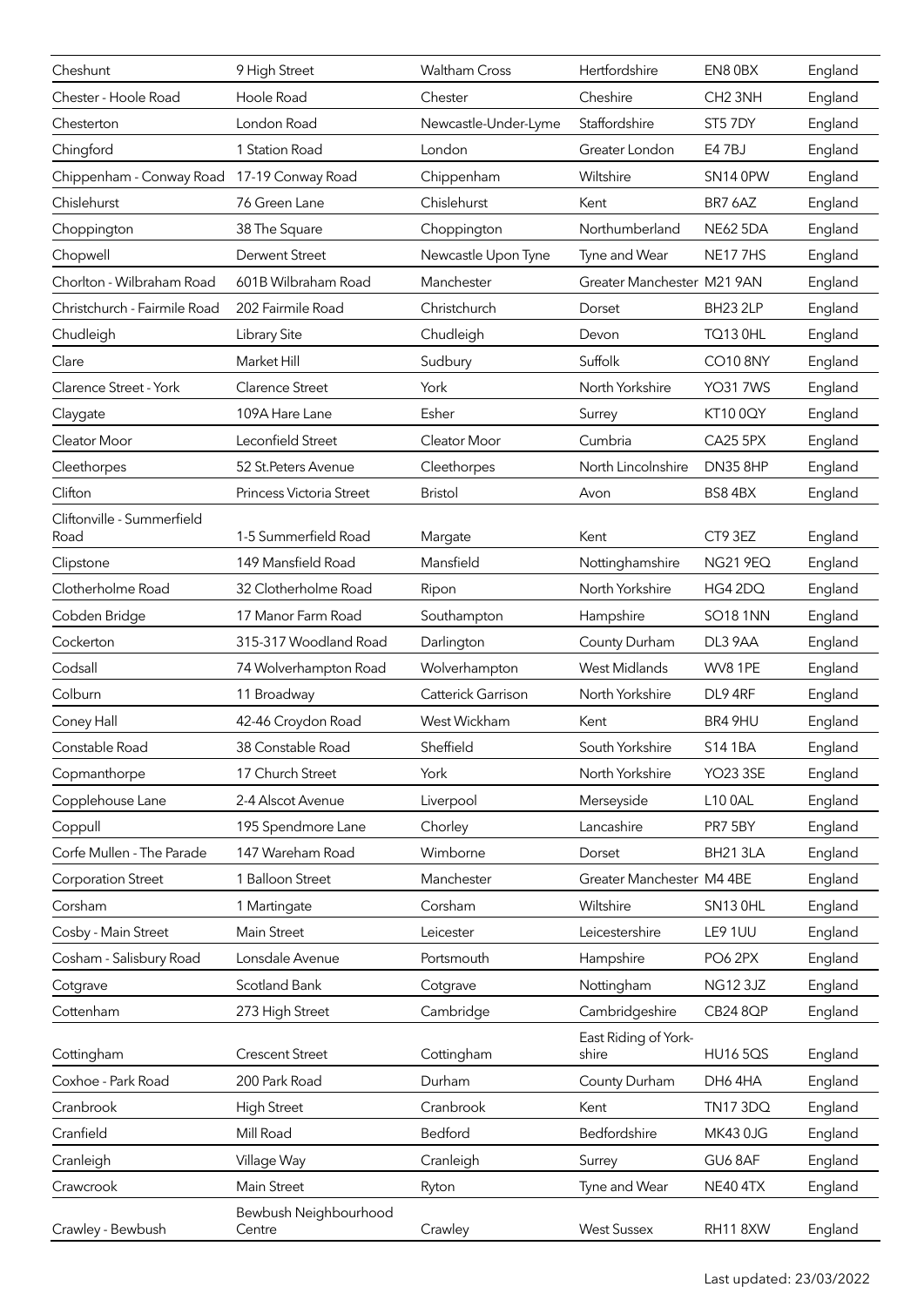| Crediton - High Street                         | 135 High Street                   | Crediton           | Devon                 | EX173DU             | England |
|------------------------------------------------|-----------------------------------|--------------------|-----------------------|---------------------|---------|
| Cricklewood                                    | Cricklewood Lane                  | London             | Greater London        | NW <sub>2</sub> 1ET | England |
| Cromer - High Street                           | <b>High Street</b>                | Cromer             | Norfolk               | <b>NR27 9HG</b>     | England |
| Crookes                                        | 196-198 Crookes                   | Sheffield          | South Yorkshire       | S10 1TG             | England |
| Crossways - Warmwell Road                      | 11 Warmwell Road                  | Dorchester         | Dorset                | DT2 8BS             | England |
| Crownhill                                      | 27 Morshead Road                  | Plymouth           | Devon                 | PL6 5AD             | England |
| Crowthorne                                     | <b>High Street</b>                | Crowthorne         | Berkshire             | <b>RG457AF</b>      | England |
| Croxley Green - New Road                       | 146 New Road                      | Croxley Green      | Hertfordshire         | WD3 3ER             | England |
| CSGF Barrow upon Humber                        | Market Place                      | Barrow upon Humber | Lincolnshire          | <b>DN197BZ</b>      | England |
| <b>CSGF Fremington</b>                         | 2 Higher Road                     | Barnstaple         | Devon                 | <b>EX31 3BG</b>     | England |
| <b>CSGF Guiseley</b>                           | 137A/138A Otley Road              | Leeds              | West Yorkshire        | <b>LS20 8LY</b>     | England |
| <b>CSGF Whitkirk</b>                           | 401 Selby Road                    | Leeds              | West Yorkshire        | <b>LS157AY</b>      | England |
| Cuckfield - Whitemans Green Whitemans Green    |                                   | Haywards Heath     | <b>West Sussex</b>    | <b>RH17 5BY</b>     | England |
| Cudworth                                       | <b>Barnsley Road</b>              | Barnsley           | South Yorkshire       | S72 8JJ             | England |
| Culcheth                                       | 2 Common Lane                     | Warrington         | Cheshire              | WA3 4EG             | England |
| Cullercoats                                    | 51 John Street                    | North Shields      | Tyne and Wear         | NE30 4PJ            | England |
| Cullingworth - Halifax Road                    | Greenside Garage                  | Cullingworth       | West Yorkshire        | <b>BD135DD</b>      | England |
|                                                | 315-317 Cutgate Shopping          |                    |                       |                     |         |
| Cutgate                                        | Centre                            | Rochdale           | Lancashire            | <b>OL11 5AQ</b>     | England |
| Dairyground Road                               | 59 Dairyground Road               | Stockport          | Cheshire              | SK7 2QW             | England |
| Dalston - Carlisle                             | <b>Townhead Road</b>              | Carlisle           | Cumbria               | <b>CA57QS</b>       | England |
| Dalston - Stoke Newington<br>Road              | 37-47 Stoke Newington Road London |                    | Greater London        | N168BJ              | England |
| Dalton in Furness                              | <b>Market Street</b>              | Dalton In Furness  | Cumbria               | LA158AA             | England |
| Darfield - Barnsley Road                       | <b>Barnsley Road</b>              | Barnsley           | South Yorkshire       | S73 9DJ             | England |
| Darley Dale - Station Road                     | <b>Station Road</b>               | Matlock            | Derbyshire            | DE4 2EQ             | England |
| Darley Drive                                   | Darley Drive                      | Liverpool          | Merseyside            | L12 8QP             | England |
| Dartford - Oldfield Place                      | 2 Oldfield Place                  | Dartford           | Kent                  | DA15WJ              | England |
| Dartmouth - Fairfax Place                      | 19-20 Fairfax Place               | Dartmouth          | Devon                 | TQ6 9AB             | England |
| Dawley                                         | <b>High Street</b>                | Telford            | Shropshire            | TF4 2EX             | England |
| Dawlish                                        | 4 The Strand                      | Dawlish            | Devon                 | EX7 9PS             | England |
| Deanshanger - High Street                      | 71 High Street                    | Milton Keynes      | Buckinghamshire       | <b>MK19 6HR</b>     | England |
| Dedworth                                       | 98 Dedworth Road                  | Windsor            | Berkshire             | SL4 5BD             | England |
| Denham - North Orbital Road North Orbital Road |                                   | <b>UXBRIDGE</b>    | Middlesex             | UB9 5FB             | England |
| Denholme                                       | <b>School Street</b>              | <b>Bradford</b>    | <b>West Yorkshire</b> | BD134BJ             | England |
| Derby - Oakwood                                | Oakwood Centre                    | Derby              | Derbyshire            | DE21 2HT            | England |
| Deyes Lane                                     | 99 Deyes Lane                     | Liverpool          | Merseyside            | L31 6DG             | England |
| Disley                                         | 42-44 Market Street               | Stockport          | Cheshire              | SK12 2DT            | England |
| Donington                                      | 6 Market Place                    | Spalding           | Lincolnshire          | <b>PE11 4ST</b>     | England |
| Donnington                                     | 16 Wrekin Drive                   | Telford            | Shropshire            | TF2 8DP             | England |
| Dover - Crabble Hill                           | Crabble Hill                      | Dover              | Kent                  | CT170SU             | England |
| Downend Road                                   | Downend Road                      | <b>Bristol</b>     | Avon                  | <b>BS165UJ</b>      | England |
| Downham Way                                    | 431-435 Downham Way               | <b>Bromley</b>     | Kent                  | BR1 5HR             | England |
| Downton                                        | 66 The Borough                    | Salisbury          | Wiltshire             | SP5 3LY             | England |
| Draycott Road                                  | Draycott Road                     | Long Eaton         | Derbyshire            | <b>NG10 3FR</b>     | England |
| Dronfield Hartington                           | Hartington Road                   | Dronfield          | Derbyshire            | S18 2LF             | England |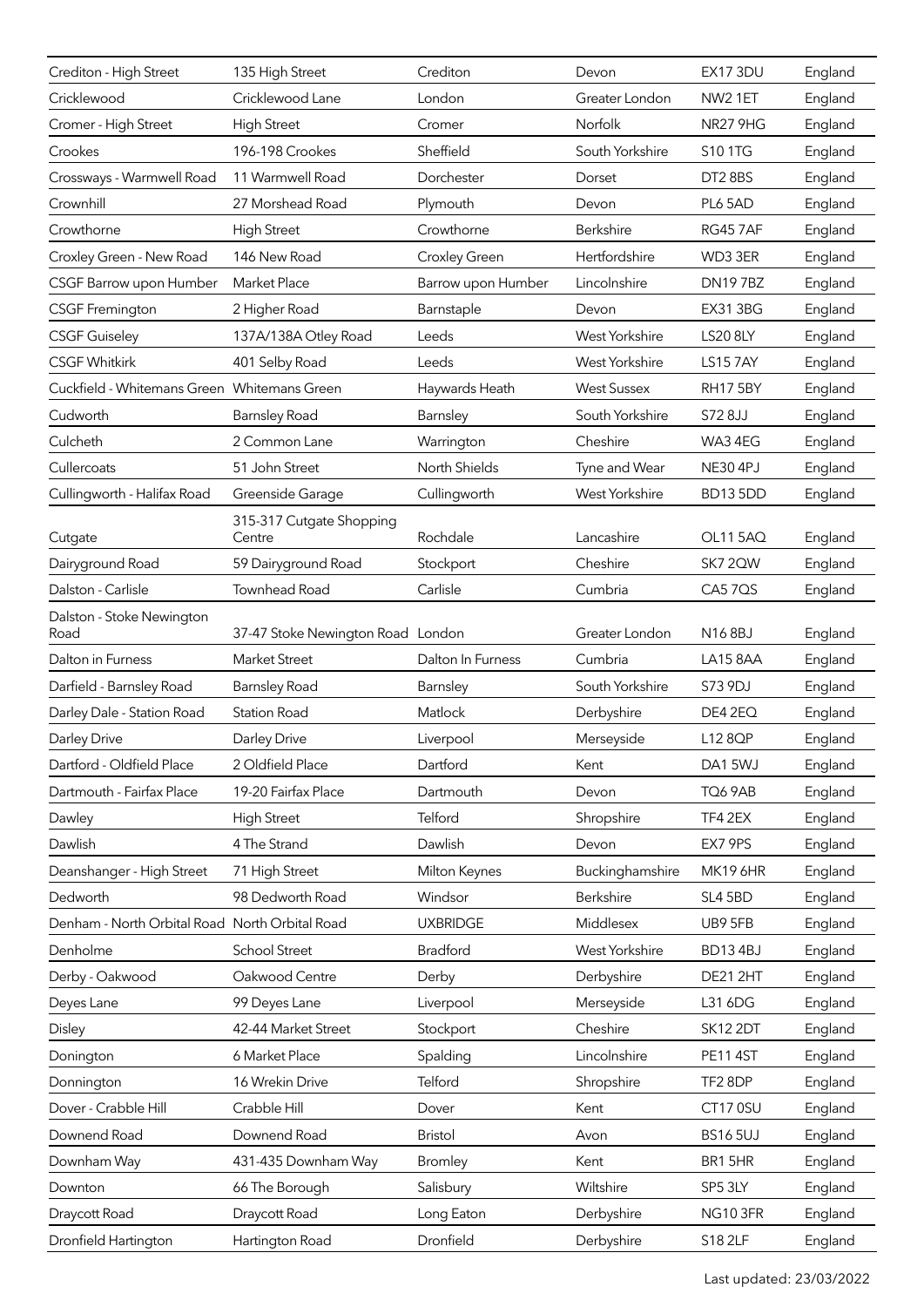| Dudlow Green                      | 39 Dudlow Green Road           | Warrington       | Cheshire                      | WA4 5EQ         | England |
|-----------------------------------|--------------------------------|------------------|-------------------------------|-----------------|---------|
| Dulverton                         | Doone House                    | Dulverton        | Somerset                      | <b>TA22 9EX</b> | England |
| Dulwich - Lordship Lane           | 56-62 Lordship Lane            | London           | Greater London                | <b>SE22 8HJ</b> | England |
| Dunmow                            | <b>White Street</b>            | Dunmow           | Essex                         | CM6 1BD         | England |
| Dunscroft - Station Road          | <b>Station Road</b>            | Doncaster        | South Yorkshire               | DN7 4JS         | England |
| Dunstable - Westfield Road        | 121 Westfield Road             | Dunstable        | Bedfordshire                  | LU6 1DP         | England |
| Dysart Road                       | 161 Dysart Road                | Grantham         | Lincolnshire                  | <b>NG317DX</b>  | England |
| Earby                             | 71 Victoria Road               | Barnoldswick     | Lancashire                    | <b>BB18 6UN</b> | England |
| Earl Shilton                      | <b>Wood Street</b>             | Earl Shilton     | Leicestershire                | LE97ND          | England |
| Earls Barton                      | 12 High Street                 | Northampton      | Northamptonshire              | <b>NN60JJ</b>   | England |
| Earls Court                       | 210-212 Earls Court Road       | London           | Greater London                | <b>SW5 9QB</b>  | England |
| Easington Colliery                | Seaside Lane                   | Peterlee         | County Durham                 | SR8 3PF         | England |
| East Cowes                        | York Avenue                    | East Cowes       | Isle Of Wight                 | PO32 6QY        | England |
| East Dereham                      | 36-37 Market Place             | Norwich          | Norfolk                       | <b>NR19 2AP</b> | England |
| East Leake                        | 87 Main Street                 | Loughborough     | Leicestershire                | LE12 6PG        | England |
| Eastbourne                        | 25-29 Cornfield Road           | Eastbourne       | East Sussex                   | <b>BN21 4QD</b> | England |
| Eastern Green                     | 132-136 Sutherland Avenue      | Coventry         | West Midlands                 | CV57NJ          | England |
| Easthampstead                     | 5 Rectory Row                  | <b>Bracknell</b> | Berkshire                     | <b>RG127BN</b>  | England |
| Easton Square                     | 36-37 Easton Square            | Portland         | Dorset                        | DT51BY          | England |
| Eastwood - Eastwood Road<br>North | 268-270 Eastwood Road<br>North | Leigh-On-Sea     | Essex                         | SS9 4LS         | England |
| Ecclesfield                       | 149 High Street                | Sheffield        | South Yorkshire               | <b>S35 9UA</b>  | England |
| Eccleshill Bradford               | 289 Harrogate Road             | <b>Bradford</b>  | West Yorkshire                | BD2 3RQ         | England |
| Edwinstowe                        | <b>High Street</b>             | Mansfield        | Nottinghamshire               | <b>NG21 9QS</b> | England |
| Egremont                          | 42 Main Street                 | Egremont         | Cumbria                       | CA22 2AD        | England |
| Ellenbrook                        | Morston Close                  | Manchester       | Greater Manchester M28 1PB    |                 | England |
| Ellesmere                         | 25-29 Cross Street             | Ellesmere        | Shropshire                    | SY12 0AW        | England |
| Elm Park - Hornchurch             | 10 -15 Station Parade          | Hornchurch       | Essex                         | <b>RM12 5AB</b> | England |
| Elmbridge Parade                  | <b>Greatfield Estate</b>       | Hull             | East Riding of York-<br>shire | HU9 4JU         | England |
| Elmers End                        | 70-72 Elmers End Road          | London           | Greater London                | <b>SE20 7UX</b> | England |
| Elworth                           | 216 Middlewich Road            | Sandbach         | Cheshire                      | <b>CW113EJ</b>  | England |
| Embankment Road                   | 38-40 Embankment Road          | Plymouth         | Devon                         | PL4 9HY         | England |
| Emsworth - Southleigh Road        | 610 Southleigh Road            | Emsworth         | Hampshire                     | <b>PO107TA</b>  | England |
| Enderby                           | 19 Cross Street                | Leicester        | Leicestershire                | LE19 4NJ        | England |
| <b>Epsom Station</b>              | Station Approach               | Epsom            | Surrey                        | KT198BY         | England |
| Epworth - Mowbray Street          | Mowbray Street                 | Doncaster        | South Yorkshire               | DN9 1HR         | England |
| Ernesettle                        | 34 Hornchurch Road             | Plymouth         | Devon                         | PL5 2TG         | England |
| Esh Winning                       | New House Road                 | Durham           | County Durham                 | DH7 9JX         | England |
| Evercreech                        | Victoria Square                | Shepton Mallet   | Somerset                      | BA4 6JP         | England |
| Ewell - Kingston Road             | 332 Kingston Road              | Ewell            | Surrey                        | KT190SU         | England |
| Exeter - Cowick Street            | <b>Cowick Street</b>           | Exeter           | Devon                         | EX41AJ          | England |
| Exeter - Old Tiverton Road        | Old Tiverton Road              | Exeter           | Devon                         | EX4 6LG         | England |
| Exmouth - Magnolia Walk           | 3 Magnolia Walk                | Exmouth          | Devon                         | EX81HB          | England |
| Fair Oak Rd                       | 64-68 Fair Oak Road            | Eastleigh        | Hampshire                     | SO50 6LH        | England |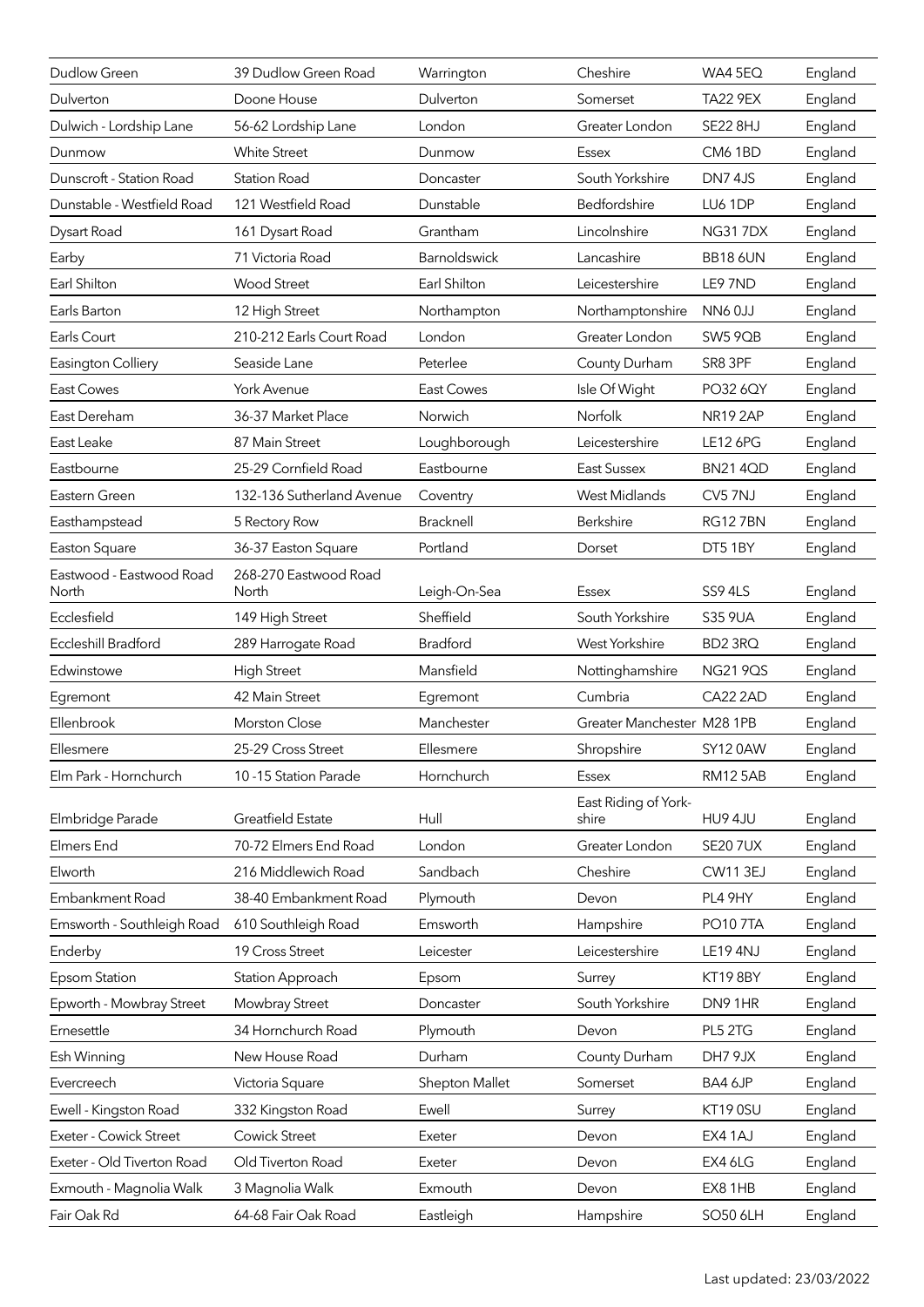| Faircross Parade            | 34-36 Faircross Parade  | Barking        | Essex              | <b>IG11 8UW</b>    | England |
|-----------------------------|-------------------------|----------------|--------------------|--------------------|---------|
| Falconwood Park             | 21-23 Falconwood Park   | Welling        | Kent               | DA16 2PQ           | England |
| Falmouth - Clipper Way      | Mongleath Avenue        | Falmouth       | Cornwall           | <b>TR11 4PN</b>    | England |
| Fareham - Highlands Road    | Highlands Road          | Fareham        | Hampshire          | PO15 6QL           | England |
| Farmhouse Way               | 14 Farmhouse Way        | Solihull       | West Midlands      | <b>B90 4EH</b>     | England |
| Farnborough - Queens Road   | 1-3 Queens Road         | Farnborough    | Hampshire          | <b>GU14 6DJ</b>    | England |
| Farncombe                   | 61-65 St. Johns Street  | Godalming      | Surrey             | GU7 3EH            | England |
| Farnsfield - Main Street    | Main Street             | Newark         | Nottinghamshire    | <b>NG22 8EF</b>    | England |
| Farsley                     | 17-21 Town Street       | Pudsey         | West Yorkshire     | <b>LS28 5EN</b>    | England |
| <b>Farthing Grove</b>       | 19 Farthing Grove       | Milton Keynes  | Buckinghamshire    | MK6 4JH            | England |
| Faversham - Forbes Road     | Forbes Road             | Faversham      | Kent               | ME138QG            | England |
| Fearnhead Cross             | Insall Road             | Warrington     | Cheshire           | WA2 0LN            | England |
| Fencepiece Road             | 111-113 Fencepiece Road | <b>Ilford</b>  | Essex              | IG6 2LD            | England |
| Fenton                      | 12-16 Christchurch St   | Stoke-On-Trent | Staffordshire      | ST4 3AD            | England |
| Ferryhill                   | 9-10 Market Place       | Ferryhill      | County Durham      | <b>DL17 8JN</b>    | England |
| Fewster Square              | Leam Lane Estate        | Gateshead      | Tyne and Wear      | <b>NE10 8XQ</b>    | England |
| <b>Field Place</b>          | 3-5 Field Place Parade  | Worthing       | <b>West Sussex</b> | <b>BN12 6BS</b>    | England |
| Flamborough - Allison Lane  | Allison Lane            | Bridlington    | North Humberside   | <b>YO15 1NE</b>    | England |
| Fleming Crescent - Hertford | 26-30 Fleming Crescent  | Hertford       | Hertfordshire      | <b>SG14 2DJ</b>    | England |
| Fordham - Carter Street     | 58 - 62 Carter Street   | Ely            | Cambridgeshire     | CB7 5JT            | England |
| Fordingbridge               | 38-50 High Street       | Fordingbridge  | Hampshire          | SP61AX             | England |
| <b>Forest Gate</b>          | 67-73 Woodgrange Road   | London         | Greater London     | E7 OEL             | England |
| Forest Row - Hartfield Road | 19 Hartfield Road       | Forest Row     | East Sussex        | RH18 5DN           | England |
| Forestdale                  | Featherbed Lane         | Croydon        | Surrey             | CRO <sub>9AS</sub> | England |
| Fort Road - Newhaven        | Fort Road               | Newhaven       | East Sussex        | BN9 9EL            | England |
| Foxwood                     | 6 Beagle Ridge Drive    | York           | North Yorkshire    | YO24 3JQ           | England |
| Frome                       | Culverhill              | Frome          | Somerset           | <b>BA11 5AD</b>    | England |
| Fulbourn                    | 11 High Street          | Cambridge      | Cambridgeshire     | CB21 5DH           | England |
| Fulwood                     | 2 Brooklands Avenue     | Sheffield      | South Yorkshire    | S104GA             | England |
| Fylde Rd                    | 117 Fylde Road          | Southport      | Merseyside         | PR9 9XL            | England |
| Gainsborough Studios        | 136 New North Road      | London         | Greater London     | <b>N16SU</b>       | England |
| Garforth                    | 20 Main Street          | Leeds          | West Yorkshire     | <b>LS25 1AA</b>    | England |
| Gargrave                    | 21 High Street          | Skipton        | North Yorkshire    | BD23 3RA           | England |
| Garston - York Way          | 174 York Way            | Watford        | Hertfordshire      | <b>WD25 9EA</b>    | England |
| Gateway Crewe               | Unit 1, The Gateway     | Crewe          | Cheshire           | CW1 5NP            | England |
| Gatley - Gatley Road        | Gatley Road             | Stockport      | Cheshire           | SK84AB             | England |
| Gedling Road                | 63 Gedling Road         | Nottingham     | Nottinghamshire    | NG43FG             | England |
| Gildersome                  | Gildersome              | Leeds          | West Yorkshire     | <b>LS277DX</b>     | England |
| Gill Bent Road              | 10 Gill Bent Road       | Cheadle        | Cheshire           | SK8 6NB            | England |
| Gleadless Road              | 282-292 Gleadless Road  | Sheffield      | South Yorkshire    | S2 3AJ             | England |
| Glen Parva                  | Hillsborough Road       | Leicester      | Leicestershire     | LE2 9PT            | England |
| Gloucester - Longford Lane  | Unit 1 Longford Lane    | Gloucester     | Gloucestershire    | GL2 9BY            | England |
| Gnosall                     | 22 High Street          | Stafford       | Staffordshire      | ST20 0EX           | England |
| Gobowen                     | The Cross               | Oswestry       | Shropshire         | SY113JR            | England |
| Godmanchester               | 32 Cambridge Road       | Huntingdon     | Cambridgeshire     | <b>PE29 2BT</b>    | England |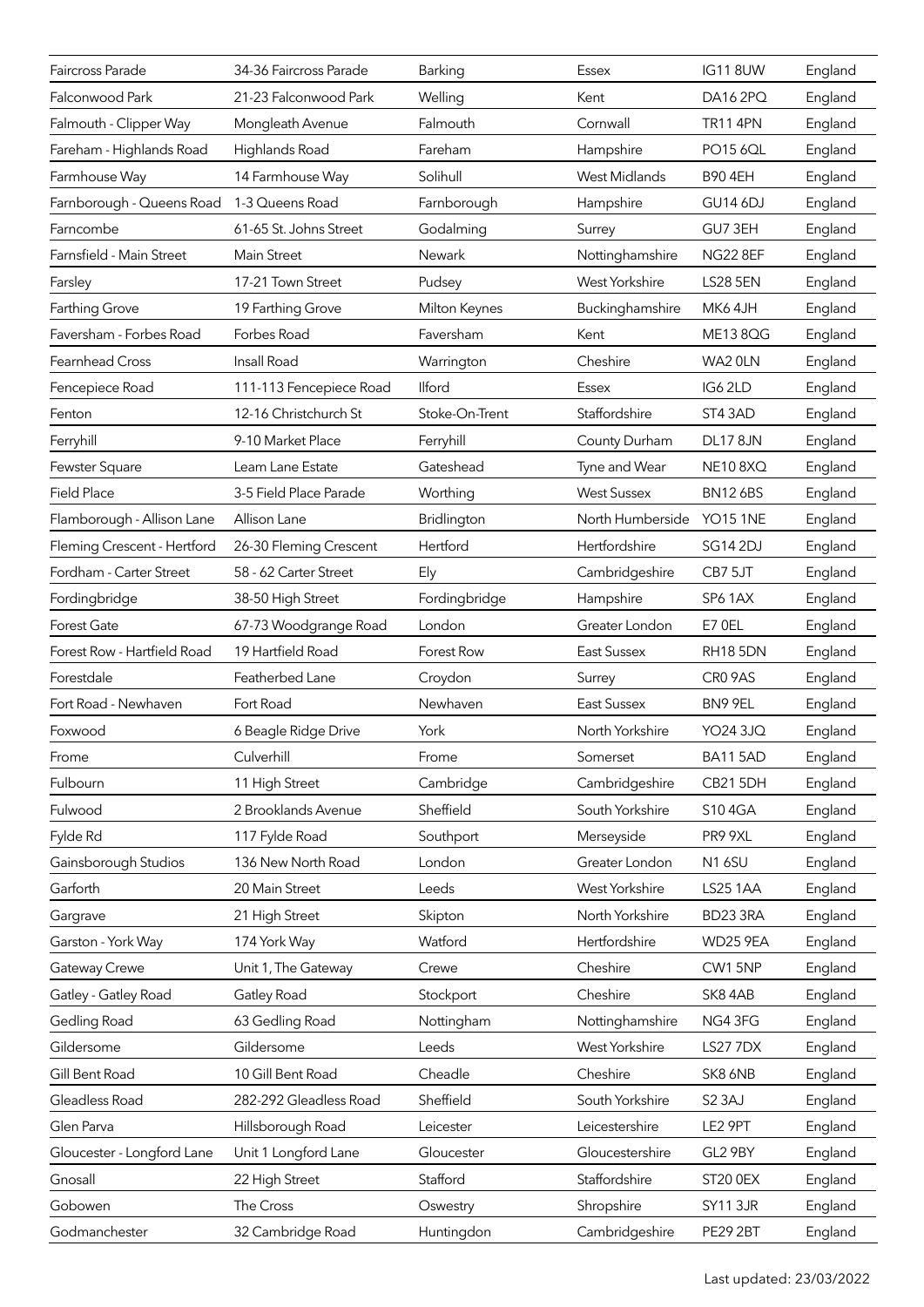| Goffs Oak                                | 696 Goffs Lane             | <b>Waltham Cross</b>      | Hertfordshire      | EN7 5ET             | England |
|------------------------------------------|----------------------------|---------------------------|--------------------|---------------------|---------|
| Goldington                               | 109 Church Lane            | Bedford                   | Bedfordshire       | MK41 0PW            | England |
| Goring Road                              | 13-15 Goring Road          | Worthing                  | <b>West Sussex</b> | BN124AP             | England |
| <b>Grand Drive</b>                       | 300 Grand Drive            | London                    | Greater London     | <b>SW20 9NQ</b>     | England |
| Grange Over Sands                        | Kents Bank Road            | Grange-Over-Sands         | Cumbria            | <b>LA11 7EY</b>     | England |
| Grappenhall                              | 156 Knutsford Road         | Warrington                | Cheshire           | <b>WA4 2QU</b>      | England |
| Grasmere Road                            | Petersham Estate           | Nottingham                | Nottinghamshire    | <b>NG10 4DZ</b>     | England |
| Grayshott                                | <b>Headley Road</b>        | Hindhead                  | Surrey             | <b>GU26 6LG</b>     | England |
| <b>Great Baddow</b>                      | 9C The Vineyards           | Chelmsford                | Essex              | <b>CM27QS</b>       | England |
| <b>Great Bardfield</b>                   | 1 St. Johns Terrace        | <b>Great Bardfield</b>    | Essex              | CM7 4RQ             | England |
| Great Bookham                            | 8 High Street              | Leatherhead               | Surrey             | KT23 4AG            | England |
| <b>Great Eastern Street</b>              | 76-80 Great Eastern Street | London                    | Greater London     | EC2A 3JL            | England |
| Great Linford                            | 2 St. Leger Court          | Milton Keynes             | Buckinghamshire    | <b>MK14 5HA</b>     | England |
| Great Missenden                          | Station Approach           | Great Missenden           | Buckinghamshire    | <b>HP16 9AZ</b>     | England |
| <b>Great Shelford</b>                    | 76 High Street             | Cambridge                 | Cambridgeshire     | CB22 5EH            | England |
| <b>Great Sutton</b>                      | 1 Hope Farm Precinct       | Ellesmere Port            | Cheshire           | <b>CH66 2RG</b>     | England |
| Great Wakering                           | 22-26 High Street          | <b>Great Wakering</b>     | Essex              | SS3 0EQ             | England |
| Great Wyrley                             | Wardles Lane               | Walsall                   | West Midlands      | WS6 6DY             | England |
| Greenside                                | 54 Old Bank Road           | Mirfield                  | West Yorkshire     | WF14 0JA            | England |
| Greenwich                                | 200-206 Trafalgar Road     | London                    | Greater London     | <b>SE10 9ER</b>     | England |
| Greetland                                | 8-10 Stainland Road        | Halifax                   | West Yorkshire     | HX4 8AD             | England |
| Guildford                                | 121b Aldershot Road        | Guildford                 | Surrey             | GU2 8BE             | England |
| Hackney - Homerton High<br><b>Street</b> | 112 Homerton High Street   | London                    | Greater London     | E9 6JF              | England |
| Hagley - Worcester Road                  | 88 Worcester Road          | Stourbridge               | West Midlands      | DY9 0NJ             | England |
| <b>Hall Street</b>                       | 156 Hall Street            | Stockport                 | Cheshire           | SK14HR              | England |
| Halstead - Colchester Road               | Colchester Road            | Halstead                  | Essex              | CO <sub>9</sub> 2DY | England |
| Hamsey Green                             | 351 Limpsfield Road        | South Croydon             | Surrey             | CR2 9BY             | England |
| Hamworthy New                            | 200-204 Blandford Road     | Poole                     | Dorset             | BH154BH             | England |
| Hanford                                  | 182-188 Mayne Street       | Stoke-On-Trent            | Staffordshire      | <b>ST4 4QY</b>      | England |
| Hangleton - The Parade                   | 5 The Parade               | Hove                      | <b>East Sussex</b> | BN37LU              | England |
| Hanham                                   | 33-39 High Street          | <b>Bristol</b>            | Avon               | <b>BS15 3DJ</b>     | England |
| Hanwell                                  | 327-331 Greenford Avenue   | London                    | Greater London     | W71JH               | England |
| Harlow                                   | 21 High Street             | Old Harlow                | Essex              | CM17 0DN            | England |
| Harlow Hill - 50 Otley Road              | 50 Otley Road              | Harrogate                 | North Yorkshire    | HG2 0DP             | England |
| Harold Hill                              | 6-8 Farnham Road           | Romford                   | Essex              | RM3 8DX             | England |
| Harpenden - Southdown<br>Road            | 130 Southdown Road         | Harpenden                 | Hertfordshire      | AL5 1PU             | England |
| Harrogate - Skipton Road                 | Skipton Road               | Harrogate                 | North Yorkshire    | HG1 3DP             | England |
| Hartburn                                 | 10 Harpers Parade          | Stockton-On-Tees          | Cleveland          | <b>TS18 5EQ</b>     | England |
| Hartford - Chester Road                  | 307 Chester Road           | Northwich                 | Cheshire           | CW8 1QL             | England |
| Hartshill                                | 427-431 Hartshill Road     | Stoke-On-Trent            | Staffordshire      | ST4 6AB             | England |
| Hatfield Heath                           | The Heath                  | <b>Bishop's Stortford</b> | Hertfordshire      | <b>CM22 7EB</b>     | England |
| Hatherleigh                              | 24 Bridge Street           | Okehampton                | Devon              | EX203HY             | England |
| Hawkley Hall                             | 56 Carr Lane               | Wigan                     | Lancashire         | WN35NL              | England |
| Hawthorne Avenue                         | Hawthorne Avenue           | Warrington                | Cheshire           | WA51RJ              | England |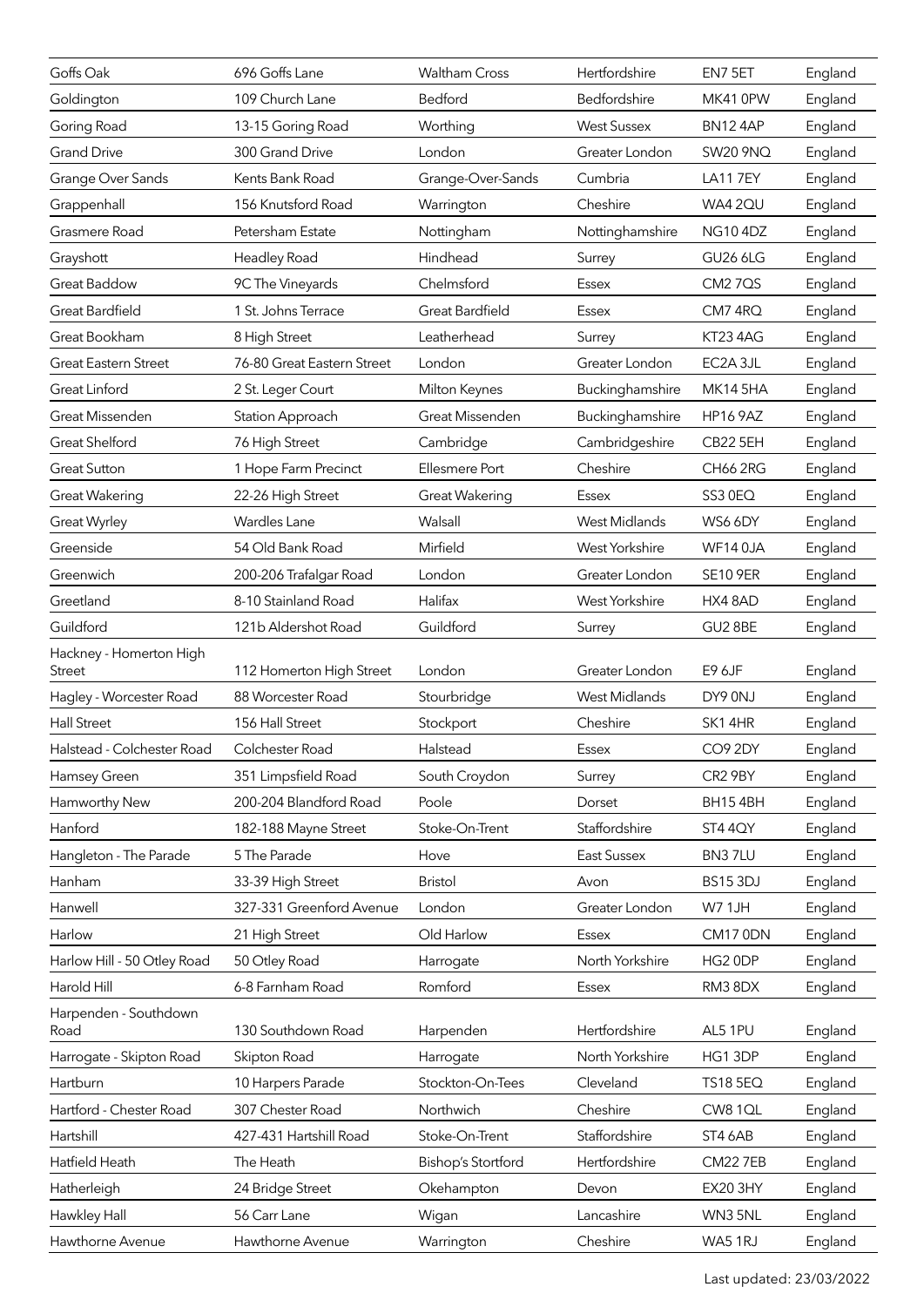| Haxby                             | Ryedale Court                                | York            | North Yorkshire               | <b>YO32 3SA</b>     | England |
|-----------------------------------|----------------------------------------------|-----------------|-------------------------------|---------------------|---------|
| Haydon Bridge                     | 4 Ratcliffe Road                             | Hexham          | Northumberland                | NE47 6ET            | England |
| Hayes                             | 274-276 Kingshill Avenue                     | Hayes           | Greater London                | UB4 8BY             | England |
| Hayling Island - Selsmore         |                                              |                 |                               |                     |         |
| Road                              | 4 Selsmore Road                              | Hayling Island  | Hampshire                     | <b>PO11 9LB</b>     | England |
| Hay-On-Wye                        | Newport Street                               | Hereford        | Herefordshire                 | <b>HR3 5BZ</b>      | England |
| Haywards Heath                    | 22-28 Middle Village                         | Haywards Heath  | <b>West Sussex</b>            | RH164GH             | England |
| <b>Heald Green</b>                | 238 Finney Lane                              | Cheadle         | Cheshire                      | SK8 3QD             | England |
| Heathcote Street                  | 170 Heathcote Street                         | Stoke-On-Trent  | Staffordshire                 | ST3 5SN             | England |
| Heathfield                        | 110 High Street                              | Heathfield      | <b>East Sussex</b>            | <b>TN21 8JD</b>     | England |
| Heavitree                         | 61-63 Fore Street                            | Exeter          | Devon                         | EX12RJ              | England |
| Hebden Bridge                     | 41 Market Street                             | Hebden Bridge   | West Yorkshire                | HX7 6AA             | England |
| Hedge End - Lower Northam<br>Road | 2a Lower Northam Road                        | Southampton     | Hampshire                     | SO30 4FQ            | England |
| Helmsley                          | 3-4 Market Place                             | York            | North Yorkshire               | <b>YO62 5BH</b>     | England |
| Hempstead                         | 142 Hempstead Road                           | Gillingham      | Kent                          | ME7 3QE             | England |
| Henbury                           | 139-145 Station Road                         | <b>Bristol</b>  | Avon                          | <b>BS107LZ</b>      | England |
| Hendon - Church Road              | 15-17 Church Road                            | London          | Greater London                | NW4 4EB             | England |
| Henleaze                          | 71 Henleaze Road                             | <b>Bristol</b>  | Avon                          | BS9 4JT             | England |
| Henley-In-Arden                   | 108 High Street                              | Henley-In-Arden | <b>West Midlands</b>          | <b>B95 5BY</b>      | England |
| Hereford                          | Grandstand Road                              | Hereford        | Hereford and<br>Worcester     | HR4 9LT             | England |
| Herne Bay                         | 160 Mortimer Street                          | Herne Bay       | Kent                          | CT6 5DU             | England |
| Hessle                            | 27 - 29 The Square                           | Hull            | East Riding of York-<br>shire | HU13 0AE            | England |
| Hexham, West Street               | <b>West Street</b>                           | Hexham          | Northumberland                | NE46 3BH            | England |
| Heysham - Middleton Way           | Middleton Way                                | Morecambe       | Lancashire                    | LA <sub>3</sub> 2LL | England |
| High Bentham                      | <b>Main Street</b>                           | Lancaster       | Lancashire                    | LA2 7HE             | England |
| High Kingsdown                    | Clarence Place                               | <b>Bristol</b>  | Avon                          | BS2 8DD             | England |
| High Street - Colliers Wood       | 62 High Street                               | London          | Greater London                | <b>SW192BY</b>      | England |
| High Street - Ulceby              | <b>High Street</b>                           | Ulceby          | North Lincolnshire            | <b>DN39 6TG</b>     | England |
| Higham Ferrers                    | 26 High Street                               | Rushden         | Northamptonshire              | <b>NN10 8BL</b>     | England |
| Highbury - Queensland<br>Terrace  | QN7 Junc Queensland Rd,<br><b>Benwell Rd</b> | London          | Greater London                | <b>N77BJ</b>        | England |
| Highcliffe                        | 309-311 Lymington Road                       | Christchurch    | Dorset                        | BH23 5EG            | England |
| Higher Compton                    | 147 Eggbuckland Road                         | Plymouth        | Devon                         | PL3 6QA             | England |
| Highfield Road                    | 245 Highfield Road                           | Bolton          | Lancashire                    | BL4 ONX             | England |
| Hillingdon                        | 384 Long Lane                                | Uxbridge        | Greater London                | <b>UB10 9PG</b>     | England |
| Hills Road                        | 52 Hills Road                                | Cambridge       | Cambridgeshire                | CB2 1LA             | England |
| Hilton Crescent                   | <b>Hilton Crescent</b>                       | Nottingham      | Nottinghamshire               | NG2 6HT             | England |
| Hinkler Parade                    | 318 Hinkler Road                             | Southampton     | Hampshire                     | SO19 6DF            | England |
| Histon Road                       | Histon Road                                  | Cambridge       | Cambridgeshire                | CB4 3HL             | England |
| <b>Hither Green</b>               | 200-206 Hither Green Lane                    | London          | Greater London                | <b>SE13 6RT</b>     | England |
| Hockley                           | 45 Spa Road                                  | Hockley         | <b>Essex</b>                  | SS5 4BE             | England |
| Hoegate Street                    | 8 Hoegate St                                 | Plymouth        | Devon                         | PL1 2JB             | England |
| Holbury                           | 163 Long Lane                                | Southampton     | Hampshire                     | SO45 2NZ            | England |
| Holes Lane                        | Holes Lane                                   | Warrington      | Cheshire                      | WA1 4NB             | England |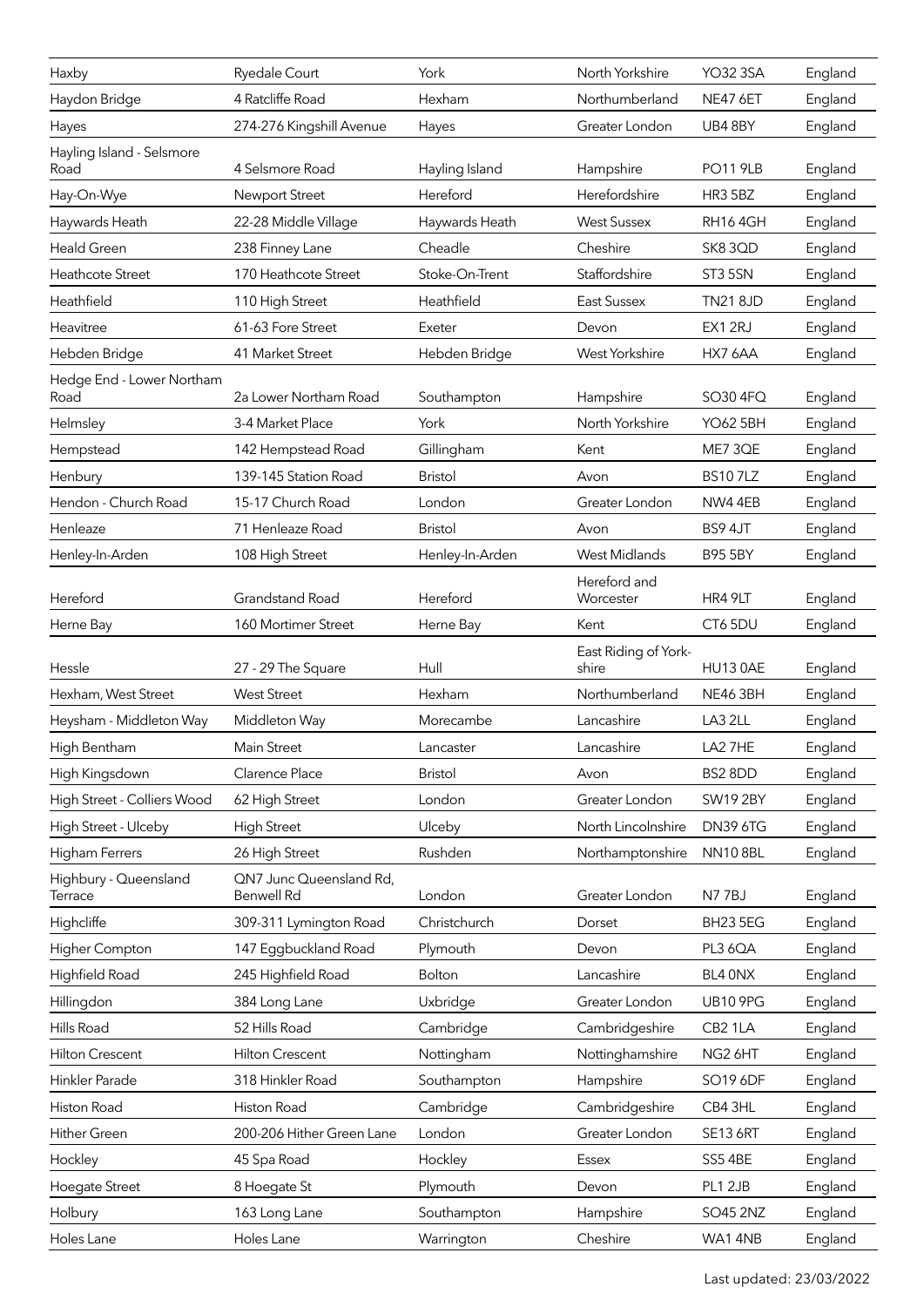| <b>Hollins Grove</b>                      | 140-148 Blackburn Road              | Darwen           | Lancashire                    | BB3 1QU             | England |
|-------------------------------------------|-------------------------------------|------------------|-------------------------------|---------------------|---------|
| Holme Lacy Road                           | 77-79 Holme Lacy Road               | Hereford         | Hereford and<br>Worcester     | HR <sub>2</sub> 6DF | England |
| Holmes Chapel                             | 28 London Road                      | Crewe            | Cheshire                      | CW <sub>47AJ</sub>  | England |
| Holmfirth                                 | Market Street                       | Huddersfield     | West Yorkshire                | HD97AX              | England |
| Holsworthy                                | 5-6 Stanhope Square                 | Holsworthy       | Devon                         | <b>EX22 6AP</b>     | England |
| Honiton                                   | Lace Walk                           | Honiton          | Devon                         | <b>EX14 1LR</b>     | England |
| Honley                                    | 18 Westgate                         | Huddersfield     | West Yorkshire                | HD96AA              | England |
| Hoo                                       | 11-13 Main Road                     | Rochester        | Kent                          | ME3 9AA             | England |
| Horbury                                   | <b>High Street</b>                  | Wakefield        | West Yorkshire                | WF4 5LN             | England |
| Horfield - Filton Road                    | 60-64 Filton Road                   | <b>Bristol</b>   | Avon                          | BS7 OPB             | England |
| Horncastle                                | <b>Conging Street</b>               | Horncastle       | Lincolnshire                  | LN9 5DW             | England |
| Hornsea                                   | 29-51 Newbegin                      | Hornsea          | East Riding of York-<br>shire | <b>HU181AB</b>      | England |
| Horsell - High Street                     | 90-92 High Street                   | Woking           | Surrey                        | <b>GU21 4SZ</b>     | England |
| Horwich - Chorley New Road                | Chorley New Road                    | <b>Bolton</b>    | Lancashire                    | BL6 6JZ             | England |
| Hoylake - Market Street                   | 110 Market Street                   | Wirral           | Merseyside                    | <b>CH47 3BE</b>     | England |
| Hoyland Road                              | Hoyland Road                        | Barnsley         | South Yorkshire               | <b>S74 ONE</b>      | England |
| Hullbridge - Ferry Road                   | 1-9 Ferry Road                      | Hockley          | Essex                         | SS5 6DN             | England |
| Hungerford                                | 15 High Street                      | Hungerford       | Berkshire                     | RG17 0DN            | England |
| Hunmanby                                  | 33 Bridlington Street               | Filey            | North Yorkshire               | <b>YO14 0JR</b>     | England |
| Huntington - Stafford Road                | Stafford Road                       | Cannock          | Staffordshire                 | WS12 4NU            | England |
| Hurdsfield Road                           | Hurdsfield Road Park                | Macclesfield     | Cheshire                      | <b>SK101LL</b>      | England |
| Hyde - Talbot Road                        | <b>Talbot Road</b>                  | Hyde             | Cheshire                      | <b>SK144EQ</b>      | England |
| Hykeham                                   | Severus Crescent                    | Lincoln          | Lincolnshire                  | LN6 9YH             | England |
| <b>Hylton Castle</b>                      | 31 Chiswick Square                  | Sunderland       | Tyne and Wear                 | SR5 3PZ             | England |
| Ilfracombe                                | 69 High Street                      | Ilfracombe       | Devon                         | <b>EX34 9QE</b>     | England |
| Ilkley - Bolton Bridge Road               | 12 Bolton Bridge Road               | Ilkely           | West Yorkshire                | LS29 9AA            | England |
| Illogan - Higher Broad Lane               | Higher Broad Lane                   | Redruth          | Cornwall                      | <b>TR15 3JL</b>     | England |
| Ilminster                                 | Cornhill                            | Ilminster        | Somerset                      | <b>TA19 0AH</b>     | England |
| <b>INDF Bottisham</b>                     | 12 High Street                      | Cambridge        | Cambridgeshire                | CB25 9DA            | England |
| INDF Dewsbury - Leeds Road 396 Leeds Road |                                     | Dewsbury         | West Yorkshire                | <b>WF127QE</b>      | England |
| <b>INDF Minter Road</b>                   | 21 Minter Road                      | Barking          | <b>Essex</b>                  | IG11 0TH            | England |
| <b>INDF Somerton's Co-op</b>              | <b>Brunel Shopping Precinct</b>     | Somerton         | Somerset                      | <b>TA11 7PY</b>     | England |
| Ingleby Barwick - The Rings               | Unit 10 Sandgate Shopping<br>Centre | Stockton-On-Tees | Cleveland                     | <b>TS17 5AA</b>     | England |
| Ingleton                                  | Main Street                         | Carnforth        | Lancashire                    | LA6 3EH             | England |
| Ingol                                     | 15-17 Granton Walk                  | Preston          | Lancashire                    | PR2 3YX             | England |
| Ipplepen                                  | <b>Fore Street</b>                  | Ipplepen         | Devon                         | <b>TQ12 5RH</b>     | England |
| Irchester                                 | <b>High Street</b>                  | Wellingborough   | Northamptonshire              | <b>NN297AA</b>      | England |
| Isleham                                   | 2 West Street                       | Ely              | Cambridgeshire                | CB7 5SB             | England |
| Isles Of Scilly                           | 4 Hugh Street                       | Isles of Scilly  | Isles of Scilly               | <b>TR21 OLL</b>     | England |
| Isleworth - South Street                  | 33 South Street                     | Isleworth        | Greater London                | TW77AL              | England |
| <b>Istead Rise</b>                        | 60-62 The Parade                    | Gravesend        | Kent                          | DA13 9JF            | England |
| Iver Heath                                | 1-3 Thornbridge Road                | Slough           | Buckinghamshire               | SLO OPU             | England |
| Ivybridge - Glanvilles Mill               | 14 Glanvilles Mill                  | lvybridge        | Devon                         | <b>PL21 9PS</b>     | England |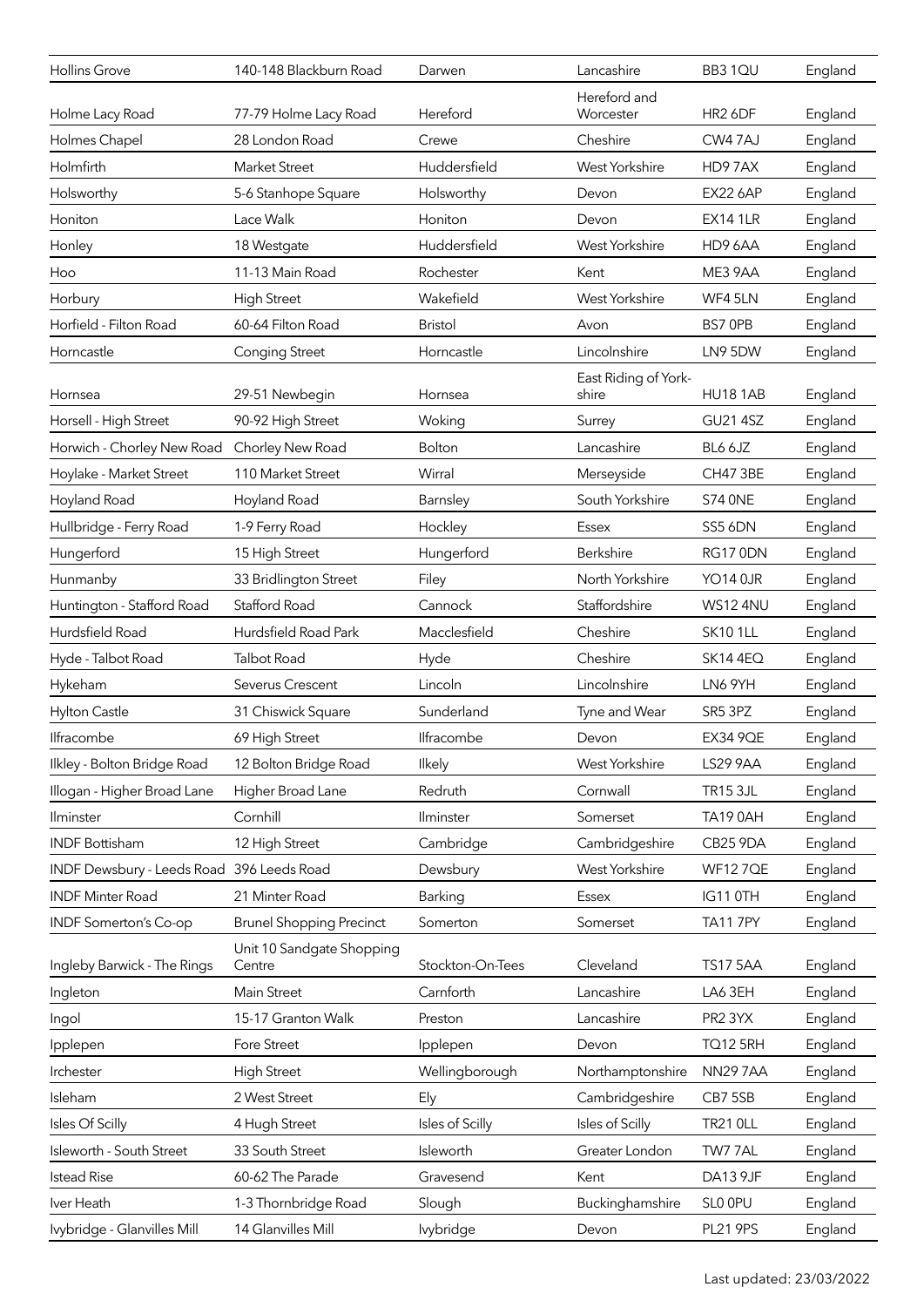| Jennetts Park - Bracknell                        | Falcon Way                | Bracknell         | Berkshire                     | <b>RG12 8QD</b> | England |
|--------------------------------------------------|---------------------------|-------------------|-------------------------------|-----------------|---------|
| Kegworth                                         | 9 Market Place            | Derby             | Derbyshire                    | <b>DE74 2EE</b> | England |
| Keighley - Steeton - Skipton<br>Road             | 36 Skipton Road           | Keighley          | <b>West Yorkshire</b>         | <b>BD20 6PE</b> | England |
| Kelsall                                          | Chester Road              | Tarporley         | Cheshire                      | CW6 ORT         | England |
| Kempston                                         | 12-14 St. Johns Street    | Bedford           | Bedfordshire                  | <b>MK42 8EP</b> | England |
| Kenley                                           | 60 Godstone Road          | Kenley            | Surrey                        | CR8 5AA         | England |
| Kennington - Faversham Road 98 Faversham Road    |                           | Ashford           | Kent                          | <b>TN24 9DE</b> | England |
| Kentish Town                                     | 250-254 Kentish Town Road | London            | Greater London                | NW52AB          | England |
| Kessingland - Field Lane                         | 44-48 Field Lane          | Lowestoft         | Suffolk                       | <b>NR337QA</b>  | England |
| Keyingham                                        | <b>High Street</b>        | Hull              | East Riding of York-<br>shire | <b>HU12 9RD</b> | England |
| Keyworth - Wolds Drive                           | <b>Wolds Drive</b>        | Nottingham        | Nottinghamshire               | <b>NG12 5FS</b> | England |
| Killamarsh                                       | 53 Bridge Street          | Sheffield         | South Yorkshire               | <b>S211AL</b>   | England |
| Kimberworth                                      | 2-4 Grange View Road      | Rotherham         | South Yorkshire               | <b>S61 2AG</b>  | England |
| King Street - Whalley                            | 60 King Street            | Clitheroe         | Lancashire                    | BB7 9SN         | England |
| Kings Bromley - Manor Road                       | Manor Road                | Burton upon Trent | Staffordshire                 | DE137HZ         | England |
| Kings Way - Hemsby                               | 5-7 Kings way             | Great Yarmouth    | Norfolk                       | <b>NR29 4JT</b> | England |
| Kingston Bagpuize - Witney<br>Road               | <b>Witney Road</b>        | Abingdon          | Oxfordshire                   | OX135AN         | England |
| Kingston Lower Marsh Lane                        | 120 Villiers Avenue       | Surbiton          | Surrey                        | KT58BH          | England |
| Kingswood - Hull                                 | School Lane               | Hull              | East Riding of York-<br>shire | HU73JQ          | England |
| Kington                                          | Crabtree Road             | Kington           | Herefordshire                 | HR5 3UD         | England |
| Kippax - 60 High Street                          | 60 High Street            | Leeds             | West Yorkshire                | <b>LS25 7AB</b> | England |
| Kirk Sandall                                     | 44 Brecks Lane            | Doncaster         | South Yorkshire               | DN3 1JR         | England |
| Kirkburton - North Road                          | 64 North Road             | Huddersfield      | West Yorkshire                | HD8 0RW         | England |
| Kirkby Stephen                                   | Redmayne Road             | Kirkby Stephen    | Cumbria                       | CA174RL         | England |
| Kirkbymoorside, Piercy End                       | Piercy End                | <b>YORK</b>       | North Yorkshire               | YO62 6DG        | England |
| Kirkham                                          | 4 Market Square           | Preston           | Lancashire                    | PR4 2SD         | England |
| Kirton                                           | 18 Station Road           | <b>Boston</b>     | Lincolnshire                  | <b>PE20 1EE</b> | England |
| Kiveton Park                                     | Chapel Way                | Sheffield         | South Yorkshire               | S26 6QU         | England |
| Knaphill                                         | 26 High Street            | Woking            | Surrey                        | <b>GU21 2PE</b> | England |
| Knebworth                                        | 119 London Road           | Knebworth         | Hertfordshire                 | SG3 6EX         | England |
| Knott End                                        | 30-36 Lancaster Road      | Poulton-Le-Fylde  | Lancashire                    | FY60AU          | England |
| Knutsford                                        | 7 Princess Street         | Knutsford         | Cheshire                      | <b>WA16 6BY</b> | England |
| Ladybarn                                         | 105-109 Mauldeth Road     | Manchester        | Greater Manchester M14 6SR    |                 | England |
| Lakenheath                                       | 46-50 High Street         | <b>Brandon</b>    | Suffolk                       | IP27 9DS        | England |
| Lancaster - Quernmore Road                       | Quernmore Road            | Lancaster         | Lancashire                    | LA13JT          | England |
| Lancaster Road                                   | 102 Lancaster Road        | Enfield           | Greater London                | EN2 0JW         | England |
| Lancing - North Road                             | North Road                | Lancing           | <b>West Sussex</b>            | BN159BA         | England |
| Lane End                                         | 77 Watchgate              | Dartford          | Kent                          | DA2 7JY         | England |
| Langley Green                                    | 18-19 Langley Parade      | Crawley           | <b>West Sussex</b>            | <b>RH117RS</b>  | England |
| Larkhall - St Saviours Road                      | St Saviours Road          | Bath              | Avon                          | BA1 6RT         | England |
| Larkholme - Larkholme Parade 40 Larkholme Parade |                           | Fleetwood         | Lancashire                    | FY7 8NE         | England |
| Latchford - Knutsford Road                       | 280 Knutsford Road        | Warrington        | Cheshire                      | WA41AZ          | England |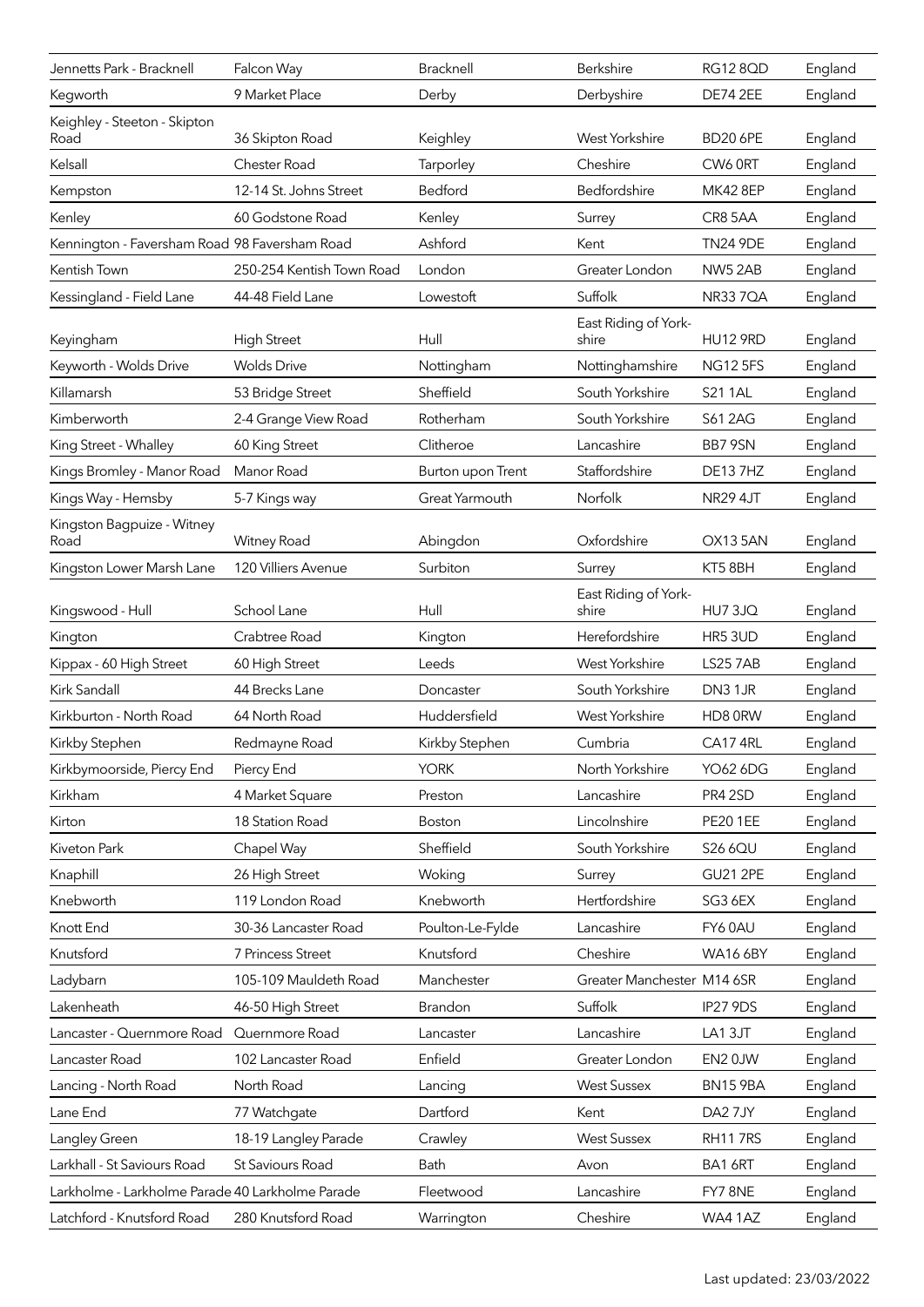| Latimer Road Station                         | <b>Bramley Road</b>              | London              | Greater London  | W10 6SZ         | England |
|----------------------------------------------|----------------------------------|---------------------|-----------------|-----------------|---------|
| Launceston - Broad Street                    | 12-14 Broad Street               | Launceston          | Cornwall        | <b>PL15 8AE</b> | England |
| Lawrence Road                                | 35 Lawrence Road                 | Liverpool           | Merseyside      | L15 0EE         | England |
| Lawrence Weston                              | Ridingleaze                      | <b>Bristol</b>      | Avon            | <b>BS110QB</b>  | England |
| Layton                                       | 15-21 Layton Road                | Blackpool           | Lancashire      | FY3 8EA         | England |
| Leadgate                                     | 33-34 Front Street               | Durham              | County Durham   | DH87SB          | England |
| Leamington Spa                               | 34-56 Clemens Street             | Leamington Spa      | Warwickshire    | <b>CV31 2DN</b> | England |
| Ledbury                                      | <b>New Street</b>                | Ledbury             | Herefordshire   | HR8 2EZ         | England |
| Leece Street - Liverpool                     | 21-23 Leece Street               | Liverpool           | Merseyside      | <b>L1 2TR</b>   | England |
| Leeds Road                                   | 73 Leeds Road                    | Harrogate           | North Yorkshire | HG2 8BE         | England |
| Leeds Swarcliffe Avenue                      | Unit 1 Swarcliffe Avenue         | Leeds               | West Yorkshire  | <b>LS14 5EY</b> | England |
| Leek - West Street                           | <b>West Street</b>               | Leek                | Staffordshire   | <b>ST13 8AF</b> | England |
| Lees                                         | Owl Mill Street                  | Oldham              | Lancashire      | OL4 3BP         | England |
| Leicester - London Road                      | 368 London Road                  | Leicester           | Leicestershire  | LE2 2PN         | England |
| Leicester Road - Market Har-<br>borough      | Leicester Road                   | Market Harborough   | Leicestershire  | <b>LE167AY</b>  | England |
| Leigh On Sea - The Broadway 18 The Broadway  |                                  | Leigh-On-Sea        | Essex           | SS91AW          | England |
| Leighton Buzzard Stanbridge<br>Road          | 400 Stanbridge Road              | Leighton Buzzard    | Bedfordshire    | LU7 4DF         | England |
| Leominster                                   | <b>Dishley Street</b>            | Leominster          | Herefordshire   | HR6 8PX         | England |
| Leyburn                                      | 11 Market Place                  | Leyburn             | North Yorkshire | DL8 5BG         | England |
| Leyland                                      | Dunkirk Lane                     | Leyland             | Lancashire      | <b>PR267SN</b>  | England |
| Leymoor Road Golcar                          | 91-95 Leymoor Road               | Huddersfield        | West Yorkshire  | HD3 4SJ         | England |
| Lightcliffe                                  | Denholme Gate Road               | Halifax             | West Yorkshire  | HX3 8LT         | England |
| Lightwater - Guildford Road                  | 57-61 Guildford Road             | Lightwater          | Surrey          | <b>GU18 5SA</b> | England |
| Lingfield                                    | 1-3 High Street                  | Lingfield           | Surrey          | RH7 6AA         | England |
| Links                                        | 196-212 Plumstead Common<br>Road | London              | Greater London  | <b>SE18 2RS</b> | England |
| Linton                                       | 106 High Street                  | Cambridge           | Cambridgeshire  | <b>CB21 4JT</b> | England |
| Liskeard                                     | <b>Barras Street</b>             | Liskeard            | Cornwall        | <b>PL14 6AD</b> | England |
| Little Paxton - Great North<br>Road          | Great North Road                 | St. Neots           | Cambridgeshire  | <b>PE19 6EN</b> | England |
| Littleborough                                | <b>Station Road</b>              | Rochdale            | Lancashire      | OL158AF         | England |
| Littleport                                   | 30 Main Street                   | Ely                 | Cambridgeshire  | CB61PJ          | England |
| Liverpool - Lark Lane                        | 125-129 Lark Lane                | Liverpool           | Merseyside      | <b>L17 8UR</b>  | England |
| Liverpool - Mossley Hill                     | <b>Booker Avenue</b>             | Liverpool           | Merseyside      | L18 9SB         | England |
| Livesey Branch Road                          | Livesey Branch Road              | Blackburn           | Lancashire      | BB2 4QL         | England |
| Loftus - High Street                         | 29 High Street                   | Saltburn-By-The-Sea | Cleveland       | <b>TS13 4HA</b> | England |
| Loggerheads                                  | <b>Eccleshall Road</b>           | Market Drayton      | Shropshire      | TF9 4NX         | England |
| London - 260 Goldhawk Road 260 Goldhawk Road |                                  | London              | Greater London  | W12 9PE         | England |
| London - 39-43 Grays Inn<br>Road             | 39-43 Grays Inn Road             | London              | Greater London  | WC1X8PR         | England |
| London - Cannon Wharf                        | Yeoman Street                    | London              | Greater London  | SE8 5EN         | England |
| London - St Pauls                            | 5 Cheapside                      | London              | Greater London  | EC2V 6AA        | England |
| London Colney                                | 7-9 Haseldine Road               | St. Albans          | Hertfordshire   | AL2 1RR         | England |
| London Road                                  | 201 London Road                  | Reading             | Berkshire       | RG13NU          | England |
| Long Ashton                                  | 59-63 Weston Road                | <b>Bristol</b>      | Avon            | <b>BS41 9AA</b> | England |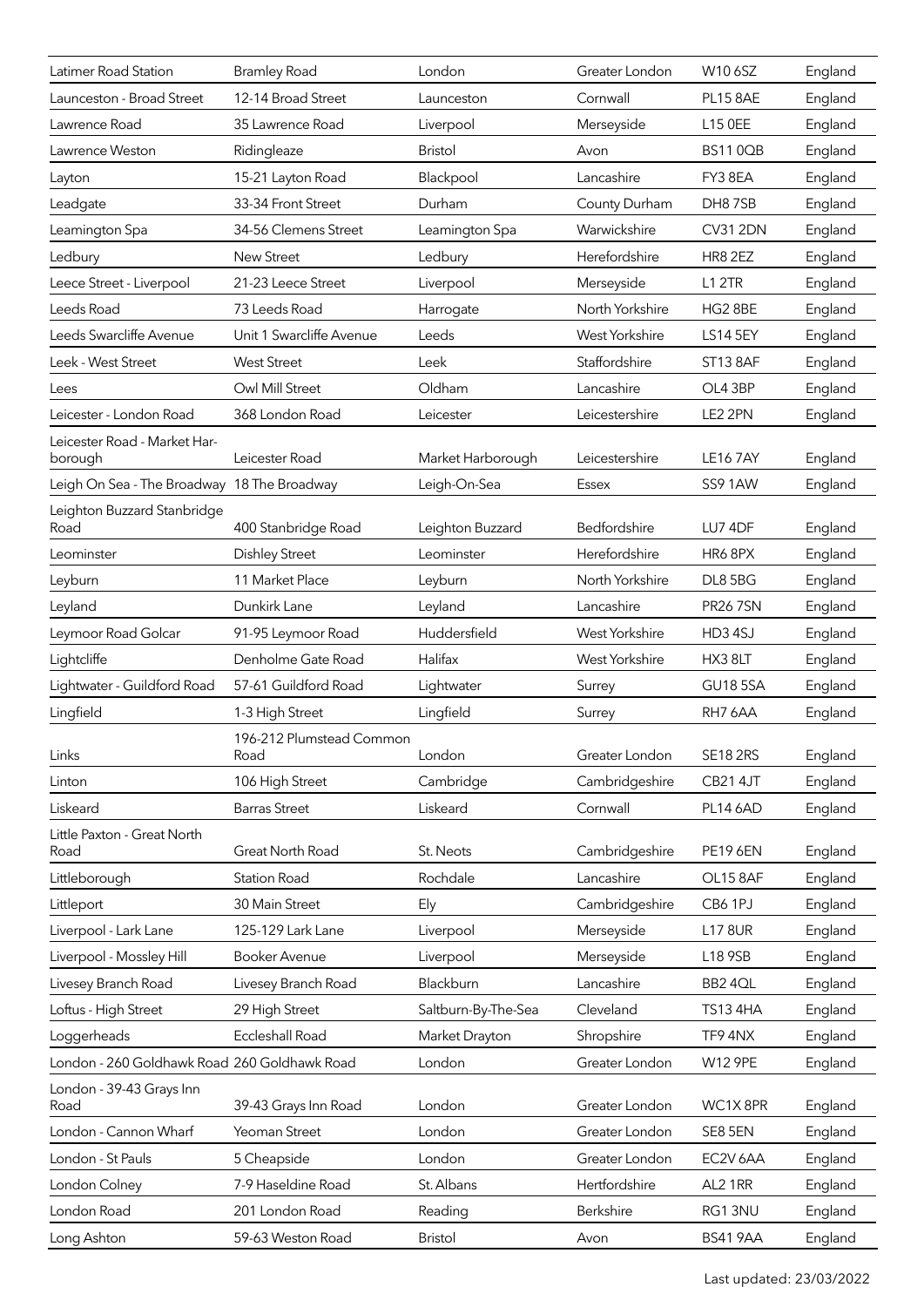| Long Buckby                        | <b>High Street</b>                   | Northampton    | Northamptonshire      | NN67RE          | England |
|------------------------------------|--------------------------------------|----------------|-----------------------|-----------------|---------|
| Long Lane                          | 131-135 Long Lane                    | Bexleyheath    | Kent                  | DA7 5AE         | England |
| Long Street                        | 179b Long Street                     | York           | North Yorkshire       | <b>YO61 3JB</b> | England |
| Longfield                          | 14 Station Road                      | Longfield      | Kent                  | DA37QH          | England |
| Longhoughton - Burnside            | <b>Burnside</b>                      | Alnwick        | Northumberland        | <b>NE66 3JQ</b> | England |
| Longmoor Lane - Fazakerley         | Longmoor Lane                        | Liverpool      | Merseyside            | L9 9HS          | England |
| Longridge                          | 35 Berry Lane                        | Preston        | Lancashire            | PR3 3JL         | England |
| Looe                               | Fore Street                          | Looe           | Cornwall              | <b>PL13 1AD</b> | England |
| Lostwithiel                        | Quay Street                          | Lostwithiel    | Cornwall              | <b>PL22 0BS</b> | England |
| Louth                              | Northgate                            | Louth          | Lincolnshire          | LN11 OLT        | England |
| Low Fell                           | 459-463 Durham Road                  | Gateshead      | Tyne and Wear         | NE9 5EX         | England |
| Lowshire                           | 4 Nethershire Lane                   | Sheffield      | South Yorkshire       | S50QA           | England |
| <b>LSHF Thornton Heath</b>         | 26-28 Green Lane                     | Thornton Heath | Surrey                | CR78BB          | England |
| Ludgershall                        | Andover Road                         | Andover        | Wiltshire             | <b>SP11 9LU</b> | England |
| Lymm                               | 1 Cherry Lane                        | Lymm           | Cheshire              | WA13 0NU        | England |
| Lyneham                            | 45 Church End                        | Lyneham        | Wiltshire             | <b>SN15 4PP</b> | England |
| Mablethorpe                        | Seacroft Road                        | Mablethorpe    | Lincolnshire          | <b>LN12 2DU</b> | England |
| Maidenbower                        | 8 Maidenbower Village Centre Crawley |                | <b>West Sussex</b>    | <b>RH107QH</b>  | England |
| Main Street                        | <b>Main Street</b>                   | Haltwhistle    | Northumberland        | NE49 9AH        | England |
| Malmesbury - Gloucester<br>Road    | Gloucester Road                      | Malmesbury     | Wiltshire             | <b>SN16 9JS</b> | England |
| Malpas - Old Hall Street           | Old Hall Street                      | Malpas         | Cheshire              | <b>SY14 8NE</b> | England |
| Malvern - Barnards Green           | 86-88 Barnards Green Road            | Malvern        | Worcestershire        | WR143LY         | England |
| Mansfield - Southwell Road<br>West | Southwell Road West                  | Mansfield      | Nottinghamshire       | NG184EH         | England |
| Manvers Road                       | 98 Manvers Road                      | Sheffield      | South Yorkshire       | <b>S20 1AY</b>  | England |
| Mapperley - Woodborough<br>Road    | 938-942 Woodborough Road Nottingham  |                | Nottinghamshire       | <b>NG35QS</b>   | England |
| Mapplewell                         | <b>Blacker Road</b>                  | Barnsley       | South Yorkshire       | S75 6BP         | England |
| Market Place Pickering             | 59 Champleys Mews                    | Pickering      | North Yorkshire       | <b>YO187AE</b>  | England |
| Market Street                      | Market Street                        | Ulverston      | Cumbria               | <b>LA127LR</b>  | England |
| Marsh                              | Westbourne Road                      | Huddersfield   | <b>West Yorkshire</b> | HD14LG          | England |
| Marske                             | 69 High Street                       | Redcar         | Cleveland             | <b>TS11 6JL</b> | England |
| Marston Moretaine                  | 1 Station Road                       | Bedford        | Bedfordshire          | MK43 OPH        | England |
| Martock                            | The Martock Centre                   | Martock        | Somerset              | <b>TA12 6DL</b> | England |
| Masham                             | 7 Leyburn Road                       | Ripon          | North Yorkshire       | HG4 4ER         | England |
| Maunds Hatch                       | 1-2 Maunds Road                      | Harlow         | <b>Essex</b>          | <b>CM187RG</b>  | England |
| Mays Lane                          | 187 Mays Lane                        | Barnet         | Hertfordshire         | EN5 2DY         | England |
| Meadows                            | 12-18 Bridgeway Centre               | Nottingham     | Nottinghamshire       | NG2 2JD         | England |
| Meir                               | Weston Road                          | Stoke-On-Trent | Staffordshire         | ST3 6AD         | England |
| Melksham                           | 2 Blackmore Road                     | Melksham       | Wiltshire             | <b>SN127HS</b>  | England |
| Meltham                            | 18-24 Huddersfield Road              | Huddersfield   | West Yorkshire        | HD9 4AE         | England |
| Menston                            | 58 Main Street                       | Ilkley         | West Yorkshire        | <b>LS29 6NB</b> | England |
| Mersey Road                        | 189 College Road                     | Liverpool      | Merseyside            | L23 3AT         | England |
| Mexborough - Adwick Road           | Unit 1, 28 Adwick Road               | Mexborough     | South Yorkshire       | <b>S64 ODB</b>  | England |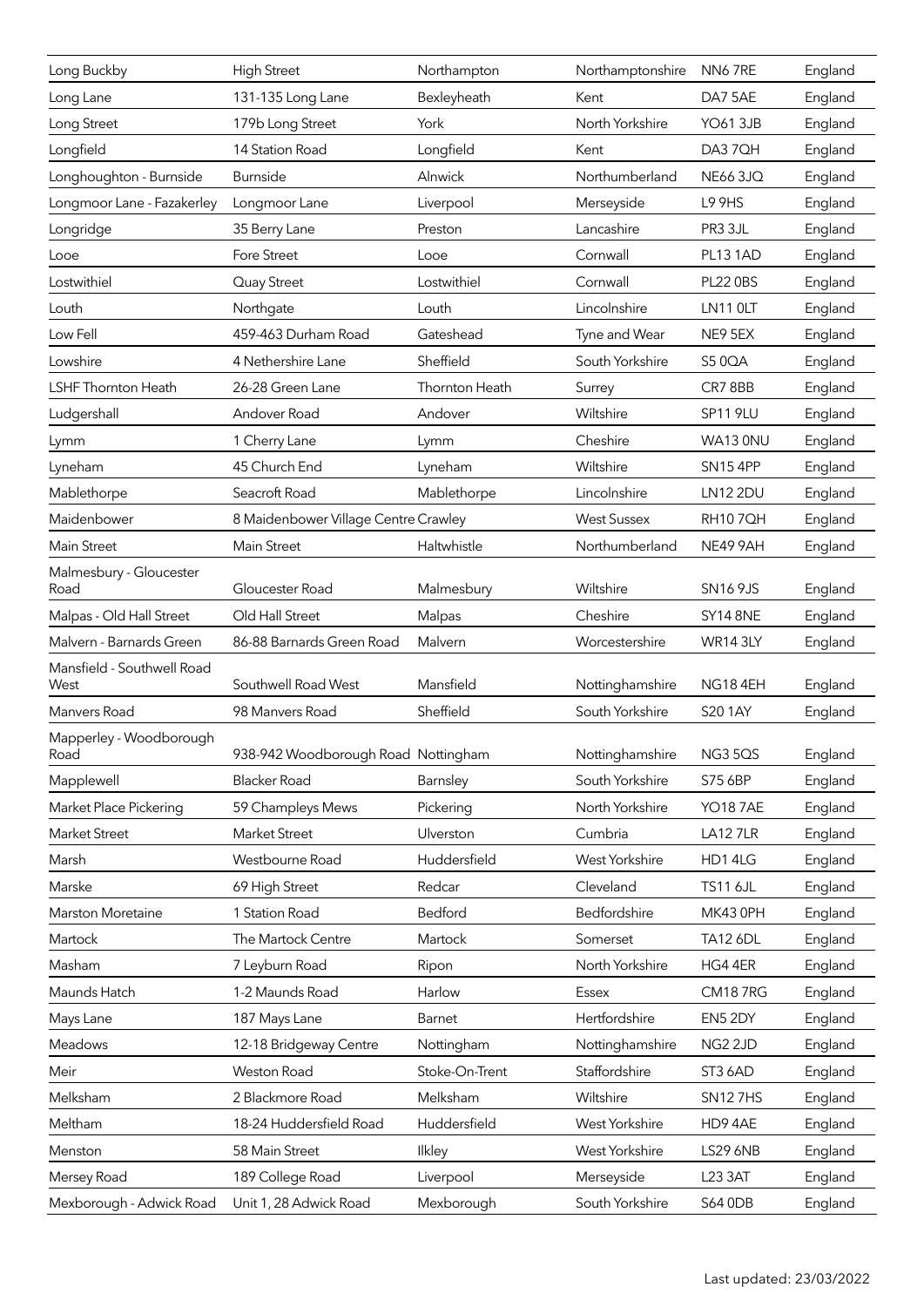| Middleton Boulevard                        | 123 Middleton Boulevard                  | Nottingham             | Nottinghamshire    | NG81FW             | England |
|--------------------------------------------|------------------------------------------|------------------------|--------------------|--------------------|---------|
| Middlewich Road                            | 249 Middlewich Road                      | Northwich              | Cheshire           | CW9 7DR            | England |
| Milborne Port - Gainsborough Milborne Port |                                          | Sherborne              | Dorset             | DT9 5BB            | England |
| Milburn Road                               | 202 Milburn Road                         | Ashington              | Northumberland     | NE63 OPH           | England |
| Mildenhall                                 | Kings Street                             | <b>Bury St Edmunds</b> | Suffolk            | <b>IP287ES</b>     | England |
| Mile Lane                                  | 78 Mile Lane                             | Bury                   | Lancashire         | BL8 2JR            | England |
| Mill Hill                                  | Beauchamp Avenue                         | Deal                   | Kent               | <b>CT14 9EZ</b>    | England |
| Mill Road                                  | 177 Mill Road                            | Cambridge              | Cambridgeshire     | CB1 3AN            | England |
| Millbrook - West Street                    | 97 West Street                           | Torpoint               | Cornwall           | <b>PL10 1AF</b>    | England |
| Milnrow                                    | Dale Street                              | Rochdale               | Lancashire         | OL16 3LG           | England |
| Milton                                     | 20 Millrise Road                         | Stoke-On-Trent         | Staffordshire      | ST27BW             | England |
| Milton Keynes - Bodmin Place Bodmin Place  |                                          | Milton Keynes          | Buckinghamshire    | <b>MK107DP</b>     | England |
| Minehead                                   | 22 The Avenue                            | Minehead               | Somerset           | <b>TA24 5AZ</b>    | England |
| Mobberley                                  | 85 Town Lane                             | Knutsford              | Cheshire           | <b>WA167HH</b>     | England |
| Modbury                                    | <b>Broad Street</b>                      | lvybridge              | Devon              | <b>PL21 0PY</b>    | England |
| Moordown                                   | Wimborne Road                            | Bournemouth            | Dorset             | BH9 2BN            | England |
| Moretonhampstead                           | <b>Court Street</b>                      | Mortonhampstead        | Devon              | <b>TQ13 8NE</b>    | England |
| Mossley                                    | 23 Arundel Street                        | Ashton-Under-Lyne      | Lancashire         | OL5 OLS            | England |
| Mottingham                                 | 60 Kimmeridge Road                       | London                 | Greater London     | SE94EB             | England |
| Mount Road - Bath                          | 110 Mount Road                           | Bath                   | Avon               | BA2 1LN            | England |
| Mullion - Nansmellyon Road                 | Nansmellyon Road                         | Helston                | Cornwall           | <b>TR127DQ</b>     | England |
| Murston                                    | 2 Church Road                            | Sittingbourne          | Kent               | <b>ME10 3RE</b>    | England |
| Murton - Church Street                     | Church Street                            | Seaham                 | County Durham      | SR7 9NX            | England |
| Mutley Plain                               | 54-56 Mutley Plain                       | Plymouth               | Devon              | PL4 6LF            | England |
| Neath Hill                                 | 6A Tower Crescent                        | Milton Keynes          | Buckinghamshire    | <b>MK14 6JY</b>    | England |
| Netherfield                                | 61 Victoria Road                         | Nottingham             | Nottinghamshire    | NG42NN             | England |
| Netley                                     | 18-20 Station Road                       | Southampton            | Hampshire          | SO31 5AF           | England |
| New Addington                              | 7-10 Central Parade                      | Croydon                | Surrey             | CRO <sub>OJB</sub> | England |
| New Ash Green                              | 30 The Row                               | Longfield              | Kent               | DA38JB             | England |
| New Delaval                                | 2-6 Newcastle Road                       | Blyth                  | Northumberland     | NE24 4AS           | England |
| New Eltham                                 | 370-380 Footscray Road                   | London                 | Greater London     | SE9 2AA            | England |
| New Lodge                                  | Wakefield Road                           | Barnsley               | South Yorkshire    | S713TY             | England |
| New Mills                                  | Church Road                              | New Mills              | Derbyshire         | SK22 4NG           | England |
| New Waltham - Station Road                 | <b>Station Road</b>                      | Grimsby                | North Lincolnshire | DN364QQ            | England |
| New York Street - Leeds                    | 44 New York Street                       | Leeds                  | West Yorkshire     | LS2 7DY            | England |
| Newark - Beacon Hill Road                  | Beacon Hill Road                         | Newark                 | Nottinghamshire    | <b>NG24 2JG</b>    | England |
| Newbiggin Central                          | 85-87 Front Street                       | Newbiggin-By-The-Sea   | Northumberland     | NE64 6AD           | England |
| Newbury - Monument Close                   | 4 Monument Close, Essex<br><b>Street</b> | Newbury                | Berkshire          | RG14 6QW           | England |
| Newcastle Emlyn - New Road                 | New Road                                 | Newcastle Emlyn        | Dyfed              | SA38 9BA           | England |
| Newcastle Under Lyme                       | 1-2 Westbury Centre                      | Newcastle-Under-Lyme   | Staffordshire      | ST5 4LY            | England |
| Newhaw                                     | 14-20 The Broadway                       | Addlestone             | Surrey             | KT153HA            | England |
| Newmarket                                  | 2-5 Elizabeth Parade                     | Newmarket              | Cambridgeshire     | CB8 0BP            | England |
| Newport Pagnell                            | 75-77 High Street                        | Newport Pagnell        | Milton Keynes      | <b>MK16 8AB</b>    | England |
| Newton Hall                                | Carr House Drive                         | Durham                 | County Durham      | DH1 5LT            | England |
| Newton Road                                | Newton Road                              | Milton Keynes          | Buckinghamshire    | MK35BS             | England |

Last updated: 23/03/2022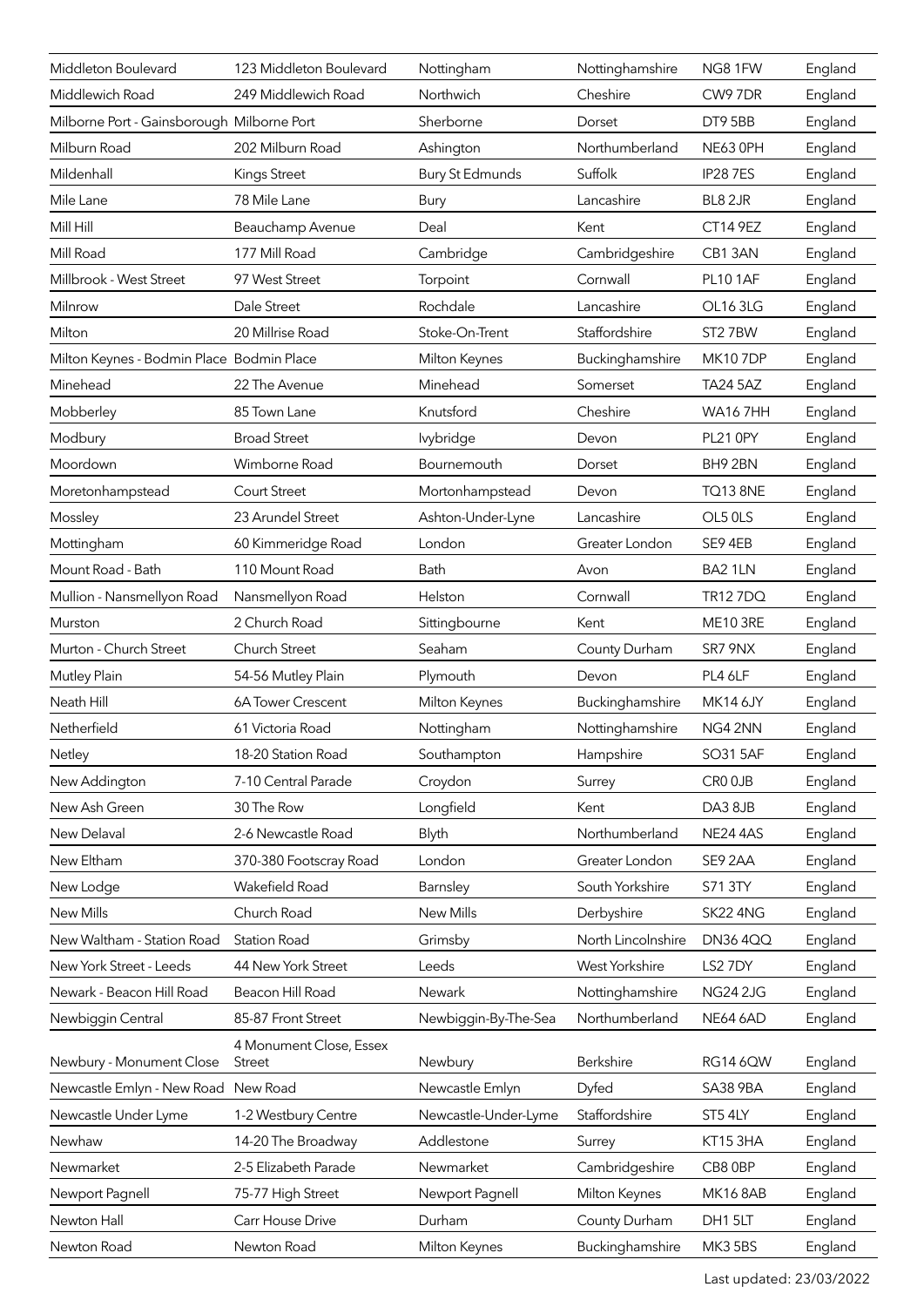| Newton Road - High Heaton               | 112 Newton Road                             | Newcastle Upon Tyne  | Tyne and Wear              | NE777HN             | England |
|-----------------------------------------|---------------------------------------------|----------------------|----------------------------|---------------------|---------|
| Norden                                  | 645 Edenfield Road                          | Rochdale             | Lancashire                 | <b>OL11 5XE</b>     | England |
| North Baddesley                         | <b>Botley Road</b>                          | Southampton          | Hampshire                  | SO52 9DW            | England |
|                                         |                                             |                      | East Riding of York-       |                     |         |
| North Ferriby - High Street             | <b>High Street</b>                          | North Ferriby        | shire                      | <b>HU14 3JP</b>     | England |
| North Parade                            | 24 North Parade                             | Horsham              | <b>West Sussex</b>         | RH12 2DH            | England |
| North Shields Queen Alexan-<br>dra Road | Queen Alexandra Road                        | North Shields        | Tyne and Wear              | NE29 9AL            | England |
| Northallerton                           | Boroughbridge Road                          | Northallerton        | North Yorkshire            | DL7 8BE             | England |
| Northampton - Oulton Rise               | 45-49 Oulton Rise                           | Northampton          | Northamptonshire           | NN3 6EW             | England |
| Northampton - Upton Place               | Upton Place - High Street                   | Northampton          | Northamptonshire           | <b>NN54UX</b>       | England |
| Northwood Hills - Joel Street           | 53-55 The Broadway                          | Northwood            | Middlesex                  | HA61NZ              | England |
| Norton                                  | 23-25 Knypersley Road                       | Stoke-On-Trent       | Staffordshire              | ST6 8HT             | England |
| Norton St. Phillip                      | 1 Fortescue Street                          | Bath                 | Avon                       | BA2 7PE             | England |
| Norwich - Earlham Road                  | Earlham Road                                | Norwich              | Norfolk                    | NR <sub>2</sub> 3PD | England |
| Norwich - Sprowston Road                | 195-197 Sprowston Road                      | Norwich              | Norfolk                    | NR3 4JR             | England |
| Nottingham - Station Street             | Station Street, Carrington<br><b>Street</b> | Nottingham           | Nottinghamshire            | NG2 3AQ             | England |
| Oakworth                                | Victoria Road                               | Keighley             | West Yorkshire             | <b>BD227HT</b>      | England |
| Odd Down                                | Upper Bloomfield Road                       | <b>Bath</b>          | Avon                       | BA2 2RY             | England |
| Okehampton                              | <b>Market Street</b>                        | Okehampton           | Devon                      | <b>EX201HN</b>      | England |
| Old Basing - Linden Avenue              | Linden Avenue                               | Basingstoke          | Hampshire                  | <b>RG24 7HR</b>     | England |
| Old Duston                              | Pond Farm Close                             | Northampton          | Northamptonshire           | <b>NN5 6JQ</b>      | England |
| Old Goole                               | Swinefleet Road                             | Old Goole            | North Humberside           | <b>DN145UY</b>      | England |
| Old Malden - Manor Drive                |                                             |                      |                            |                     |         |
| North                                   | Manor Drive North                           | New Malden           | Surrey                     | KT3 5PN             | England |
| Oldham Road - Ripponden                 | 25 Oldham Road                              | Sowerby Bridge       | West Yorkshire             | HX64DN              | England |
| Olney                                   | <b>Stanley Court</b>                        | Olney                | Milton Keynes              | <b>MK46 5NH</b>     | England |
| Olympic Way                             | 10 Olympic Way                              | Wellingborough       | Northamptonshire           | <b>NN8 3QE</b>      | England |
| Ombersley Road                          | 46 Ombersley Road                           | Worcester            | Worcestershire             | WR3 7EU             | England |
| Ordsall                                 | 2 Welbeck Road                              | Retford              | Nottinghamshire            | DN227RW             | England |
| Ore                                     | 4-6 Fairlight Road                          | Hastings             | <b>East Sussex</b>         | <b>TN35 5EA</b>     | England |
| Orford Lane                             | 138-142 Orford Lane                         | Warrington           | Cheshire                   | WA27AY              | England |
| Ossett                                  | Dale Street                                 | Ossett               | West Yorkshire             | WF5 9DB             | England |
| Oswestry                                | Victoria Road                               | Oswestry             | Shropshire                 | SY11 2HR            | England |
| Owlsmoor                                | 33-35 Yeovil Road                           | Sandhurst            | Berkshire                  | GU47 OTF            | England |
| Oxenhope                                | 24 Station Road                             | Keighley             | West Yorkshire             | <b>BD22 9JJ</b>     | England |
| Paddington                              | 504-506 Harrow Road                         | London               | Greater London             | W93QA               | England |
| Pagham - The Parade                     | The Parade                                  | <b>Bognor Regis</b>  | East Sussex                | <b>PO21 4TW</b>     | England |
| Palace Avenue                           | 60-66 Winner Street                         | Torquay              | Devon                      | TQ3 3EW             | England |
| Palatine Road - Northenden              | 269 Palatine Road                           | Manchester           | Greater Manchester M22 4ET |                     | England |
| Pangbourne                              | 6-7 The Square                              | Reading              | Berkshire                  | RG87AG              | England |
| Papworth Everard - Pendrill<br>Court    | Ermine Street North                         | <b>CAMBRIDGE</b>     | Cambridgeshire             | <b>CB23 3UY</b>     | England |
| Parade                                  | 1 The Parade                                | Newcastle-Under-Lyme | Staffordshire              | ST5 6LQ             | England |
| Park Royal - Hanger Green               | 12-15 Hanger Green                          | London               | Greater London             | W53AY               | England |
| Parkstone                               | 346 Ashley Road                             | Poole                | Dorset                     | BH14 9DF            | England |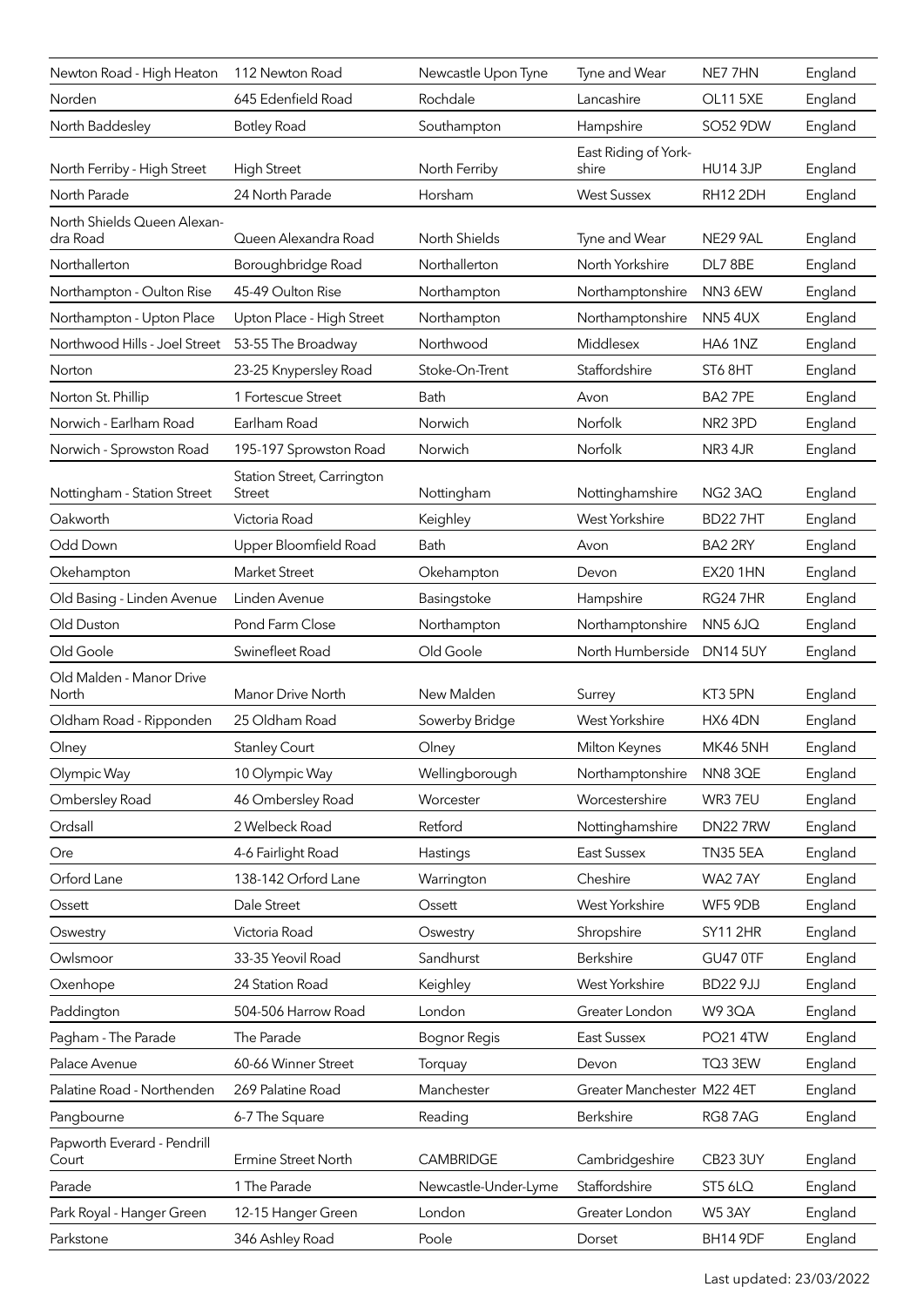| Parr Lane - Bury                               | 376 Parr Lane             | Bury              | Lancashire         | BL9 8LU             | England |
|------------------------------------------------|---------------------------|-------------------|--------------------|---------------------|---------|
| Parsons Green                                  | 60 Parsons Green Lane     | London            | Greater London     | SW6 4HU             | England |
| Partridge Green                                | <b>High Street</b>        | Horsham           | <b>West Sussex</b> | RH138HR             | England |
| Patcham                                        | 33-39 Old London Road     | Brighton          | East Sussex        | BN18XR              | England |
| Peacehaven                                     | Meridian Way              | Peacehaven        | <b>East Sussex</b> | <b>BN108BB</b>      | England |
| Pegswood - Morpeth Road                        | Morpeth Road              | Morpeth           | Northumberland     | <b>NE61 6RE</b>     | England |
| Pelton                                         | 4 Front Street            | Chester-le-Street | County Durham      | DH <sub>2</sub> 1DE | England |
| Penistone                                      | 26 Market Street          | Sheffield         | South Yorkshire    | S36 6BZ             | England |
| Penkridge                                      | Wolverhampton Road        | Stafford          | Staffordshire      | <b>ST19 5NS</b>     | England |
| Penn                                           | 46 Warstones Road         | Wolverhampton     | West Midlands      | WV4 4LP             | England |
| Pensby                                         | 415 Pensby Road           | Wirral            | Merseyside         | <b>CH61 9PF</b>     | England |
| Penzance                                       | 114-117 Market Jew Street | Penzance          | Cornwall           | <b>TR18 2LD</b>     | England |
| Perranporth                                    | <b>Station Road</b>       | Perranporth       | Cornwall           | TR6 ODD             | England |
| Pershore - Racecourse Road                     | Racecourse Road           | Pershore          | Worcestershire     | <b>WR10 2EY</b>     | England |
| Peterborough - Hampton Park 399 Eagle Way      |                           | Peterborough      | Cambridgeshire     | <b>PE7 8GS</b>      | England |
| Petrol Bobbing Corner                          | Sheppey Way               | Sittingbourne     | Kent               | ME98PG              | England |
| Petrol Bow Road                                | 127-131 Bow Road          | London            | Greater London     | E3 2AN              | England |
| Petrol Broseley                                | Ironbridge Road           | <b>Broseley</b>   | Shropshire         | <b>TF12 5DJ</b>     | England |
| Petrol Cornwallis                              | Cornwallis Roundabout     | Gillingham        | Kent               | ME8 6PS             | England |
| Petrol Crouch End                              | Tottenham Lane            | London            | Greater London     | <b>N88SE</b>        | England |
| Petrol East Peckham - Ton-                     |                           |                   |                    |                     |         |
| bridge                                         | Branbridges Road          | Tonbridge         | Kent               | <b>TN12 5WH</b>     | England |
| Petrol Great North Way                         | Great North Way           | York              | North Yorkshire    | <b>YO26 6RB</b>     | England |
| Petrol Guisborough                             | Middlesborough Road       | Guisborough       | Cleveland          | <b>TS14 6QU</b>     | England |
| Petrol Gunnislake - Drakewalls Pearce's Garage |                           | Gunnislake        | Cornwall           | <b>PL18 9EE</b>     | England |
| Petrol Hereford - Holmer Road Holmer Road      |                           | Hereford          |                    | HR4 9RX             | England |
| Petrol Hopton On Sea                           | Lowestoft Road            | Great Yarmouth    | Norfolk            | <b>NR31 9AH</b>     | England |
| Petrol Hopwood                                 | Middleton Road            | Heywood           | Lancashire         | <b>OL10 2LU</b>     | England |
| Petrol Horley                                  | <b>Brighton Road</b>      | Horley            | Surrey             | RH6 7ER             | England |
| Petrol Kirk Hallam                             | Ladywood Road             | Ilkeston          | Derbyshire         | DE7 4NF             | England |
| Petrol Low Lane                                | Low Lane                  | Yarm              | Cleveland          | <b>TS15 9JT</b>     | England |
| Petrol Lupset                                  | 323 Horbury Road          | Wakefield         | West Yorkshire     | WF28JN              | England |
| Petrol Lymington                               | Ampress Park              | Lymington         | Hampshire          | <b>SO41 8XN</b>     | England |
| Petrol Magnolia                                | 246 Shrub End Road        | Colchester        | Essex              | CO <sub>3</sub> 4SA | England |
| Petrol Minster                                 | <b>Tothill Street</b>     | Ramsgate          | Kent               | CT12 4AU            | England |
| Petrol Necton Tuns Lane                        | 2 Rudge Way               | Swaffham          | Norfolk            | PE37 8DQ            | England |
| Petrol Plympton                                | 150 Plymouth Road         | Plymouth          | Devon              | PL7 4NE             | England |
| Petrol Rochester - Watling<br><b>Street</b>    | 202 Watling Street        | Rochester         | Kent               | ME2 3QL             | England |
| Petrol Roehampton Vale                         | 29 Roehampton Vale        | London            | Greater London     | SW153DX             | England |
| Petrol Roundhay                                | Street Lane               | Leeds             | West Yorkshire     | LS8 1BD             | England |
| Petrol Sandy                                   | Great North Road          | Sandy             | Bedfordshire       | SG191NA             | England |
| Petrol Staddiscombe                            | Wembury Road              | Plymouth          | Devon              | PL9 ODF             | England |
| Petrol Walthamstow                             | 124 Markhouse Road        | London            | Greater London     | E178BQ              | England |
| Petrol Wayside                                 | 403 Dereham Road          | Norwich           | Norfolk            | NR5 OSE             | England |
| Petrol Wetherby Road                           | Wetherby Road             | Knaresborough     | North Yorkshire    | HG5 8LH             | England |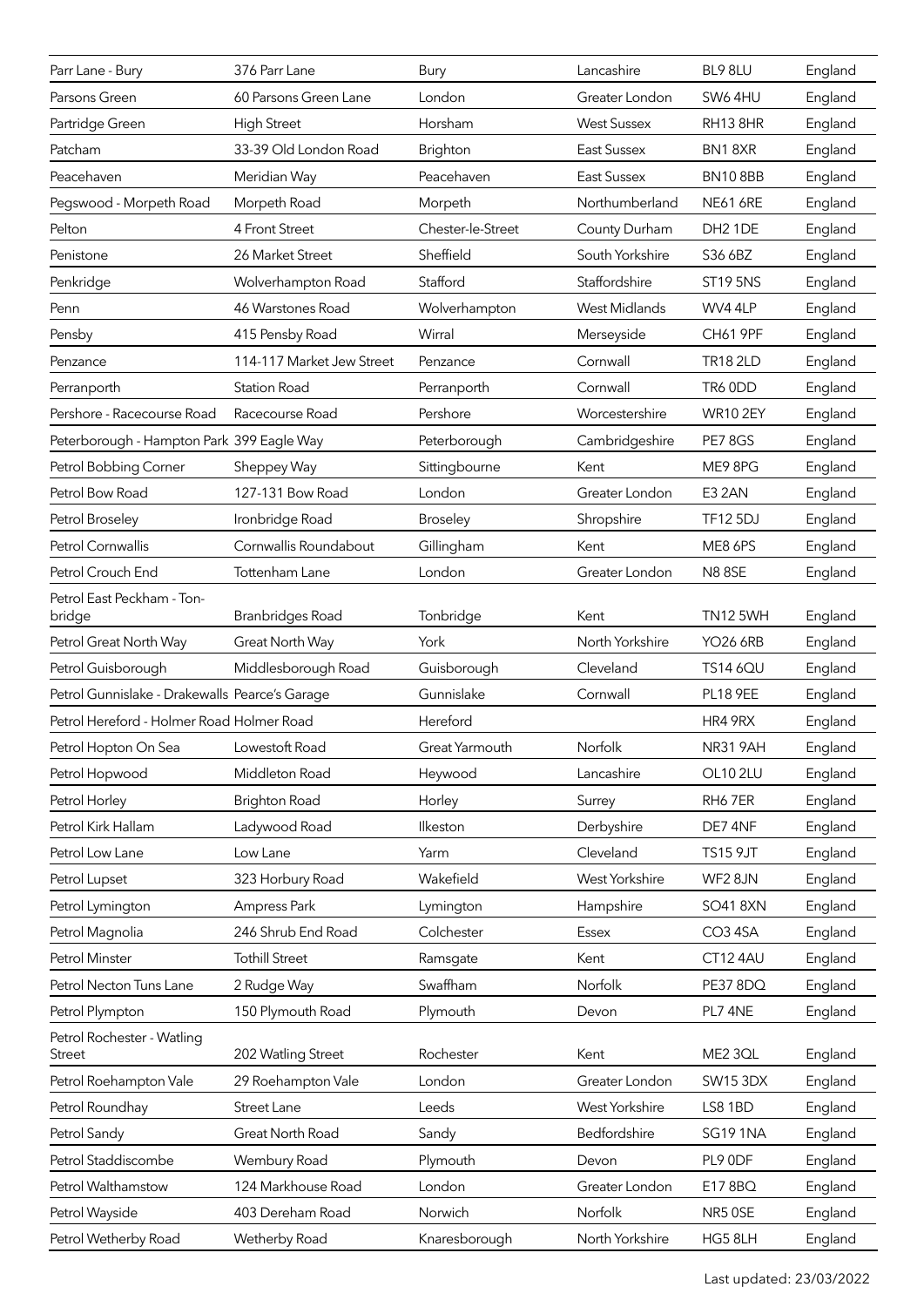| Petworth                                   | Market Square                    | Petworth            | <b>West Sussex</b> | GU28 0AH        | England |
|--------------------------------------------|----------------------------------|---------------------|--------------------|-----------------|---------|
| Pewsey                                     | <b>High Street</b>               | Pewsey              | Wiltshire          | SN95AQ          | England |
| Pike Road                                  | 171-173 Pike Road                | Plymouth            | Devon              | PL3 6HJ         | England |
| Pilch Lane                                 | 224 Pilch Lane                   | Liverpool           | Merseyside         | L14 0JQ         | England |
| Pinxton                                    | 146 Wharf Road                   | Pinxton             | Nottingham         | <b>NG16 6LQ</b> | England |
| Platt Bridge                               | 14-16 Warrington Road            | Wigan               | Lancashire         | WN2 5JA         | England |
| Plymouth Street                            | Plymouth St                      | Barrow In Furness   | Cumbria            | <b>LA14 3AN</b> | England |
| Pocklington                                | 63 Market Place                  | York                | North Yorkshire    | <b>YO42 2AE</b> | England |
| Polegate                                   | 7 The Centre                     | Polegate            | <b>East Sussex</b> | <b>BN26 6AQ</b> | England |
| Pontesbury - Hall Bank                     | <b>Hall Bank</b>                 | Shrewsbury          | Shropshire         | SY5 ORF         | England |
| Pope Lane                                  | 79 Pope Lane                     | Preston             | Lancashire         | PR1 9BY         | England |
| Poplar                                     | 57-73 Chrisp Street              | London              | Greater London     | E14 6LP         | England |
| Port Isaac                                 | 31 New Road                      | Port Isaac          | Cornwall           | <b>PL29 3SD</b> | England |
| Porters Avenue                             | 455 Porters Avenue               | Dagenham            | Essex              | RM94ND          | England |
| Portishead - Avon Way                      | 109 Avon Way                     | <b>Bristol</b>      | Avon               | <b>BS20 6LT</b> | England |
| Potters Bar                                | 59-61 High Street                | Potters Bar         | Hertfordshire      | EN65AS          | England |
| Prestbury Village                          | The Village                      | Macclesfield        | Cheshire           | SK104AL         | England |
| Princes Risborough - Bell<br><b>Street</b> | 11 Bell Street                   | Princes Risborough  | Buckinghamshire    | <b>HP27 0DZ</b> | England |
| <b>Privett Road</b>                        | 151 Privett Road                 | Gosport             | Hampshire          | PO12 3SS        | England |
| Prudhoe                                    | Oakfield Terrace                 | Prudhoe             | Northumberland     | <b>NE42 5HF</b> | England |
| Purton - Station Road                      | <b>Station Road</b>              | Swindon             | Wiltshire          | SN54AQ          | England |
| Putney - London                            | 73-75 Upper Richmond Road London |                     | Greater London     | <b>SW15 2SR</b> | England |
| Quebec Street                              | 36-38 Quebec Street              | Durham              | County Durham      | DH7 9UU         | England |
| Queen Street - Portsmouth                  | 125 Queen Street                 | Portsmouth          | Hampshire          | PO13HY          | England |
| Queens Road - Beeston                      | 291 Queens Road                  | Nottingham          | Nottinghamshire    | NG91JB          | England |
| Queensbury High St                         | <b>High Street</b>               | <b>Bradford</b>     | West Yorkshire     | BD132PD         | England |
| Radcliffe-on-Trent                         | 32 Main St                       | Radcliffe-on-Trent  | Nottingham         | NG12 2FH        | England |
| Rainford                                   | 7 Church Road                    | St Helens           | Merseyside         | WA118HE         | England |
| Rainham - Parkwood Green                   | 22 Parkwood Green                | Gillingham          | Kent               | ME8 9PN         | England |
| Rainhill - Warrington Road                 | 580 Warrington Road              | Prescot             | Merseyside         | L35 4LP         | England |
| Rainworth                                  | Southwell Rd East                | Mansfield           | Nottinghamshire    | NG210AA         | England |
| Raynes Park                                | 68-74 Coombe Lane                | London              | Greater London     | <b>SW20 0AX</b> | England |
| Readesdale Avenue                          | Readesdale Avenue                | Crewe               | Cheshire           | <b>CW2 8QP</b>  | England |
| Redhill - Station Road                     | 51-53 Station Road               | Redhill             | Surrey             | RH1 1QH         | England |
| Regent Road                                | Centenary House                  | Morecambe           | Lancashire         | LA3 1QG         | England |
| <b>Regent Street</b>                       | 10 Regent Street                 | Plymouth            | Devon              | PL4 8BE         | England |
| Regents Park - Park Road                   | 18-22 Park Road                  | London              | Greater London     | NW14SA          | England |
| Reno House                                 | Great North Road                 | Newcastle Upon Tyne | Tyne and Wear      | <b>NE13 6LN</b> | England |
| Richmond - Market Place                    | 6 Market Place                   | Richmond            | North Yorkshire    | DL10 4HU        | England |
| Richmond Road                              | 449 Richmond Road                | Sheffield           | South Yorkshire    | S13 8LU         | England |
| Riddlesden                                 | <b>Bradford Road</b>             | Keighley            | West Yorkshire     | <b>BD21 4EB</b> | England |
| Ridgeland House - Hove                     | Dyke Road                        | Hove                | East Sussex        | BN3 1TX         | England |
| Ripley - High Street                       | <b>High Street</b>               | Woking              | Surrey             | <b>GU23 6AF</b> | England |
| Rishton - Harwood Road                     | 2 Harwood Road                   | Blackburn           | Lancashire         | BB1 4DJ         | England |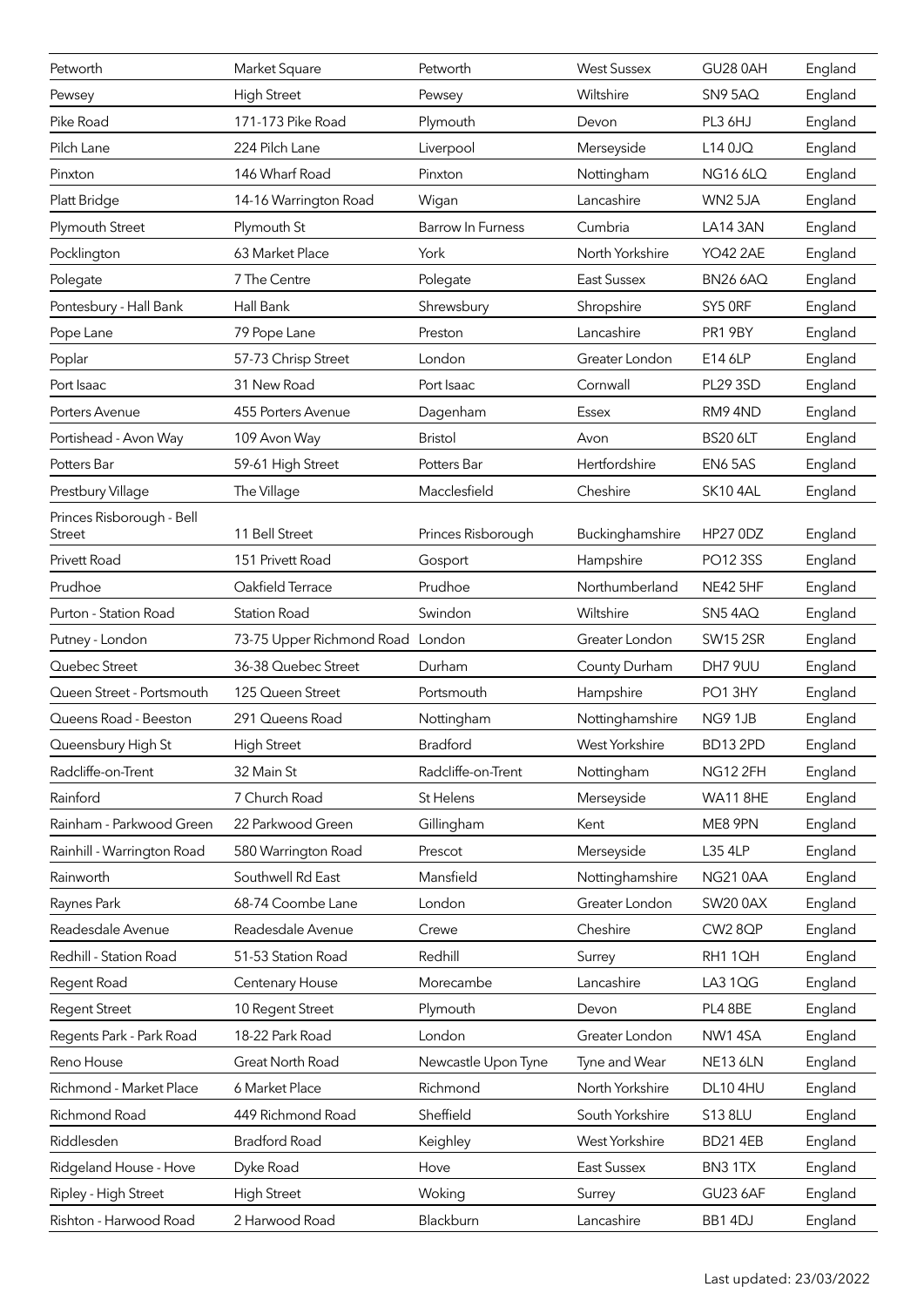| River                                            | 72 Lower Road           | Dover                    | Kent                      | CT17 0RD        | England |
|--------------------------------------------------|-------------------------|--------------------------|---------------------------|-----------------|---------|
| Roche                                            | Central Corner          | St. Austell              | Cornwall                  | <b>PL26 8JF</b> | England |
| Rochester - Riverside                            | Riverside               | Rochester                | Kent                      | ME1 1NH         | England |
| Rochford - Golden Cross                          |                         |                          |                           |                 |         |
| Parade                                           | 6-8 Golden Cross Parade | Rochford                 | Essex                     | SS4 1UB         | England |
| Roffey                                           | 2-4 Fitzalan Road       | Horsham                  | <b>West Sussex</b>        | <b>RH13 6AA</b> | England |
| Romford                                          | 98-100 Dagenham Road    | Romford                  | <b>Essex</b>              | RM7 0TJ         | England |
| Ronkswood                                        | 21 Lichfield Avenue     | Worcester                | Worcestershire            | WR51NP          | England |
| Roose Road                                       | 81-83 Roose Road        | <b>Barrow In Furness</b> | Cumbria                   | <b>LA13 9RJ</b> | England |
| Rose Lane                                        | 101-107 Rose Lane       | Romford                  | <b>Essex</b>              | RM65NR          | England |
| Ross on Wye - Overross Street Overross Street    |                         | Ross on Wye              | Herefordshire             | HR97AS          | England |
| Rossington                                       | Gattison Lane           | Doncaster                | South Yorkshire           | DN11 0NH        | England |
| Rothbury                                         | High St                 | Morpeth                  | Northumberland            | <b>NE65 7TE</b> | England |
| Rothersthorpe Road                               | 5 Rothersthorpe Road    | Northampton              | Northamptonshire          | NN48JA          | England |
| Royston - Yorks                                  | <b>High Street</b>      | Barnsley                 | South Yorkshire           | <b>S71 4RF</b>  | England |
| Royton - Rochdale Road                           | Rochdale Road           | Oldham                   | Lancashire                | OL2 5PT         | England |
| Rubery                                           | 182a New Road           | Birmingham               | West Midlands             | <b>B45 9JA</b>  | England |
| Ruddington                                       | 38 Church Street        | Nottingham               | Nottinghamshire           | <b>NG11 6HD</b> | England |
| Rudgwick                                         | Church Street           | Horsham                  | <b>West Sussex</b>        | RH12 3EX        | England |
| Rugby - Gerrard Road                             | Gerrard Road            | Rugby                    | Warwickshire              | <b>CV227GU</b>  | England |
| Runcorn - Granville Street                       | <b>Granville Street</b> | Runcorn                  | Cheshire                  | WA71NE          | England |
| Ryde                                             | 4 Anglesea Street       | Ryde                     | Isle Of Wight             | PO33 2SX        | England |
| Ryton - Parsons Drive                            | Parsons Drive           | Ryton                    | Tyne and Wear             | NE40 3RA        | England |
| Salcombe - Gould Road                            | Gould Road              | Salcombe                 | Devon                     | TQ8 8DU         | England |
| Sale - 121-123 Washway Road 121-123 Washway Road |                         | Sale                     |                           | M33 7TY         | England |
| Sale - Coppice Avenue                            | 44 Coppice Avenue       | Sale                     | Cheshire                  | M33 4WB         | England |
| Salford - Chapel Street                          | Unit 1 Vimto Gardens    | Salford                  | Greater Manchester M3 5JF |                 | England |
| Salisbury - Wilton Road                          | 197-207 Wilton Road     | Salisbury                | Wiltshire                 | SP2 7JY         | England |
| Salisbury Road - Andover                         | Salisbury Road          | Andover                  | Hampshire                 | <b>SP10 2LH</b> | England |
| Saltaire                                         | 48-52 Bingley Road      | Shipley                  | West Yorkshire            | BD184SD         | England |
| Saltash                                          | 51-59 Fore Street       | Saltash                  | Cornwall                  | <b>PL12 6AL</b> | England |
| Saltdean - Lustrells Vale                        | 87-89 Lustrells Vale    | Brighton                 | East Sussex               | BN28FA          | England |
| Sandiacre                                        | Market Place            | Sandiacre                | Derbyshire                | <b>NG10 5HW</b> | England |
| Sandown                                          | 63-67 High Street       | Sandown                  | Isle Of Wight             | PO36 8AD        | England |
| Sandwich                                         | Moat Sole Road          | Sandwich                 | Kent                      | CT13 9AL        | England |
| Sandy - High Street                              | 30 Market Sqaure        | Sandy                    | Bedfordshire              | <b>SG191AA</b>  | England |
| Saughall                                         | Church Road             | Chester                  | Cheshire                  | CH1 6EP         | England |
| Scala                                            | Shaftsbury Road         | Bath                     | Avon                      | BA2 3LH         | England |
| Seabourne                                        | 40-52 Seabourne Road    | Bexhill-On-Sea           | East Sussex               | <b>TN40 2SW</b> | England |
| Seaford                                          | 1 Shepway Parade        | Seaford                  | East Sussex               | <b>BN251LZ</b>  | England |
| Seahouses                                        | 41 Main St              | Seahouses                | Northumberland            | <b>NE687RF</b>  | England |
| Seamills                                         | 55-57 Shirehampton Road | <b>Bristol</b>           | Avon                      | BS9 2DW         | England |
| Seaton - Underfleet                              | Underfleet Way          | Seaton                   | Devon                     | <b>EX12 2PQ</b> | England |
| Sedgefield                                       | <b>Front Street</b>     | Stockton-On-Tees         | Cleveland                 | <b>TS21 3AT</b> | England |
| Selby - Flaxley Road                             | Flaxley Road            | Selby                    | North Yorkshire           | YO8 4BX         | England |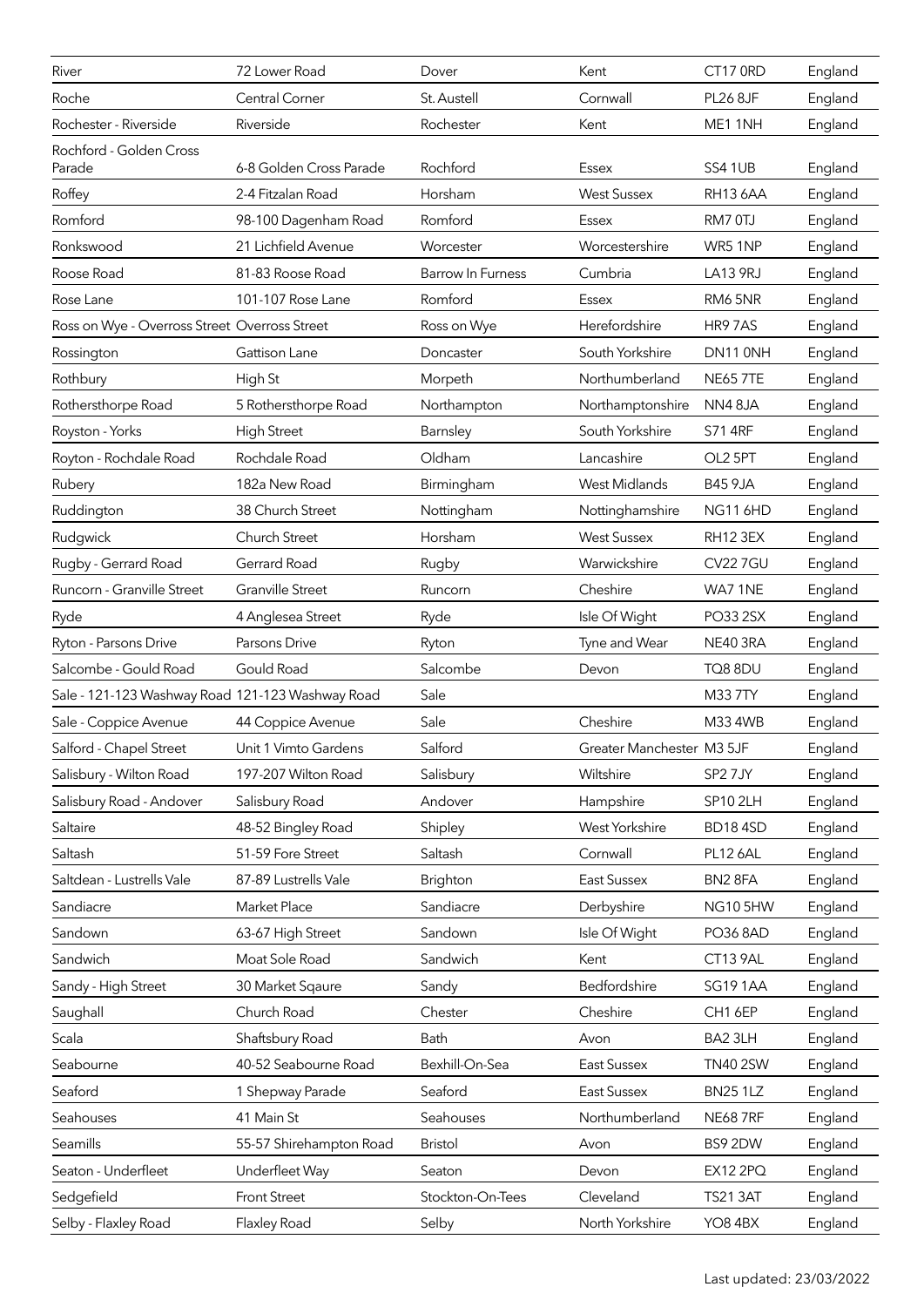| Selsey - High Street                          | <b>High Street</b>              | Chichester          | <b>West Sussex</b> | PO20 0QG            | England |
|-----------------------------------------------|---------------------------------|---------------------|--------------------|---------------------|---------|
| Selston                                       | Nottingham Road                 | Nottingham          | Nottinghamshire    | <b>NG16 6BT</b>     | England |
| Settle Market Sq                              | Market Place                    | Settle              | North Yorkshire    | <b>BD24 9EF</b>     | England |
| Severn Road                                   | 67-69 Whitecross Road           | Weston-Super-Mare   | Avon               | <b>BS231EJ</b>      | England |
| <b>SGNF Galleys Roundabout</b>                | A120 Braintree By Pass          | <b>Braintree</b>    | Essex              | <b>CM77 8GG</b>     | England |
| Shanklin                                      | Landguard Road                  | Shanklin            | Isle Of Wight      | <b>PO37 7JR</b>     | England |
| Shavington - Rope Lane                        | Rope Lane                       | Crewe               | Cheshire           | CW <sub>2</sub> 5DT | England |
| Sheerness                                     | 110-116 High Street             | Sheerness           | Kent               | <b>ME12 1UB</b>     | England |
| Sheffield - Ecclesall Road                    | 849 Ecclesall Road              | Sheffield           | South Yorkshire    | S118SD              | England |
| Shenfield                                     | 210-212 Hutton Road             | Brentwood           | Essex              | <b>CM15 8NR</b>     | England |
| Shephall                                      | 14 The Hyde                     | Stevenage           | Hertfordshire      | SG2 9SE             | England |
| Shepperton                                    | 13-14 Thurlestone Parade        | Shepperton          | Greater London     | <b>TW17 9AR</b>     | England |
| Sherburn                                      | <b>Front Street</b>             | Durham              | County Durham      | DH6 1HD             | England |
| Sherburn-In-Elmet                             | 22-30 Finkle Hill               | Leeds               | West Yorkshire     | <b>LS25 6AE</b>     | England |
| Sherwood                                      | 624 Mansfield Road              | Nottingham          | Nottinghamshire    | NG52GA              | England |
| Shifford                                      | Cliveden View                   | Maidenhead          | Berkshire          | SL6 7UA             | England |
| Shifnal                                       | 12 Bradford Street              | Shifnal             | Shropshire         | <b>TF11 8AT</b>     | England |
| Shildon - Dale Road                           | Dale Road                       | Shildon             | County Durham      | DL4 2JT             | England |
| Shillingstone - Blandford Road Blandford Road |                                 | Shillingstone       | Dorset             | DT11 0QZ            | England |
| Shiney Row                                    | 1-3 Grangewood Court            | Houghton Le Spring  | Tyne and Wear      | DH4 4RS             | England |
| Shiphay                                       | 90 Cadewell Lane                | Torquay             | Devon              | TQ2 7HP             | England |
| Shipley - Wrose Road                          | Unit 1, 105 Wrose Road.         | Shipley             | West Yorkshire     | <b>BD181HX</b>      | England |
| Shipston On Stour                             | 11 High Street                  | Shipston-On-Stour   | Warwickshire       | <b>CV36 4AB</b>     | England |
| Shirebrook                                    | 2-26 Victoria Street            | Mansfield           | Nottinghamshire    | <b>NG20 8AQ</b>     | England |
| Shirley Freemantle                            | 195-197 Shirley Road            | Southampton         | Hampshire          | <b>SO15 3FJ</b>     | England |
| Shooters Hill - Brook House                   | 386 Shooters Hill Road          | London              | Greater London     | <b>SE18 4LP</b>     | England |
| Shoreham - Ham Road                           | Ham Road                        | Brighton            | <b>West Sussex</b> | BN43 6PA            | England |
| Shoreham - High Street                        | 22-26 High Street               | Brighton            | <b>East Sussex</b> | BN43 5DA            | England |
| Shotton                                       | Cooperative Terrace             | Durham              | County Durham      | DH6 2LW             | England |
| Shrewsbury - Wenlock Road                     | Wenlock Road                    | Shrewsbury          | Shropshire         | SY2 6LG             | England |
| Shropshire Street                             | Shropshire Street               | Crewe               | Cheshire           | CW3 0DX             | England |
| Sidcup - Station Road                         | 124 Station Road                | Sidcup              | Kent               | DA157AB             | England |
| Sidmouth                                      | 78 High Street                  | Sidmouth            | Devon              | <b>EX10 8EQ</b>     | England |
| Silloth                                       | Caldew Street                   | Wigton              | Cumbria            | CA74BY              | England |
| Silsden                                       | <b>Bridge Street</b>            | Keighley            | West Yorkshire     | BD20 9NX            | England |
| Silsoe - Mander Farm Road                     | Mander Farm Road. Barton<br>Way | Bedford             | Bedfordshire       | <b>MK45 4DS</b>     | England |
| Silverdale                                    | 151 Silverdale Road             | Tunbridge Wells     | Kent               | TN4 9HX             | England |
| Simmondley                                    | 1 Pennine Road                  | Glossop             | Derbyshire         | SK13 6NN            | England |
| Sittingbourne                                 | 1-2 The Parade                  | Sittingbourne       | Kent               | ME10 4QJ            | England |
| Skelmanthorpe                                 | 38 Commercial Road              | Huddersfield        | West Yorkshire     | HD8 9DA             | England |
| Skelton                                       | 80 High Street                  | Saltburn-By-The-Sea | Cleveland          | <b>TS12 2EB</b>     | England |
| Slaithwaite                                   | Lewisham Road                   | Huddersfield        | West Yorkshire     | HD7 5AL             | England |
| Sleaford - Stump Cross Hill                   | Stump Hill Cross                | Sleaford            | Lincolnshire       | <b>NG347WE</b>      | England |
| Slough - Long Furlong Drive                   | Twist Way                       | Slough              | Buckinghamshire    | SL <sub>2</sub> 2LX | England |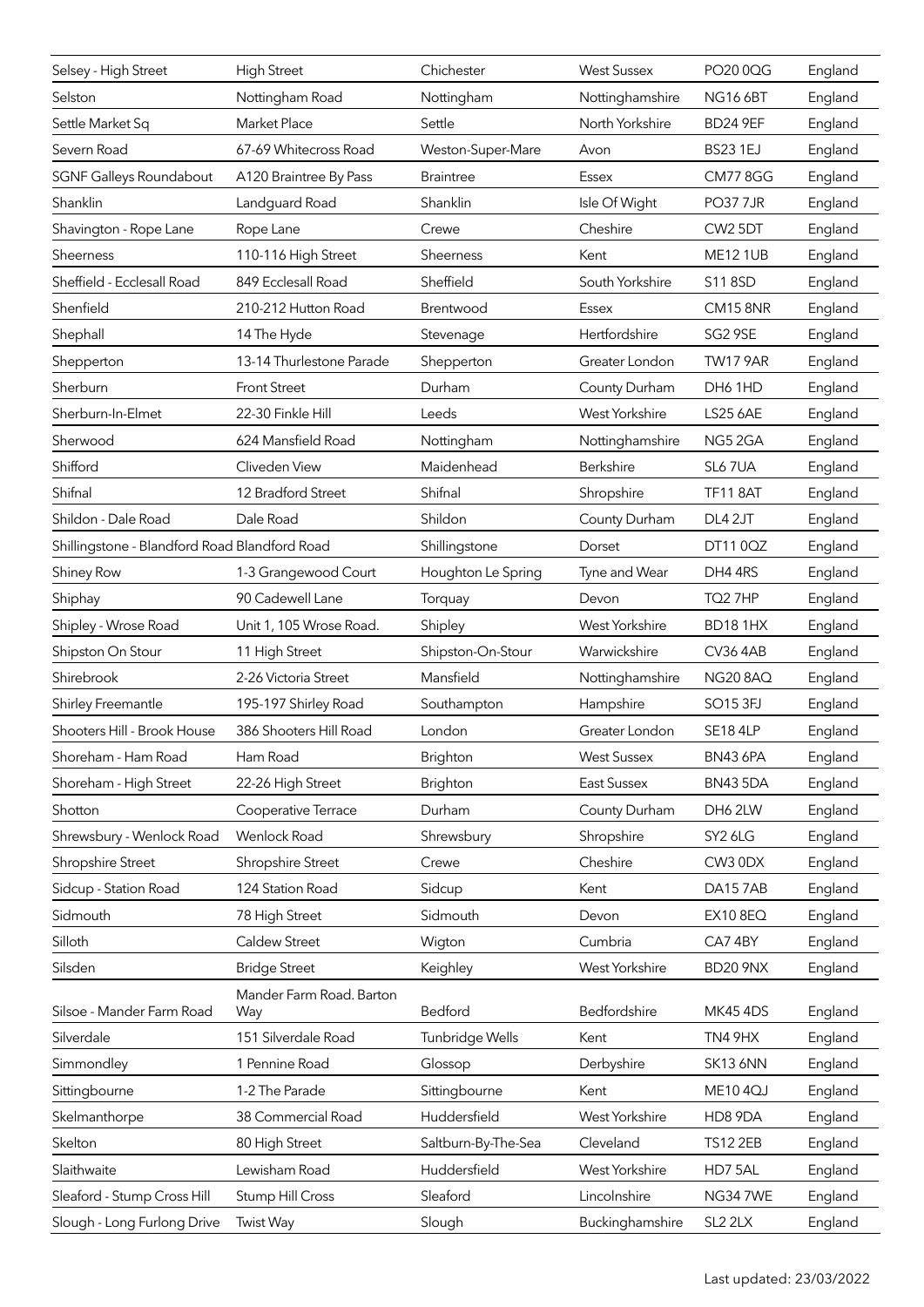| Snaith                                               | 21 Market Place                      | Goole              | East Yorkshire     | DN14 9HE        | England |
|------------------------------------------------------|--------------------------------------|--------------------|--------------------|-----------------|---------|
| <b>Sneinton Dale</b>                                 | 140 Sneinton Dale                    | Nottingham         | Nottinghamshire    | NG24HJ          | England |
| Snettisham - Lynn Road                               | 16 Lynn Road                         | King's Lynn        | Norfolk            | <b>PE317PT</b>  | England |
| Sneyd Green                                          | 187 Hanley Road                      | Stoke-On-Trent     | Staffordshire      | ST1 6BG         | England |
| Snodland - Holborough Road 1 Holborough Road         |                                      | Snodland           | Kent               | ME6 5DQ         | England |
| Socketts Heath                                       | 65-67 Lodge Lane                     | Grays              | <b>Essex</b>       | <b>RM17 5RZ</b> | England |
| Soham                                                | 43 High Street                       | Ely                | Cambridgeshire     | CB7 5HA         | England |
| Soho - 104-105 Berwick Street 104-105 Berwick Street |                                      | London             |                    | W1F0QS          | England |
| Sonning Common                                       | 44 Wood Lane                         | Reading            | Berkshire          | RG4 9SL         | England |
| South Brent                                          | 2-4 Church Street                    | South Brent        | Devon              | <b>TQ10 9AB</b> | England |
| South Ealing Road                                    | 89 South Ealing Road                 | London             | Greater London     | <b>W54QS</b>    | England |
| South Kirkby                                         | 1 White Apron Street                 | Pontefract         | West Yorkshire     | WF93LH          | England |
| South Normanton                                      | <b>High Street</b>                   | Alfreton           | Derbyshire         | <b>DE55 2BN</b> | England |
| South Petherton - 4 St James<br><b>Street</b>        | 4 St James Street                    | South Petherton    | Somerset           | <b>TA13 5BS</b> | England |
| South Street                                         | 23 South Street                      | Worthing           | <b>West Sussex</b> | <b>BN147LG</b>  | England |
| Southampton - Bassett Green                          |                                      |                    |                    |                 |         |
| Road                                                 | <b>Bassett Green Road</b>            | Southampton        | Hampshire          | SO16 3EG        | England |
| Southampton - Ocean Village Walk                     | Alexandra Wharf Maritime             | Southampton        | Hampshire          | <b>SO14 3TL</b> | England |
| Southampton - Weston Lane                            | Weston Lane                          | Southampton        | Hampshire          | <b>SO19 9GR</b> | England |
| Southbourne                                          | 170 Seabourne Road                   | Bournemouth        | Dorset             | BH5 2JB         | England |
| Southend - Rochford Road                             | 109-121 Rochford Road                | Southend-On-Sea    | Essex              | SS2 6SY         | England |
| Southsea                                             | 251 Albert Road                      | Portsmouth         | Hampshire          | PO4 0JR         | England |
| Southwark - Southwark Bridge<br>Road                 | 136 Southwark Bridge Road            | London             | Greater London     | SE1 0DG         | England |
| Southwater                                           | Southwater Village                   | Southwater         | <b>West Sussex</b> | RH13 9LA        | England |
| Southwell                                            | The Ropewalk                         | Nottingham         | Nottinghamshire    | <b>NG25 0AL</b> | England |
| Southwick Square                                     | 8-16 Southwick Square                | Southwick          | <b>West Sussex</b> | <b>BN42 4FJ</b> | England |
| Southwold                                            | 2 Market Place                       | Southwold          | Suffolk            | <b>IP18 6EE</b> | England |
| Spa Road - Bermondsey                                | 150 Spa Road                         | London             | Greater London     | SE164AU         | England |
| Spondon - Sitwell Street                             | 68-70 Sitwell Street                 | Derby              | Derbyshire         | <b>DE217FG</b>  | England |
| Spring Road                                          | 216-220 Spring Road                  | Southampton        | Hampshire          | <b>SO19 2NT</b> | England |
| St Albans Road                                       | 160-162 St Albans Road               | Watford            | Hertfordshire      | WD24 4AE        | England |
| St Annes - Wyatts View                               | <b>Wyatts View</b>                   | <b>Bristol</b>     | Avon               | BS4 4WW         | England |
| St Blazey                                            | Middleway Road                       | Par                | Cornwall           | <b>PL24 2JH</b> | England |
| St Budeaux Tamar House                               | 2 Victoria Road                      | Plymouth           | Devon              | PL5 1RQ         | England |
| St Columb Minor                                      | Church Street                        | Newquay            | Cornwall           | TR7 3ET         | England |
| St Columb Road                                       | St. Francis Road                     | St. Columb         | Cornwall           | <b>TR9 6QD</b>  | England |
| St Helens - Chain Lane                               | 3 The Shopping Centre                | St Helens          | Merseyside         | <b>WA11 9HB</b> | England |
| St Ives - Tregenna Place                             | 13-14 Tregenna Place                 | St Ives            | Cornwall           | <b>TR26 1SD</b> | England |
| St James Street                                      | 41-45 St. James Street               | Brighton           | <b>East Sussex</b> | BN21RG          | England |
| St Just                                              | Corner House                         | Penzance           | Cornwall           | <b>TR197HE</b>  | England |
| St Leonards - London Road                            | 30-32 London Road                    | St Leonards-On-Sea | East Sussex        | <b>TN37 6AN</b> | England |
| St Marychurch                                        | 18A Fore Street                      | Torquay            | Devon              | <b>TQ1 4LY</b>  | England |
| St Pauls Cray                                        | 97-101 Cotmandene Crescent Orpington |                    | Kent               | BR5 2RB         | England |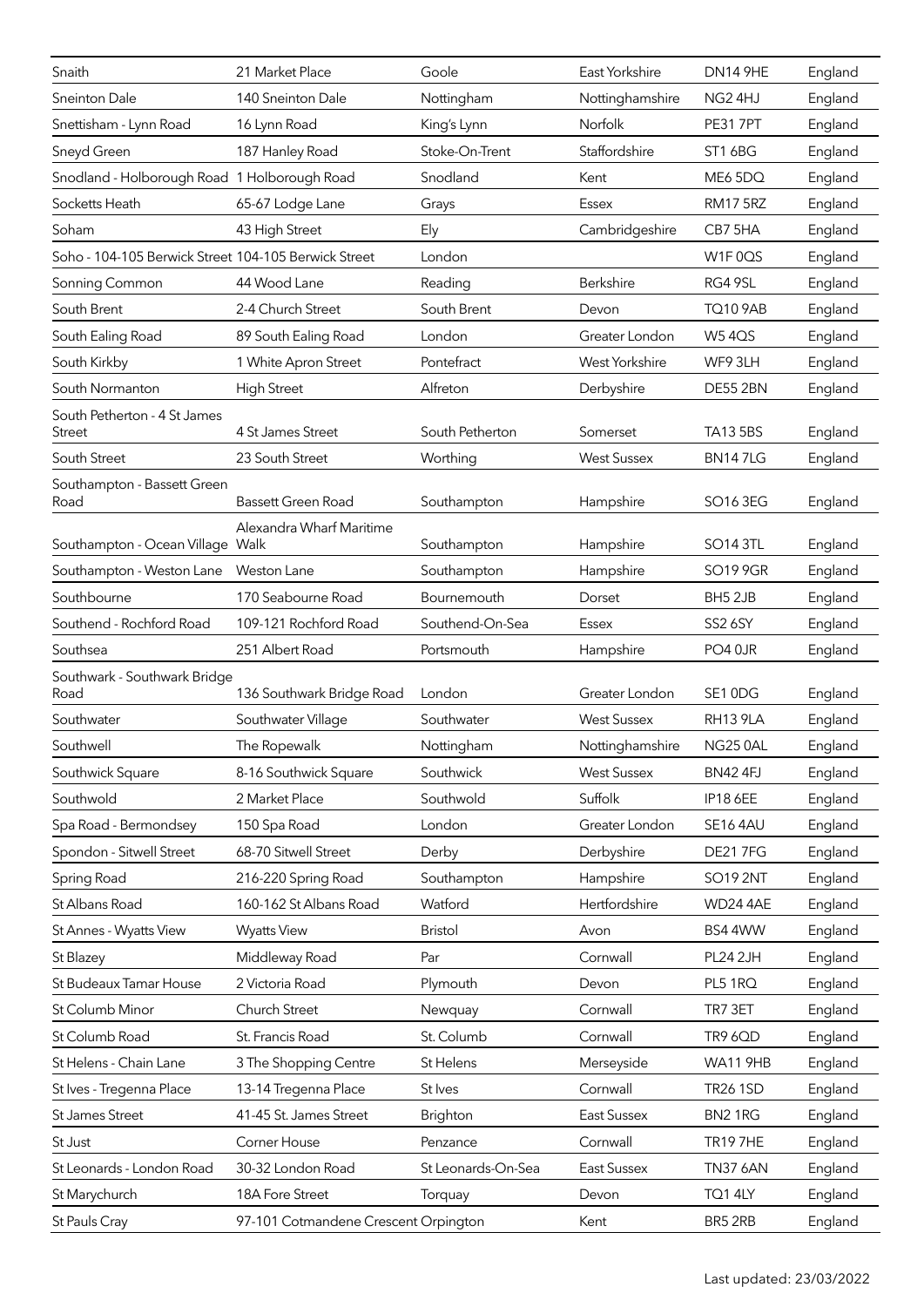| St Stephen                                    | Fore Street                      | St Stephen                   | Cornwall           | <b>PL26 7NN</b> | England |
|-----------------------------------------------|----------------------------------|------------------------------|--------------------|-----------------|---------|
| <b>Staithes</b>                               | 5 Whitby Road                    | Saltburn-By-The-Sea          | Cleveland          | <b>TS13 5AL</b> | England |
| Stamford Bridge                               | 4 The Square                     | York                         | North Yorkshire    | <b>YO41 1AF</b> | England |
| Standish                                      | Pole Street                      | Wigan                        | Lancashire         | WN6 OHP         | England |
| Stanford Le Hope                              | 15 High Street                   | Stanford-le-Hope             | <b>Essex</b>       | <b>SS17 0HD</b> | England |
| Stannington - Oldfield Road                   | 2 Oldfield Road                  | Sheffield                    | South Yorkshire    | S6 6DT          | England |
| <b>Stanstead Abbotts</b>                      | 46-50 High Street                | Ware                         | Hertfordshire      | <b>SG12 8AG</b> | England |
| <b>Stansted Mountfitchet -</b><br>Church Road | Church Road                      | <b>Stansted Mountfitchet</b> | Essex              | <b>CM24 8BE</b> | England |
| Stanton Hill                                  | Fackley Road                     | Stanton Hill                 | Nottinghamshire    | <b>NG173GG</b>  | England |
| Stapeley                                      | Cronkinson Farm                  | Nantwich                     | Cheshire           | CW57FY          | England |
| Starbeck                                      | <b>High Street</b>               | Harrogate                    | North Yorkshire    | HG2 7JE         | England |
| Station Road - Histon                         | <b>Station Road</b>              | Cambridge                    | Cambridgeshire     | <b>CB24 9LQ</b> | England |
| Station Road - Honeybourne                    | <b>Station Road</b>              | Evesham                      | Worcestershire     | <b>WR117XR</b>  | England |
| Stepney                                       | 193 Mile End Road                | London                       | Greater London     | <b>E14AA</b>    | England |
| Stevenage - The Oval                          | 14-18 The Oval                   | Stevenage                    | Hertfordshire      | SG1 5RB         | England |
| Steyning - High Street                        | 43-45 High Street                | Steyning                     | <b>West Sussex</b> | <b>BN44 3RE</b> | England |
| Stirchley                                     | Grange Avenue                    | Telford                      | Shropshire         | TF3 1ET         | England |
| Stockport - 206 Heaton Moor<br>Road           | 206 Heaton Moor Road             | Stockport                    | Cheshire           | SK4 4DU         | England |
| Stockport - Wellington Road<br>South          | 173-191 Wellington Road<br>South | Stockport                    | Cheshire           | SK13UA          | England |
| Stocksbridge                                  | Johnson Street                   | Sheffield                    | South Yorkshire    | S36 1BX         | England |
| Stockwell - Brixton Road                      | 245 Brixton Road                 | Stockwell                    | London             | SW9 6LJ         | England |
| Stockwood                                     | 100 Holloway Road                | <b>Bristol</b>               | Avon               | <b>BS148PG</b>  | England |
| Stoke Lane - Westbury                         | Stoke Lane                       | <b>Bristol</b>               | Avon               | BS9 3RW         | England |
| <b>Stoke Poges</b>                            | <b>Bells Hill</b>                | Slough                       | Buckinghamshire    | SL2 4BY         | England |
| Stoke Village                                 | 36-40 Devonport Road             | Plymouth                     | Devon              | PL3 4DH         | England |
| Stokesley                                     | 44 High Street                   | Middlesbrough                | Cleveland          | TS9 5DQ         | England |
| Stone                                         | 50 Eccleshall Road               | Stone                        | Staffordshire      | ST15 0HN        | England |
| Stopsley                                      | 628 Hitchin Road                 | Luton                        | Bedfordshire       | <b>LU27UG</b>   | England |
| Stotfold                                      | Mulberry Close                   | Hitchin                      | Bedfordshire       | SG5 4NL         | England |
| Stourbridge - Sandringham<br>Place            | 2 Sandringham Place              | Stourbridge                  | West Midlands      | DY8 5HP         | England |
| <b>Straits Parade</b>                         | 12 Straits Parade                | <b>Bristol</b>               | Avon               | <b>BS16 2LE</b> | England |
| Strand                                        | 456-459 Strand                   | London                       | Greater London     | WC2R 0RG        | England |
| Streatham                                     | 176-178 Streatham Hill           | London                       | Greater London     | SW2 4RU         | England |
| Stubbington - The Green                       | 42 The Green                     | Fareham                      | Hampshire          | <b>PO14 2LE</b> | England |
| Studley - 4 Alcester Road                     | 4 Alcester Road                  | Studley                      | Warwickshire       | <b>B807AR</b>   | England |
| Sturry - Island Road                          | 1 Island Road                    | Canterbury                   | Kent               | CT2 0EA         | England |
| Sudbury - Canhams Road                        | Canhams Road                     | Sudbury                      | Suffolk            | <b>CO10 0ER</b> | England |
| Sunderland - Northmoor Road Northmoor Road    |                                  | Sunderland                   | Tyne and Wear      | SR3 1TJ         | England |
| Sunniside                                     | Dewhurst Terrace                 | Newcastle Upon Tyne          | County Durham      | <b>NE16 5LP</b> | England |
| Sutton In Ashfield - Alfreton<br>Road         | Alfreton Road                    | Sutton-in-Ashfield           | Nottinghamshire    | NG171HU         | England |
| Swallownest                                   | Main Street                      | Sheffield                    | South Yorkshire    | S26 4TZ         | England |
| Swanage                                       | 52 Kings Road West               | Swanage                      | Dorset             | BH191HP         | England |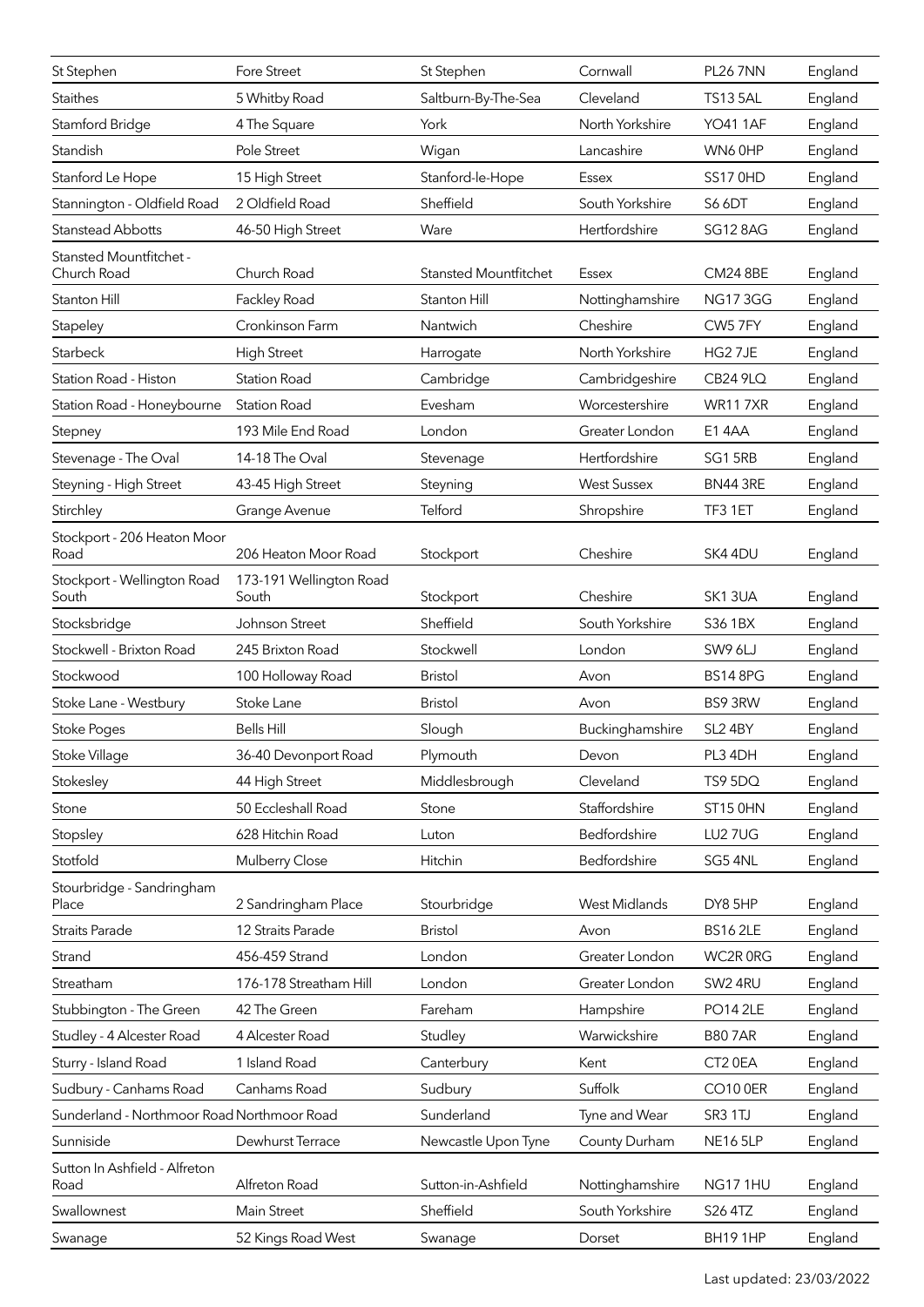| Swanscombe                        | 29-31 High Street          | Swanscombe             | Kent                          | DA100AG         | England |
|-----------------------------------|----------------------------|------------------------|-------------------------------|-----------------|---------|
| Swindon - Highdown Way            | Highdown Way               | Swindon                | Wiltshire                     | <b>SN25 4FD</b> | England |
| Tangmere - Baders Arms            | Malcolm Road               | Chichester             | <b>West Sussex</b>            | <b>PO20 2HS</b> | England |
| Tarporley High Street             | 53 High Street             | Tarporley              | Cheshire                      | CW6 0DP         | England |
| Tarvin                            | 2 Bye Pass Road            | Chester                | Cheshire                      | CH3 8EF         | England |
| Taunton                           | 169 Cheddon Road           | Taunton                | Somerset                      | TA2 7AH         | England |
| Tavistock - Market Street         | <b>Market Street</b>       | Tavistock              | Devon                         | <b>PL19 0DB</b> | England |
| Teehey Lane                       | 120 Teehey Lane            | Wirral                 | Merseyside                    | <b>CH63 8QT</b> | England |
| Teesdale                          | 9-12 Chapel Row            | <b>Barnard Castle</b>  | County Durham                 | DL12 0SN        | England |
| Tetbury                           | 17 Long Street             | Tetbury                | Gloucestershire               | GL8 8AA         | England |
| Tettenhall                        | 23-25 High Street          | Wolverhampton          | West Midlands                 | <b>WV6 8QS</b>  | England |
| Teynham                           | 109 London Road            | Sittingbourne          | Kent                          | ME9 9QL         | England |
| Thames Ditton - The Broad-<br>way | 38 The Broadway            | Thames Ditton          | Surrey                        | KT70JW          | England |
| Thatcham                          | 24-26 The Broadway         | Newbury                | Berkshire                     | RG193HX         | England |
| The Bridges Latchford             | The Bridges                | Warrington             | Cheshire                      | WA4 1JR         | England |
| The Gables                        | Shopping Centre Stour Road | Manchester             | Greater Manchester M29 7PX    |                 | England |
| The Grotton                       | Oldham Road                | Oldham                 | Lancashire                    | OL4 5SE         | England |
| The Oval                          | 1-3 Centre Court           | Middlesbrough          | Cleveland                     | TS5 8HP         | England |
| Theale                            | 2 High Street              | Reading                | Berkshire                     | RG75AN          | England |
| Thirsk - Market Place             | 32 Market Place            | Thirsk                 | North Yorkshire               | YO7 1LB         | England |
| Thornbury                         | 9 High Street              | <b>Bristol</b>         | Avon                          | BS35 2AE        | England |
| Thorngumbald - Main Road          | 160 Main Road              | Hull                   | East Riding of York-<br>shire | <b>HU12 9NE</b> | England |
| Thornton Road                     | 514 Thornton Road          | <b>Bradford</b>        | West Yorkshire                | BD133JD         | England |
| Thornton Square - Maccles-        |                            |                        |                               |                 |         |
| field                             | 182 Thornton Avenue        | Macclesfield           | Cheshire                      | <b>SK117XZ</b>  | England |
| Thorp Garth                       | 55 Bradford Road           | <b>Bradford</b>        | West Yorkshire                | <b>BD10 9PB</b> | England |
| Threemilestone - Chyvelah<br>Road |                            | Truro                  | Cornwall                      | TR3 6BX         | England |
| Thurcroft                         | Woodhouse Green            | Rotherham              | South Yorkshire               | <b>S66 9AQ</b>  | England |
| Thurnby                           | <b>Station Road</b>        | Thurnby                | Leicestershire                | LE7 9PU         | England |
| Thurston - Station Hill           | <b>Station Hill</b>        | <b>Bury St Edmunds</b> | Suffolk                       | <b>IP31 3QU</b> | England |
| Tibshelf - High Street            | 24 High Street             | Alfreton               | Derbyshire                    | DE55 5NY        | England |
| Tilehurst                         | 29-35 School Road          | Reading                | Berkshire                     | <b>RG31 5AR</b> | England |
| Tilgate Parade                    | 1-2 Tilgate Parade         | Crawley                | <b>West Sussex</b>            | <b>RH105EQ</b>  | England |
| Timperley                         | 244 Stockport Road         | Altrincham             | Cheshire                      | <b>WA157UN</b>  | England |
| Tisbury                           | <b>High Street</b>         | Salisbury              | Wiltshire                     | SP3 6HA         | England |
| Tonbridge - York Parade           | 11 York Parade             | Tonbridge              | Kent                          | <b>TN10 3NP</b> | England |
| Tonge Moor Road - Bolton          | 190 Tonge Moor Road        | <b>Bolton</b>          | Lancashire                    | BL2 2HN         | England |
| Topsham                           | 15 Fore Street             | Exeter                 | Devon                         | EX3 OHF         | England |
| Torpoint                          | 53 Fore Street             | Torpoint               | Cornwall                      | <b>PL11 2AD</b> | England |
| Torrington                        | 22 South Street            | Torrington             | Devon                         | EX38 8AA        | England |
| Totley                            | 175 Baslow Road            | Sheffield              | South Yorkshire               | S17 4DT         | England |
| Tottington                        | 17 Market Street           | Bury                   | Lancashire                    | BL8 4AA         | England |
| Totton - Salisbury Road           | 219 Salisbury Road         | Southampton            | Hampshire                     | SO40 3LL        | England |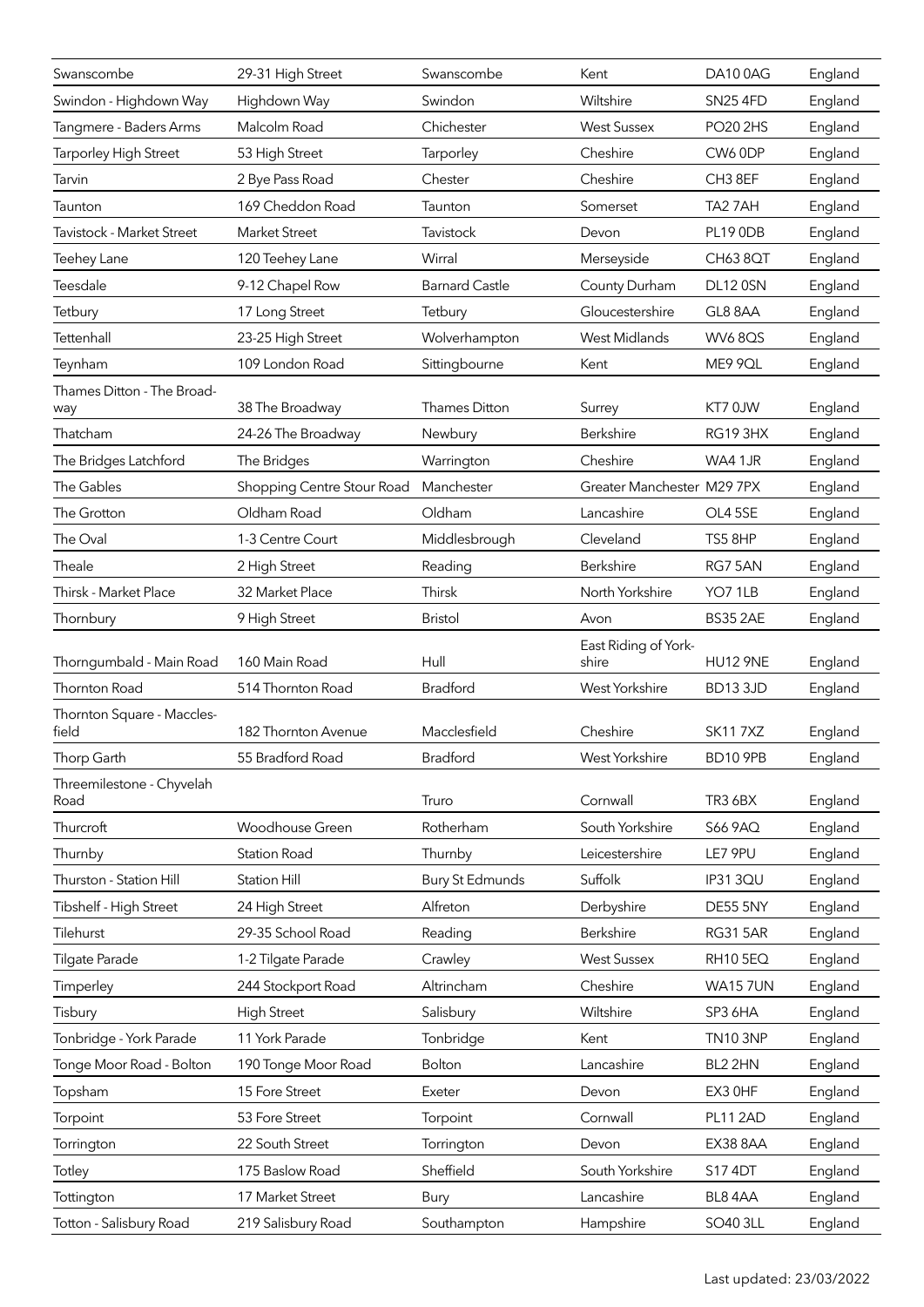| Tow Law                                   | 47a High Street        | <b>Bishop Auckland</b> | County Durham   | DL13 4DH            | England |
|-------------------------------------------|------------------------|------------------------|-----------------|---------------------|---------|
| Tower Hamlets - Hackney<br>Road           | 246-252 Hackney Road   | London                 | Greater London  | <b>E27SJ</b>        | England |
| <b>Trago Mills</b>                        | Liverton               | Newton Abbot           | Devon           | <b>TQ12 6JD</b>     | England |
| Tranmere - Tranmere Court                 | 8 Tranmere Court       | Birkenhead             | Merseyside      | <b>CH42 5LE</b>     | England |
| Trent Boulevard - West Bridg-<br>ford     | 111 Trent Boulevard    | Nottingham             | Nottinghamshire | NG2 5BN             | England |
| Trimdon - Church Street                   | Church Road            | <b>Trimdon Station</b> | County Durham   | <b>TS29 6PY</b>     | England |
| Truro                                     | 26 Boscawn Street      | Truro                  | Cornwall        | <b>TR1 2QQ</b>      | England |
| Tulse Hill                                | 178 Norwood Road       | London                 | Greater London  | SE27 9AU            | England |
| Tynemouth                                 | 71-73 Front Street     | North Shields          | Tyne and Wear   | <b>NE30 4BP</b>     | England |
| Ubberley                                  | 25 Devonshire Square   | Stoke-On-Trent         | Staffordshire   | ST <sub>2</sub> OES | England |
| <b>UNIF Kent Union's Co-op</b>            | University of Kent     | Canterbury             | Kent            | CT <sub>2</sub> 7UG | England |
| <b>UNIF Leeds University Union</b>        | 2 Lifton Place         | Leeds                  | West Yorkshire  | LS2 9JZ             | England |
| <b>UNIF Newcastle University</b><br>Union | Kings Walk             | Newcastle Upon Tyne    | Northumberland  | <b>NE1 8QB</b>      | England |
| <b>UNIF Oxford - Brookes</b>              | Gipsy Lane             | Oxford                 | Oxfordshire     | OX3 0BP             | England |
| Upholland                                 | 34 Ormskirk Road       | Skelmersdale           | Lancashire      | WN80AG              | England |
| Upminster Road - Upminster                | 166 Upminster Road     | Upminster              | Essex           | <b>RM14 2RB</b>     | England |
| Uppermill                                 | 66 High Street         | Oldham                 | Lancashire      | OL3 6AW             | England |
| Uppingham                                 | 22 North Street East   | Rutland                | Leicestershire  | LE15 9QL            | England |
| Upton - Poole Road                        | Poole Road             | Poole                  | Dorset          | <b>BH165JA</b>      | England |
| Upton-upon-Severn                         | 15 Old Street          | Worcester              | Worcestershire  | WR8 0HN             | England |
| Ushaw Moor                                | <b>Broom Lane</b>      | Durham                 | County Durham   | DH7 7LQ             | England |
| Valliers Wood                             | 188a Halfway St        | Sidcup                 | Kent            | <b>DA15 8DJ</b>     | England |
| Ventnor                                   | 1 Pier Street          | Ventnor                | Isle Of Wight   | <b>PO38 1ST</b>     | England |
| Vicarage Lane                             | St Lukes Building      | Altrincham             | Cheshire        | <b>WA14 3BE</b>     | England |
| Victoria Road                             | Victoria Terrace       | Alnwick                | Northumberland  | <b>NE66 1RF</b>     | England |
| Wadebridge                                | Jubilee Road           | Wadebridge             | Cornwall        | PL277DA             | England |
| Wainfleet                                 | 9 High Street          | Skegness               | Lincolnshire    | <b>PE24 4BN</b>     | England |
| Wainscott - Wainscott Road                | 4 Wainscott Road       | Rochester              | Kent            | ME2 4LB             | England |
| Walderslade                               | Walderslade Road       | Chatham                | Kent            | ME5 9LL             | England |
| Wallasey                                  | 83-85 Wallasey Village | Wallasey               | Merseyside      | <b>CH45 3LE</b>     | England |
| Walmersley                                | 184 Walmersley Road    | Bury                   | Lancashire      | BL9 6LL             | England |
| Waltham Abbey                             | 7-9 Sun Street         | Waltham Abbey          | Essex           | EN91ER              | England |
| Walton                                    | 56-62 Terrace Road     | Walton-on-Thames       | Surrey          | <b>KT12 2SD</b>     | England |
| Walton Street - Walton On<br>The Hill     | 41 Walton Street       | Tadworth               | Surrey          | <b>KT20 7RR</b>     | England |
| Wandsworth - Alderbrook<br>Road           | 40 Balham Hill         | London                 | Greater London  | <b>SW12 9EL</b>     | England |
| Wandsworth - Buckhold<br>Square           | 4 Buckhold Road        | London                 | Greater London  | <b>SW18 4JS</b>     | England |
| Wandsworth - Lavender Hill                | 47-53 Lavender Hill    | London                 | Greater London  | <b>SW11 5NQ</b>     | England |
| Wanlip Lane - Birstall                    | 19 Wanlip Lane         | Leicester              | Leicestershire  | LE4 4JU             | England |
| Wanstead                                  | 87 High Street         | London                 | Greater London  | <b>E11 2AE</b>      | England |
| Wareham                                   | 9 North Street         | Wareham                | Dorset          | BH204AB             | England |
| Warley                                    | 513-519 Bearwood Road  | Smethwick              | West Midlands   | <b>B66 4BE</b>      | England |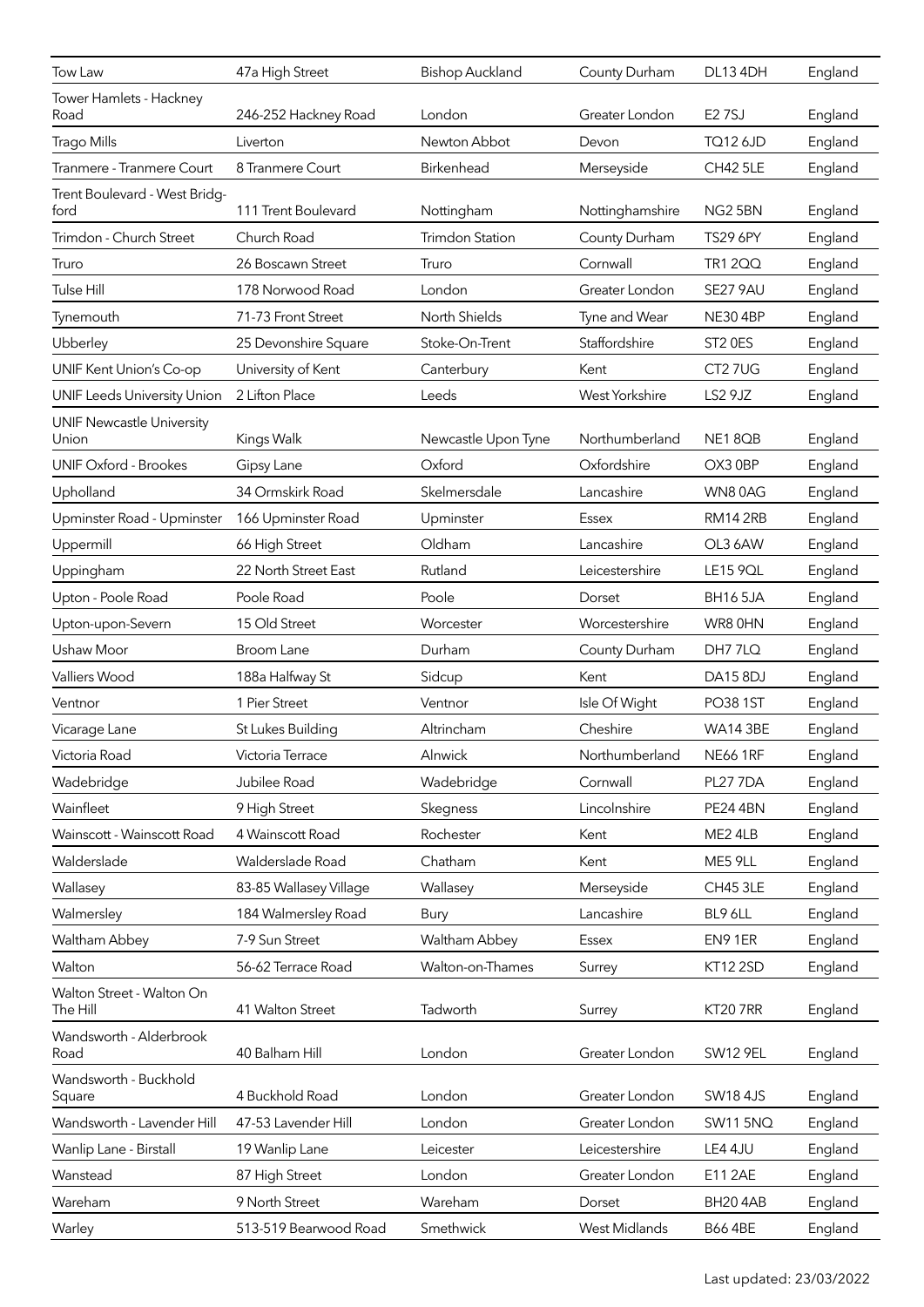| Warlingham                                     | 52-58 The Green           | Warlingham         | Surrey                     | CR6 9NA         | England |
|------------------------------------------------|---------------------------|--------------------|----------------------------|-----------------|---------|
| <b>Warners</b> End                             | 22 Stoneycroft            | Hemel Hempstead    | Hertfordshire              | HP1 2QE         | England |
| Warren Way                                     | 3-9 Warren Way            | Brighton           | <b>East Sussex</b>         | BN2 6PH         | England |
| Warsash                                        | 3 Warsash Road            | Southampton        | Hampshire                  | <b>SO31 9HW</b> | England |
| Warsop                                         | 13 High Street            | Mansfield          | Nottinghamshire            | <b>NG200AG</b>  | England |
| Warwick Bridge - Carlisle                      | King George Court         | Carlisle           | Cumbria                    | CA48SA          | England |
| Washerwall Lane                                | 49 Washerwall Lane        | Stoke-On-Trent     | Staffordshire              | ST9 OJU         | England |
| Washington                                     | 1 Victoria Place          | Washington         | County Durham              | <b>NE37 2SU</b> | England |
| Waterfoot                                      | 695-699 Bacup Road        | Rossendale         | Lancashire                 | BB47HB          | England |
| Waterloo                                       | <b>Brighton Road</b>      | Liverpool          | Merseyside                 | <b>L22 5NG</b>  | England |
| Watford - Abbotswood Park                      | Abbotswood Park           | Watford            | Hertfordshire              | <b>WD257LS</b>  | England |
| Watford - Carpenders Park                      | 11 Parade                 | Watford            | Hertfordshire              | <b>WD195BL</b>  | England |
| Weaverham                                      | Northwich Road            | Northwich          | Cheshire                   | CW83EU          | England |
| Well Hall                                      | 158-170 Well Hall Road    | London             | Greater London             | SE9 6SR         | England |
| Wellington - Fore Street                       | 4-6 Fore Street           | Wellington         | Somerset                   | <b>TA21 8AQ</b> | England |
| Wellsway - Bath                                | 11 Wellsway               | Bath               | Avon                       | BA2 4QL         | England |
| Welwyn Garden City-Cole<br>Green Lane          | 13-17 Cole Green Lane     | Welwyn Garden City | Hertfordshire              | AL7 3PP         | England |
| Wembley                                        | 215-221 Preston Road      | Wembley            | Greater London             | HA9 8NF         | England |
| Werrington                                     | 5 Loxley Centre           | Peterborough       | Cambridgeshire             | PE4 5BW         | England |
| West Didsbury - Burton Road                    | 174-175 Burton Road       | Manchester         | Greater Manchester M20 2LN |                 | England |
| West Kirby                                     | Frankby Road              | Wirral             | Merseyside                 | <b>CH48 9UU</b> | England |
| West Norwood                                   | 539-541 Norwood Road      | London             | Greater London             | SE27 9DL        | England |
| West Park Drive - Macclesfield West Park Drive |                           | Macclesfield       | Cheshire                   | <b>SK10 3GR</b> | England |
| Westcliff -On-Sea London                       |                           |                    |                            |                 |         |
| Road                                           | 467-473 London Road       | Westcliff -On-Sea  | Essex                      | <b>SS0 9LG</b>  | England |
|                                                |                           |                    |                            |                 |         |
| Westcliff-On-Sea Hamlet Court<br>Road          | 165-169 Hamlet Court Road | Westcliffe-On-Sea  | <b>Essex</b>               | SS07EL          | England |
| Westfield - Yeovil                             | 72 Stiby Road             | Yeovil             | Somerset                   | <b>BA21 3EG</b> | England |
| Westgate-On-Sea                                | 17-19 Station Road        | Westgate-On-Sea    | Kent                       | CT8 8RB         | England |
| Westhill - St. Austell                         | Moorland Road             | St Austell         | Cornwall                   | <b>PL25 5BS</b> | England |
| Westminster Park - Chester                     | 41-45 Five Ashes Road     | Chester            | Cheshire                   | <b>CH47QS</b>   | England |
| <b>Whalley Range</b>                           | 135-141 Withington Road   | Manchester         | Greater Manchester M16 8EE |                 | England |
| Wheatley Hill                                  | Quillstile Road           | Durham             | County Durham              | DH6 3RF         | England |
| Wherrytown                                     | Western Promenade Road    | Penzance           | Cornwall                   | <b>TR18 4NP</b> | England |
|                                                |                           |                    | Newcastle upon             |                 |         |
| Whickham - Oakfield Road                       | Oakfield Road             | Whickham           | Tyne                       | <b>NE16 5BY</b> | England |
| Whitby                                         | Langborne Road            | Whitby             | North Yorkshire            | <b>YO21 1YW</b> | England |
| Whitchurch                                     | 30-32 Belland Drive       | <b>Bristol</b>     | Avon                       | BS14 0EW        | England |
| Whitchurch - Bell Street                       | 1 Bell Street             | Whitchurch         | Hampshire                  | <b>RG287AE</b>  | England |
| White Lane                                     | White Lane                | Sheffield          | South Yorkshire            | S12 3GH         | England |
| <b>Whitecross Road</b>                         | 234 Whitecross Road       | Hereford           | Hereford and<br>Worcester  | HR4 ODL         | England |
| Whitehawk                                      | Whitehawk Road            | Brighton           | <b>East Sussex</b>         | BN25NS          | England |
| Whitehill                                      | 127 Whitehill Road        | Stoke-On-Trent     | Staffordshire              | ST7 4DR         | England |
| Whitleigh                                      | 45 Whitleigh Green        | Plymouth           | Devon                      | PL5 4DE         | England |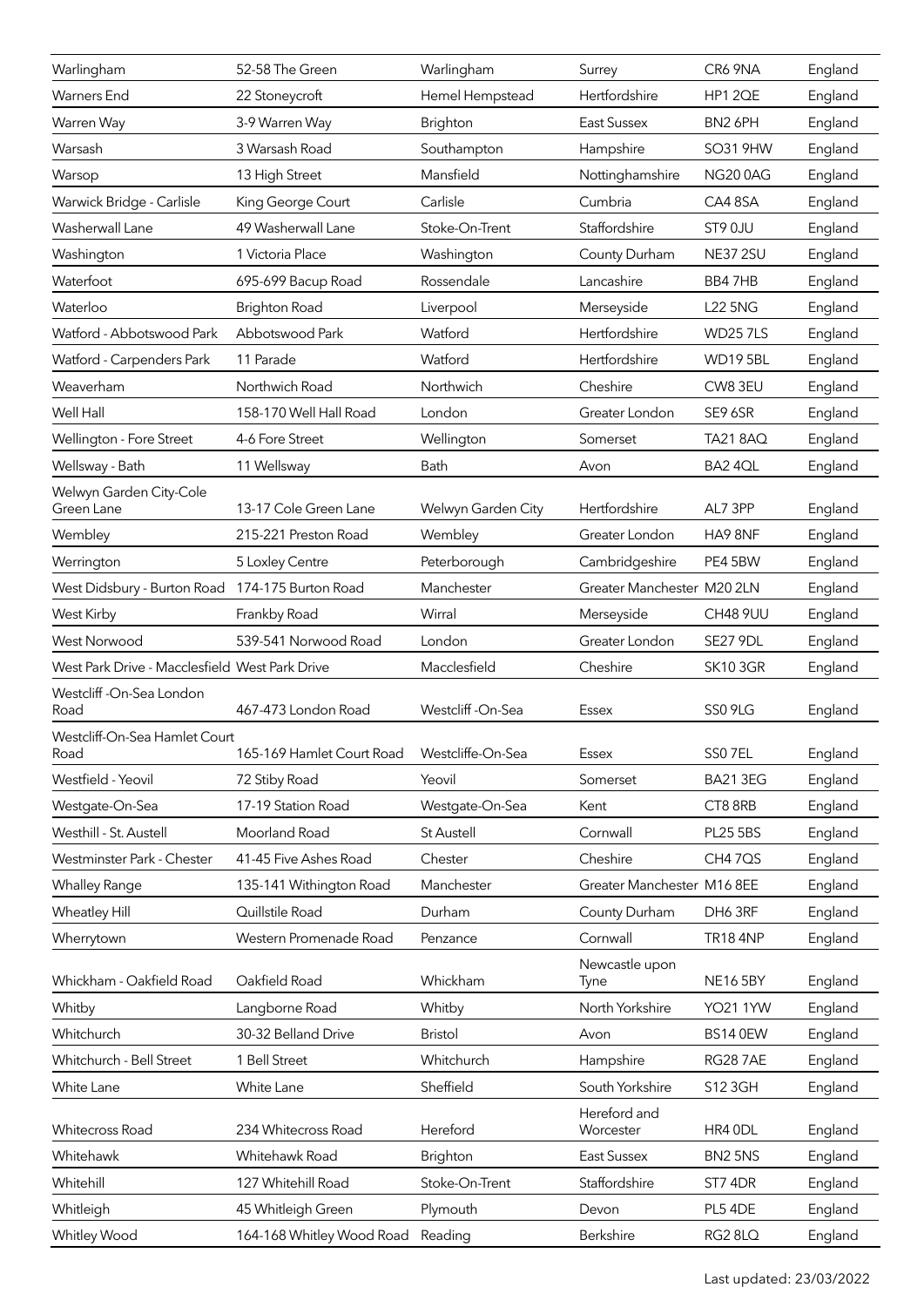| Whitstable                                     | 58-60 Oxford Street       | Whitstable      | Kent                       | CT5 1DG         | England |
|------------------------------------------------|---------------------------|-----------------|----------------------------|-----------------|---------|
| Whittlesey - Blunts Lane                       | 763 Blunts Lane           | Peterborough    | Cambridgeshire             | PE7 1AW         | England |
| Whitwell - Spring Street                       | <b>Spring Street</b>      | Whitwell        | Nottinghamshire            | <b>S80 4RT</b>  | England |
| Whitworth                                      | 1 Thorneylea Road         | Rochdale        | Lancashire                 | OL12 8QY        | England |
| Wibsey                                         | 5-7 Fair Road             | <b>Bradford</b> | West Yorkshire             | BD61TP          | England |
| Wickersley                                     | 188 Bawtry Road           | Rotherham       | South Yorkshire            | <b>S66 1AA</b>  | England |
| Wickford - High Street                         | Rear Of 44 High Street    | Wickford        | <b>Essex</b>               | <b>SS12 9FN</b> | England |
| Wickford - St Luke's Park                      | 69 St. Lukes Way          | Wickford        | Essex                      | <b>SS117JJ</b>  | England |
| Widnes - Upton Rocks                           | Fir Park                  | Widnes          | Cheshire                   | WA8 9BD         | England |
| Wigan Road                                     | 383 Wigan Road            | <b>Bolton</b>   | Lancashire                 | BL3 4QJ         | England |
| Wigan Road - Ormskirk                          | 52 Wigan Road             | Ormskirk        | Lancashire                 | <b>L39 2AU</b>  | England |
| Wigton - Station Road                          | <b>Station Road</b>       | Wigton          | Cumbria                    | CA7 9AF         | England |
| Wilford                                        | Wilford Green             | Nottingham      | Nottinghamshire            | <b>NG117AX</b>  | England |
| Willand Mid Devon Business<br>Park             | Mid Devon Business Park   | Cullompton      | Devon                      | <b>EX15 2QW</b> | England |
| Williams Way - Grange Court                    | Williams Way              | Northampton     | Northamptonshire           | NN4 5DY         | England |
| Willingham                                     | 12 High Street            | Cambridge       | Cambridgeshire             | <b>CB24 5ES</b> | England |
| Willington                                     | 1 Commercial Street       | Crook           | County Durham              | <b>DL15 0AD</b> | England |
| Williton                                       | 25 Fore Street            | Taunton         | Somerset                   | TA4 4PX         | England |
| Wilpshire - Whalley Road                       | 799 Whalley New Road      | Blackburn       | Lancashire                 | BB1 9PH         | England |
| Wilsden                                        | 1 Royd Street             | <b>Bradford</b> | West Yorkshire             | BD150HS         | England |
| Wilton - Salisbury                             | 19-21 North Street        | Salisbury       | Wiltshire                  | SP2 OHE         | England |
| Wimbledon - Inner Park Road 90 Inner Park Road |                           | London          | Greater London             | SW19 6DA        | England |
| Wimborne                                       | Crown Mead                | Wimborne        | Dorset                     | BH21 1ED        | England |
| Wincanton - Carrington Way                     | 1 Camelot Shopping Centre | Wincanton       | Somerset                   | BA9 9JB         | England |
| Winchelsea                                     | Sea Road                  | Winchelsea      | East Sussex                | <b>TN36 4NA</b> | England |
| Winlaton                                       | <b>Front Street</b>       | Blaydon-on-Tyne | Tyne and Wear              | NE21 6DD        | England |
| Winsford                                       | Wharton Road              | Winsford        | Cheshire                   | CW7 3AP         | England |
| Winslow                                        | 60 High Street            | Buckingham      | Buckinghamshire            | <b>MK183DQ</b>  | England |
| Winterbourne                                   | 6 Dragon Road             | <b>Bristol</b>  | Avon                       | <b>BS36 1BQ</b> | England |
| Winterton                                      | Market Place              | Scunthorpe      | Lincolnshire               | DN15 9PT        | England |
| Withington - Copson Street                     | 35 Copson Street          | Manchester      | Greater Manchester M20 3HE |                 | England |
| Witney                                         | 11 High Street            | Witney          | Oxfordshire                | OX28 6HW        | England |
| Woburn Sands                                   | 25-27 High Street         | Milton Keynes   | Buckinghamshire            | <b>MK17 8RF</b> | England |
| Woking - Wych Hill                             | Wych Hill                 | Woking          | Surrey                     | <b>GU22 0EU</b> | England |
| Wollaston                                      | Newton Road               | Wellingborough  | Northamptonshire           | <b>NN297ON</b>  | England |
| <b>Wolseley Road</b>                           | <b>Wolseley Close</b>     | Plymouth        | Devon                      | PL2 3BY         | England |
| Wolverhampton - Griffiths<br><b>Drive</b>      | <b>Griffiths Drive</b>    | Wolverhampton   | West Midlands              | <b>WV112LJ</b>  | England |
| Woodcote                                       | 2 Bridle Path             | Reading         | Berkshire                  | RG8 OSE         | England |
| Woodford Bridge                                | 686 Chigwell Road         | Woodford Green  | Essex                      | IG88AQ          | England |
| Woodhouse Lane                                 | 2 Springfield Garage      | Wigan           | Lancashire                 | WN67LW          | England |
| Woodhouse Road                                 | Woodhouse Road            | London          | Greater London             | <b>N12 0LH</b>  | England |
| Woodlaithes                                    | Unit 1                    | Rotherham       | South Yorkshire            | S66 3ZT         | England |
| Woodlands                                      | Great North Road          | Doncaster       | South Yorkshire            | DN67RD          | England |